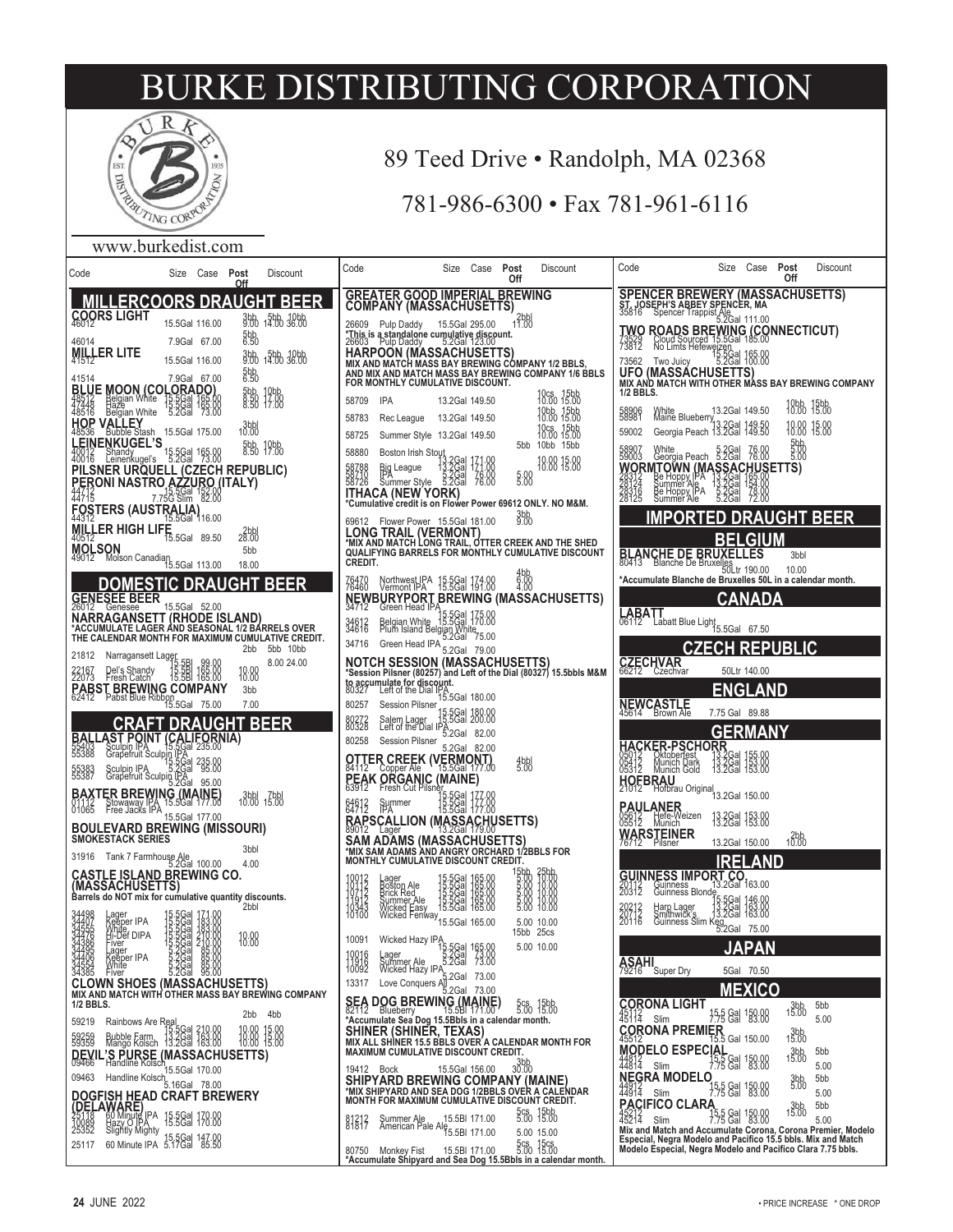|                                                                                                                                   |                                                                                                                                                                                                                                                                                                                                                                                                                                                                                                                                                                                                                                                                                                                                                                                                                                                                                                                                                                                                                                                                                                                                                                                                                                                                                                                                                                                                                                                                                                                                                                                                                                                                                                                                   |                                                                                                                                                                                                                                                                                   |                |                                                                |                                                  |                        |                                                                                                                                                                                                   |                                                                                                                                                                                                                                                              | 781-986-6300                                                                                                                                                                                                                                                                                                                                                                                                                                                                                                                                                                                                                                                                                                                                                                                                                                                                                                                                                                                                                                                                                                                                                                                                                                                                                                                                                                                                                                                                                                                                                                                                                                                                                                                   |                                                                                                                                                                                                                          |                                                                                                                                                                                                                                                                                                      |                                                                                         |                                                                                                                                                                  |                                                                                                                                                                                    |                                                                                                                                                                                                                                                                                                                                                                                                                                                                                                                                                                                                                                                                                                                                                                                                                                                                                                                                                                                                                                                                                                                                                                                                                                                                                                                                                                                                  |                                                                                                                                                                                                                                                                                                                                                                                                                                                                                                                                                                                                                                                                             |                                                                                                                                                                                                          |                                                                    |                                                   |                                                                                                 |
|-----------------------------------------------------------------------------------------------------------------------------------|-----------------------------------------------------------------------------------------------------------------------------------------------------------------------------------------------------------------------------------------------------------------------------------------------------------------------------------------------------------------------------------------------------------------------------------------------------------------------------------------------------------------------------------------------------------------------------------------------------------------------------------------------------------------------------------------------------------------------------------------------------------------------------------------------------------------------------------------------------------------------------------------------------------------------------------------------------------------------------------------------------------------------------------------------------------------------------------------------------------------------------------------------------------------------------------------------------------------------------------------------------------------------------------------------------------------------------------------------------------------------------------------------------------------------------------------------------------------------------------------------------------------------------------------------------------------------------------------------------------------------------------------------------------------------------------------------------------------------------------|-----------------------------------------------------------------------------------------------------------------------------------------------------------------------------------------------------------------------------------------------------------------------------------|----------------|----------------------------------------------------------------|--------------------------------------------------|------------------------|---------------------------------------------------------------------------------------------------------------------------------------------------------------------------------------------------|--------------------------------------------------------------------------------------------------------------------------------------------------------------------------------------------------------------------------------------------------------------|--------------------------------------------------------------------------------------------------------------------------------------------------------------------------------------------------------------------------------------------------------------------------------------------------------------------------------------------------------------------------------------------------------------------------------------------------------------------------------------------------------------------------------------------------------------------------------------------------------------------------------------------------------------------------------------------------------------------------------------------------------------------------------------------------------------------------------------------------------------------------------------------------------------------------------------------------------------------------------------------------------------------------------------------------------------------------------------------------------------------------------------------------------------------------------------------------------------------------------------------------------------------------------------------------------------------------------------------------------------------------------------------------------------------------------------------------------------------------------------------------------------------------------------------------------------------------------------------------------------------------------------------------------------------------------------------------------------------------------|--------------------------------------------------------------------------------------------------------------------------------------------------------------------------------------------------------------------------|------------------------------------------------------------------------------------------------------------------------------------------------------------------------------------------------------------------------------------------------------------------------------------------------------|-----------------------------------------------------------------------------------------|------------------------------------------------------------------------------------------------------------------------------------------------------------------|------------------------------------------------------------------------------------------------------------------------------------------------------------------------------------|--------------------------------------------------------------------------------------------------------------------------------------------------------------------------------------------------------------------------------------------------------------------------------------------------------------------------------------------------------------------------------------------------------------------------------------------------------------------------------------------------------------------------------------------------------------------------------------------------------------------------------------------------------------------------------------------------------------------------------------------------------------------------------------------------------------------------------------------------------------------------------------------------------------------------------------------------------------------------------------------------------------------------------------------------------------------------------------------------------------------------------------------------------------------------------------------------------------------------------------------------------------------------------------------------------------------------------------------------------------------------------------------------|-----------------------------------------------------------------------------------------------------------------------------------------------------------------------------------------------------------------------------------------------------------------------------------------------------------------------------------------------------------------------------------------------------------------------------------------------------------------------------------------------------------------------------------------------------------------------------------------------------------------------------------------------------------------------------|----------------------------------------------------------------------------------------------------------------------------------------------------------------------------------------------------------|--------------------------------------------------------------------|---------------------------------------------------|-------------------------------------------------------------------------------------------------|
| Code                                                                                                                              |                                                                                                                                                                                                                                                                                                                                                                                                                                                                                                                                                                                                                                                                                                                                                                                                                                                                                                                                                                                                                                                                                                                                                                                                                                                                                                                                                                                                                                                                                                                                                                                                                                                                                                                                   | Size Case <b>Post</b>                                                                                                                                                                                                                                                             |                | Off                                                            | Discount                                         |                        | Code                                                                                                                                                                                              |                                                                                                                                                                                                                                                              | Size                                                                                                                                                                                                                                                                                                                                                                                                                                                                                                                                                                                                                                                                                                                                                                                                                                                                                                                                                                                                                                                                                                                                                                                                                                                                                                                                                                                                                                                                                                                                                                                                                                                                                                                           | Case <b>Post</b>                                                                                                                                                                                                         |                                                                                                                                                                                                                                                                                                      |                                                                                         | Discount                                                                                                                                                         | Code                                                                                                                                                                               |                                                                                                                                                                                                                                                                                                                                                                                                                                                                                                                                                                                                                                                                                                                                                                                                                                                                                                                                                                                                                                                                                                                                                                                                                                                                                                                                                                                                  | Size                                                                                                                                                                                                                                                                                                                                                                                                                                                                                                                                                                                                                                                                        | Case                                                                                                                                                                                                     | Post<br>Off                                                        |                                                   | Discount                                                                                        |
| 30962<br>12687<br>12689<br>34336<br>34327<br>31131<br>34255<br>34296<br>34253<br>34295<br>63149<br>63122<br>63161<br><b>COORS</b> | TENNENT'S<br>68412 Original Export Lager<br>08412 Original Export Lager<br><b>ESTRELLA DAMM</b><br>66514 Estrella Damm<br><b>URBAN FARM FERMENTORY (MAINE)</b><br>Blueberry Kombucha<br>5.2Gal 105.00<br>30982 Ginger Kombucha<br>5.2Gal 105.00<br>TRULY (GLUTEN-FREE) (MASSACHUSETTS)<br>*TRULY 1/2 BLLS MIX WITH SAM ADAMS AND ANGRY ORCHARD<br>1/2 BBLS FOR MONTHLY ACCUMULATION.<br>Truly Hard Seltzer Wild Berry<br>15.5Gal 165.00<br>Truly Hard Seltzer Wild Berry<br>5.2Gal 73.00<br><b>WILLIE'S SUPERBREW (GLUTEN-FREE)</b><br>WILLIL <b>SACHUSETTS)</b><br>94475 Sparkling Ginger & Lemon<br>94475 Sparkling Ginger 5.2Gal 74.00<br><b>TWISTED TEA</b><br>12306 Original<br>ANGRY ORCHARD (MASSACHUSETTS)<br>*ANGRY ORCHARD 1/2 BBLS MIX WITH SAM ADAMS 1/2 BBLS<br><b>FOR MONTHLY ACCUMULATION.</b><br>FOR MONTHLY ACCUMULATION.<br>18216 Crisb Abble 5.2Gal 69.00<br><u>ARTIFACT CIDER P</u> ROJECT<br><b>ANTIFALL HUSETTS)</b><br>34328 Feels Like Home<br>34328 Feels Like Home<br>34336 Wild Thing Lame 5.2Gal 185.00<br>Wild Thing<br>Feels Like Home<br>5.2Gal 85.00<br>CARLSON ORCHARDS HARD CIDER<br>(MASSACHUSETTS)<br>31102 Oak Hill Blend 15 FCsL 101.00<br>Honey Crisp<br>Oak Hill Blend<br><u>FAR FROM THE TREE (MAS</u> SACHUSETTS)<br>Nova<br>Macachusetts<br>Nova<br>Macachusetts<br>MAGNERS (IRELAND)<br>68712 Magners 15.5Gal 162.00<br><u>NON-ALCOHOLIC DRAUGHT</u><br><b>CAPT'N ELI'S SODA (MAINE)</b><br>Gluten-free, caffeine-free, sweetened with natural cane sugar.<br>Giuten-mee, Junemee<br>Handcrafted in Maine.<br>82516 Root Beer 1/6 Log <sub>1/6BI</sub><br><b>BALLANTINE ALE</b><br>63561 4/6 Can <b>ALE</b> 24/16oz 25.60<br>COLT 45 MALT<br>40oz Loose<br>22oz Loose<br>16oz 4/6 Can | <b>SCOTLAND</b><br><b>SPAIN</b><br>30Ltr 85.00<br>KOMBUCHA<br><u>SELTZER DRAUGHT</u><br><u>HARD TEA DRAUGHT</u><br>5.2Gal 73.00<br>CIDER DRAUGHT<br>15.5Gal 191.00<br>15.5Gal 191.00<br>5.2Gal 96.00<br>Gal<br>$5.2$ Gal<br><b>DOMESTIC BEER</b><br>12/40oz<br>15/22oz<br>24/16oz | 85.00<br>48.00 | 15bbl 25bbl<br>3bbl<br>10.00                                   | 5.00 10.00                                       |                        | 46021<br>46061<br>46008<br>46064<br>46003<br>46004<br>46030<br>46063<br><b>HAMM'S</b><br>46930<br><b>MILLER 64</b><br>40502<br>40518<br>40581<br>48561<br>$\frac{41518}{41561}$<br>41515<br>41506 | Light 2/12<br>Light 2/12 Can<br>Light 4/6 Can<br>Suitcase Lse<br>Light 24oz Can<br>ICEHOUSE<br>41004 24oz Can<br>MICKEY'S MALT<br>Loose<br>30Pk Can<br>4/6<br>2/12 Can<br>18Pk Can<br>18Pk Lse<br>16oz Can<br>40oz Lse<br><b>MILLER LITE</b><br>Suitcase Lse | Light 4/6pk Can<br>24/16oz 30.20<br>---><br>Light 8oz 4/6pk 631<br>Light 4/6 Can 24/3oz 25.30<br>Suitcase Lse 24/12oz 24.60<br>Light 30pk Can<br>∩≏¤¤k Can 30/12oz 24.70<br>36/12oz 29.60<br>46063<br><b>EARTHOUAKE</b><br>30425 HG Lager 23.5oz Can Lse<br>12/23.5oz 14.75<br><b>GENESEE</b><br>26051 Schwarzbier 2/12 Cans<br>24/12oz 17.40<br>*Does NOT mix.<br>26052 Salted Caramel Chocolate Porter 6/4 Cans<br>2005<br>2005 North May 12 Cans<br>20053 Bock 2/12 Cans<br>20053 Bock 2/12 Cans<br>20070 Ruby Red Kolson 2/12 Cans<br>20030 Beer 30pk<br>30/1202 18:15<br>56530 Light 30pk<br>30/1202 18:15<br>2006 Per 30/1202 18:15<br>Beer 30pk 30/12oz<br>Light 30pk 30/12oz<br>Ice 30pk 30/12oz<br>Cream Ale 30pk <sub>30/12oz</sub><br>26204 Ice 24oz Can 12/24oz 16.30<br>*Packages do NOT mix for quantity discounts.<br>40963 Suitcase Can 24/12oz 12.69<br>$K$ EYSTONE<br>46915 Light 2/15Pk Can<br>46915 Light 2/15Pk Can 30/12oz 16.30<br>Light 30Pk Can $\frac{1}{30/12}$ oz 18.35<br><b>LONE STAR</b><br>85546 4/8 160 <u>7 CAN</u> 24/1207 24:48<br><b>MILLER BREWING CO.</b><br>24/12oz<br>24/12oz<br>30/12oz<br>MILLER GENUINE DRAFT<br><b>E MATCH MGD &amp; LITE 30PK CANS</b><br>24 2/12<br>24 2/12 24/12oz 22.40<br>24/120z<br>24/120z<br>34/120z<br>18/120z<br>24/1602<br>12/4002<br><b>MIX &amp; MATCH LITE &amp; MGD 30PX CANS</b> 1cs<br>41324 Lase 24/12/22 24:60<br>41324 Lase 24/12/22 24:60<br>41324 212<br>41362 2020 24/1202 25:30 25<br>41362 2020 24/1202 23:30 25<br>41363 Suitcase Lse 24/1202 24:60<br>18Pk Can<br>Life 18pk NR 18/1202 16.90<br>160z Can 4/6 24/1602 30.20<br>Aluminum Pint 279pk<br>Aluminum Pint 15/1602 22.78<br>Aluminum Pint 15/1602 19.65<br>Aluminum Pint Loose | 24/12oz 22.40<br>24/12oz 22.40<br>12/24oz 24.12<br>19.15<br>12/24oz 16.20<br>12/40oz 24.25<br>25.30<br>22.40<br>24.70<br>20.00<br>17:04<br>14:55<br>21:35<br>20.80<br>20.40<br>20.40<br>15.65<br>15.65<br>23.95<br>26.30 | Off<br>$\frac{1}{25}$<br>.25<br>.50<br>2cs<br>.50<br>13cs<br>3.60<br>3.60<br>3.60<br>3.60<br>3c <sub>5</sub> 6.94<br>$2cs$<br>$6.04$<br>1cs<br>.80<br>3cs<br>1:00<br>1:00<br>1cs<br>1.25<br>1cs<br>.25<br>1cs<br>1.20<br>5cs<br>2:00<br>2:50<br>2:55<br>1:55<br>1:55<br>$\frac{1}{5}$<br>7cs<br>4.26 | 26cs<br>13cs 26cs<br>1.00<br>$^{10}C_{2.00*}$<br>10cs<br>$3.50$<br>$3.50$<br>5cs<br>.64 | 8cs<br>4.50<br>30 <sub>cs</sub><br>$3.00*$<br>10 <sub>cs</sub><br>2.20<br>13cs<br>2.26<br>20 <sub>cs</sub><br>4.86<br>8cs 20cs<br>4.50<br>10cs 20cs<br>1.30 2.10 | 62440<br>62404<br>ST IDES<br>22318<br>01602<br>48545<br>48521<br>48515<br>48504<br>47447<br>47247<br>47248<br>48532<br>48533<br>48531<br>32063<br>31663<br>31947<br>31370<br>32364 | <b>PABST BLUE RIBBON</b><br>4/0PK<br>2/12 Can<br>16oz Can<br>16oz Can 4/6<br>18Pk Can<br>30Pk Can<br>30Pk Can<br>40oz Lse<br>24oz Can Lse<br>PABST EXTRA<br>MALT LIQUOR<br><b>SCHLITZ GUSTO</b><br>4/6 Bottle<br>4/6 Can<br><b>STEEL RESERVE 211</b><br>25040 420z Lse 12/420z<br>25022 220z Lse 15/220z<br>25004 Coose Can 12/240z<br><b>BALLAST POINT (CALIFORNIA)</b><br>55380 Sculpin IPA 46 CAN<br>55385 Grapefruit Sculpin IPA 46 Can<br>55385 Grapefruit Sculpin IPA 46 Can<br><b>BAXTER BREWING (MAINE)</b><br>01067 Free Jacks IPA 46 Can<br>01067 Free Jacks IPA 64 Can<br>01067 Mariah: 0149 Can 140 024 04.00<br><b>BLUE MOON (COLORADO)</b><br>48541 Belgian White $6/4$ Can<br>48546 Belgian White $4/6$<br>48546 Belgian White $4/6$<br>$4/12$ <sub>07</sub> 32.80<br>Belgian White 2/<br>Belgian White 2<br>Belgian White 2<br>Mango Wheat 4/6<br>Light Sky 4/6 CA<br>Light Sky 2/12 CA<br><b>BOULEVARD BREWING (MISSOURI)</b><br>*CHECK OUT OUR RTD SELECTION IN THE SPIRITS SECTION!<br>31946 Tank 7 Farmhouse Ale 4/6, 200<br>Tank 7 6/4 CAN<br><b>CASTLE ISLAND BREWING COMPANY</b><br><b>CLOWN SHOES (MASSACHUSETTS)</b><br>MIX AND MATCH WITH OTHER MASS BAY BREWING COMPANY<br><b>PACKAGES, EXCEPT 2/15PK.</b><br>59261 Bubble Farm IPA 6/4 Cans<br>59261 Bubble Farm IPA 6/4 Cans<br>59300 Galactica Double IPA 6/4 Cans<br>59220 Rainbows Are Real Terpens IPA 6/4 Cans | 20z<br>$\frac{160z}{160z}$<br>12/240z<br><b>CRAFT/MICRO</b><br>Variety 2/12 Can<br>24/12oz 33.00<br>Belgian White 476 CAN<br>24/12oz<br>4712oz<br>15. ÇAN<br>24/12oz<br>497 ÇAN<br>1972Aoz<br>/240Z<br>ÇAN<br>Marino Wilea 4/2<br>Moon Haze Pale Ale 4/6 CAN<br>Moon Haze Pale Ale 4/6 CAN<br>Moon Haze Pale Ale 2/12 CAN<br>Linh Sky 4/6 CKN 1202 32.80<br>Light Sky Tropical Wheat 2/12 CAN<br>Light Sky Tropical Wheat 2/12 CAN<br>24/12oz 32.80<br>$24/1202$<br>Dark Truth Stout $4/6$<br>CH: $2$ :<br>Bark Hutil Story<br>24/12oz 49.00<br>5th Glass Quad 4/6<br>Valley Barrel Stout 6/4<br>Bourbon Barrel Stout 6/4<br>Bourbon Barrel Quad 6/4<br>Power 24/1202 67.50 | 21.50<br>18.000<br>21.555<br>21.555<br>20.42<br>20.49<br>30.55<br>24/16oz 21.55<br>12/40 oz 24.45<br>24/1202 23.20<br>24.39<br>16.00<br>17.15<br>32.80<br>32.80<br>32.80<br>32.80<br>24.95<br>12oz 32.80 | 5cs<br>1.70<br>3.45<br>1.00<br><b>BEER</b><br>5cs<br>4.00<br>10.00 | .90<br>1.74<br>10c <sub>90</sub><br>5cs 10cs 15cs | 10cs 13cs 15cs<br>1.90<br>2.50<br>4.60 5.40<br>4.60 5.40<br>4.60 5.40<br>4.60 5.40<br>4.60 5.40 |
| 46218<br>46202<br>46230<br>46261<br>46015<br>46060                                                                                | <b>WUX AMATCH 18PK CAN (ALL STYLES)<br/>MIX &amp; MATCH 30PK CAN (ALL STYLES-EXCEPT<br/>LIGHT 160Z 18PK STANDS ALONE.<br/>LIGHT 36PK STANDS ALONE.<br/>46006 STANDS ALONE FOR DISCOUNT.</b><br><b>COORS BANQUET</b><br>Banquet 476 - 24/12oz 25.30<br>Banquet 2/12 24/12oz 22.40<br>Banquet 18pk Can<br>Banquet 2/12 Can<br>24/12oz 22.40<br>Banquet 30pk Can<br>30/12oz 24.70<br>Banquet 4/6pk Can<br>24/16oz 30.20<br><b>COORS LIGHT</b><br>46009 Aluminum Pint 2/9pk<br>Red 1602 22.78<br>Aluminum Pint 15pk<br>15/16oz 19.65<br>Aluminum Pint Loose<br>24/16oz 30.35                                                                                                                                                                                                                                                                                                                                                                                                                                                                                                                                                                                                                                                                                                                                                                                                                                                                                                                                                                                                                                                                                                                                                          |                                                                                                                                                                                                                                                                                   |                | .25<br>.25<br>1.00<br>7 <sub>CS</sub><br>4.26<br>$3c_{61}^{s}$ | 1cs 10cs 20cs<br>1.30 2.10<br>5cs<br>.64<br>4.35 | 10cs 20cs              | 41540<br>41530<br>41536<br>21846<br>21862<br>21861<br>21824<br>21661                                                                                                                              | 40oz Lse<br>30Pk Can<br>36Pk Can<br>NARRAGANSETT<br>30Pk Can<br><b>OLDE ENGLISH</b>                                                                                                                                                                          | 24/16oz<br>12/40oz<br>30/12oz<br>36/12oz<br><b>MILWAUKEE'S BEST</b><br>43104 loe 24oz Can 12/24oz<br>43040 42oz Lse 12/42oz<br>43140 loe 42oz Lse 12/42oz<br>ALL LAGER AND LIGHT MIX AND MATCH.<br>30/12oz<br>24/12oz<br>24/12oz<br>24/16oz<br>18/12oz<br>12/24oz<br>12/24oz<br>316<br>2012 Can 521/1202<br>1807 Can 416 34/1502<br>1807 Can Lise 12/2402<br>LIGHT 1602 Can 4/6<br>1911 1602 Can 4/602                                                                                                                                                                                                                                                                                                                                                                                                                                                                                                                                                                                                                                                                                                                                                                                                                                                                                                                                                                                                                                                                                                                                                                                                                                                                                                                         | 39.35<br>24.70<br>29.60<br>$\frac{13.36}{19.35}$<br>23.80<br>23.35<br>22.35<br>22.70<br>15.00<br>20.90<br>22.70                                                                                                          | 13c <sub>50</sub><br>$\frac{5}{3.14}$<br>5cs<br>1.70<br>$\begin{array}{c} .85 \\ .65 \\ 1.00 \end{array}$<br>.65<br>1cs                                                                                                                                                                              | 4.35<br>30cs 26cs<br>$3.00*$<br>$^{10}$ cs<br>4.50<br>1.58<br>1.70                      |                                                                                                                                                                  | 59240<br>59247<br>09462<br>09471<br>09465                                                                                                                                          | Space Cake Double IPA 64 Cans<br>Above & Beyond Mix 2/12 Cans<br>Above & Beyond Mix 2/12 Cans<br>3cs discount is a drop.<br><b>DEVIL'S PURSE (MASSACHUSETTS)</b><br>Handline Kolsch 6/4 Cans<br>Pollock Rip IPA 6/4 Cans<br>Handline Kolsch 24/160z<br>Handline Kolsch 24/120z 32.50<br>DOGFISH HEAD CRAFT BREWERY<br>(DELAWARE)<br>*25146 does not Mix for quantity discounts.<br>CHECK OUT NEW DOGFISH HEAD LEMON QUEST N/A IN<br><b>CHECK OUT NEW DOWN.</b><br>25111 60 Minute IPA 217-2021<br>25111 60 Minute IPA 217-2021<br>25141 SeaQuench Ale 2172 CAN<br>25350 Slightly Mighty Low-Cat 212 CAN<br>25350 Slightly Mighty Low-Cat 212 CAN                                                                                                                                                                                                                                                                                                                                                                                                                                                                                                                                                                                                                                                                                                                                                 |                                                                                                                                                                                                                                                                                                                                                                                                                                                                                                                                                                                                                                                                             |                                                                                                                                                                                                          | $3.00*$                                                            | 5cs 10cs<br>1.50 3.00<br>5cs 10cs<br>2.00 4.00    |                                                                                                 |
| 46081<br>46018<br>46024<br>46040<br>46046                                                                                         | 7oz Loose<br>Light 18pk NR<br>Light 18pk Can<br>Light Loose LN 24/12oz 24.60<br>Light 40oz Lse<br>Light 4/6                                                                                                                                                                                                                                                                                                                                                                                                                                                                                                                                                                                                                                                                                                                                                                                                                                                                                                                                                                                                                                                                                                                                                                                                                                                                                                                                                                                                                                                                                                                                                                                                                       | 24/7oz 18.85<br>18/12oz 16.90<br>18/12oz 16.90<br>12/40oz 37.20<br>24/12oz 25.30                                                                                                                                                                                                  |                |                                                                |                                                  | 1.30 2.10<br>1.30 2.10 | 55061                                                                                                                                                                                             | 22oz Lse<br>42oz Lse<br>16oz Can                                                                                                                                                                                                                             | 15/220z<br>12/420z<br>24/16oz                                                                                                                                                                                                                                                                                                                                                                                                                                                                                                                                                                                                                                                                                                                                                                                                                                                                                                                                                                                                                                                                                                                                                                                                                                                                                                                                                                                                                                                                                                                                                                                                                                                                                                  | $\frac{18.75}{21.15}$                                                                                                                                                                                                    | .90<br>.50                                                                                                                                                                                                                                                                                           |                                                                                         |                                                                                                                                                                  | 25173<br>25151<br>25113                                                                                                                                                            | Sunner 21/21/202 32.50<br>Spring/Summer Variety 21/2 CAN<br>60 Minute IPA 4/6 NR<br>24/12oz 32.50                                                                                                                                                                                                                                                                                                                                                                                                                                                                                                                                                                                                                                                                                                                                                                                                                                                                                                                                                                                                                                                                                                                                                                                                                                                                                                | Hazy O! IPA 2/12 CAN<br>24/12 24/12 24                                                                                                                                                                                                                                                                                                                                                                                                                                                                                                                                                                                                                                      |                                                                                                                                                                                                          |                                                                    | 2.00 4.00<br>2.00 4.00<br>2.00 4.00<br>2.00 4.00  |                                                                                                 |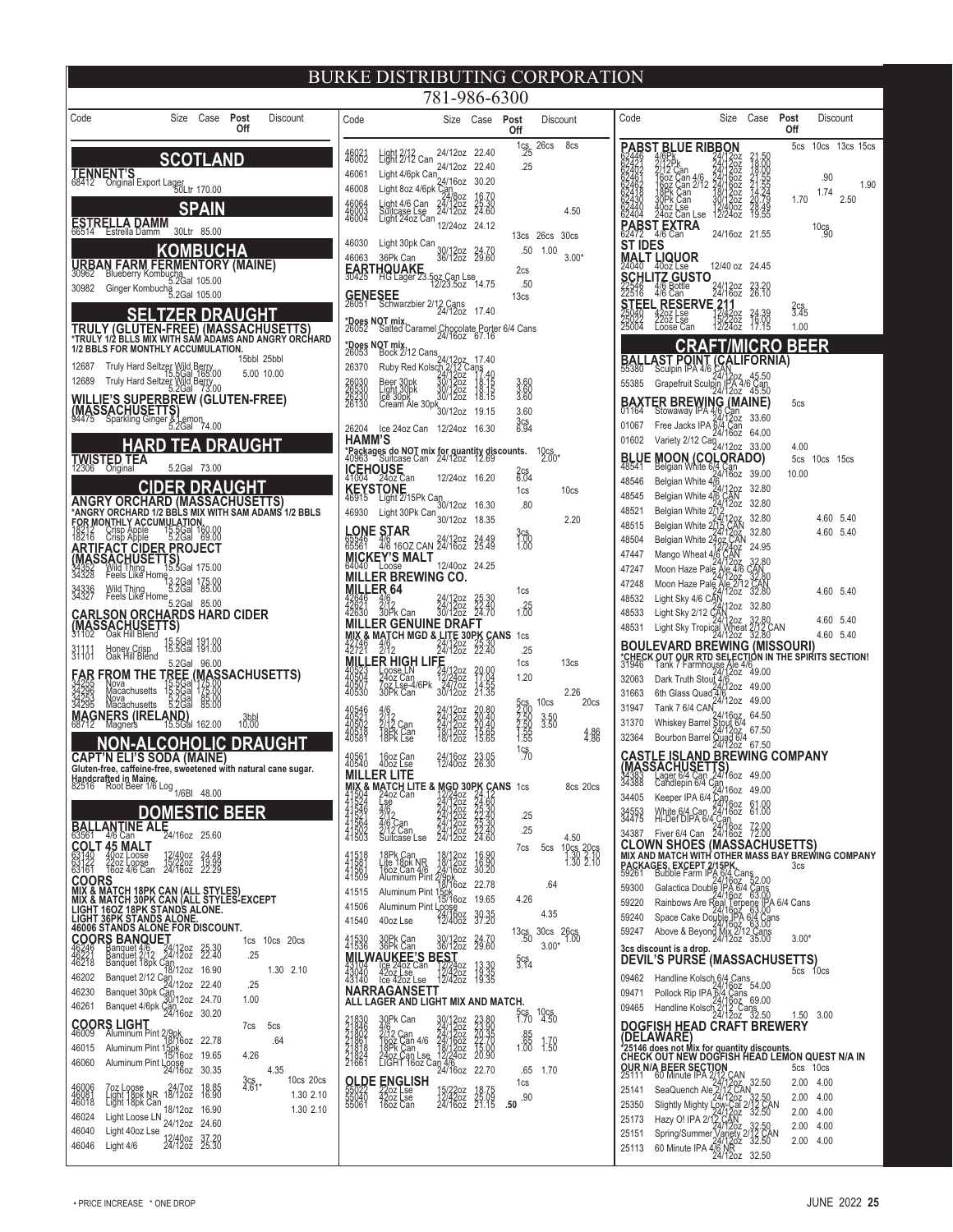| Code                 | Size                                                                                                                        | Case                                                                           | Post<br>Off                | Discount         | Cod               |
|----------------------|-----------------------------------------------------------------------------------------------------------------------------|--------------------------------------------------------------------------------|----------------------------|------------------|-------------------|
| 25142                |                                                                                                                             | 32.50                                                                          |                            |                  | 221               |
| 25351                | Seaquench Ale 4/6 CAN<br>24/1202<br>Slightly Mighty 4/6 CAN<br>Hazy O IPA 4/6 CAN                                           | 32.50                                                                          |                            |                  | 221               |
| 25172<br>25146       |                                                                                                                             |                                                                                |                            |                  | 222               |
| 25116                | Seaquench Ale<br>12/15.4.<br>/19.20 <mark>z</mark><br>60 Minute IPA CAN                                                     | /12oz - 32.50<br>/19.2oz CAN<br>9.2oz - 25.00                                  |                            |                  | 222               |
| 25126                | 90 Minute Imperial IPA                                                                                                      | 25.00                                                                          |                            |                  | ΝE                |
| 25160                |                                                                                                                             |                                                                                |                            |                  | 12p               |
| 25161                | r atagonia Provisions Kernza Pils 4/6 CAN<br>Mandarin & Mango Crush 4/6 NR<br>90 Minute IPA 476 NB 2 42.50                  |                                                                                |                            |                  | 346<br>347        |
| 25123                | 90 Minute IPA 4/6 NH                                                                                                        | 42.50                                                                          |                            |                  | 346               |
| 25244                | 120 Minute IPA (limited release) 6/4 NR                                                                                     |                                                                                |                            |                  | 349               |
| 25153                | Trillium Collab - Tru Action IPA 6/4 CAN<br>24/16oz 76.00                                                                   |                                                                                |                            |                  | NC                |
|                      | <b>GEORGE KILLIAN'S (COLORADO)</b>                                                                                          |                                                                                |                            |                  | *Mi:              |
| 47546<br>47521       | 24/12oz<br>Irish Red 4/6<br>Irish Red 2/12<br>24/12oz                                                                       | 25.49<br>23.89                                                                 | <u>၁၄၄</u><br>1.60<br>2.00 |                  | dis<br>802        |
| <b>COMP</b><br>26598 | <b>GREATER GOOD IMPERIAL</b><br>ANY (MASSACHUSETTS)                                                                         |                                                                                | <b>BREWING</b>             |                  | 803<br>802<br>802 |
| 26607                | Vibes NEIPA 6/4 Can                                                                                                         | 76.00                                                                          |                            |                  | 803               |
| 26616                | Wooo!! 6/4 Can 24/1607                                                                                                      | 81.00                                                                          |                            |                  | 01                |
| 26587                | Greylock Imp. NEJPA 6/4                                                                                                     | 81.00                                                                          |                            |                  | MI)<br>2/1        |
|                      | <b>HARPOON (MASSACHUSETTS)</b><br>MIX AND MATCH WITH OTHER MASS BAY BREWING COMPANY                                         |                                                                                |                            |                  | 25-               |
|                      | PACKAGES, EXCEPT 2/15PKS.                                                                                                   |                                                                                |                            |                  | 850               |
| 58700<br>58705       | 4/12oz<br>4/12oz                                                                                                            |                                                                                | 15cs                       | 30 <sub>cs</sub> | 850               |
| 58701<br>58789       | PA 4/6 Ret<br>PA 2/12 Cans<br>PA 2/12<br>$\frac{1}{4}$ /1202<br>Big League 2/12                                             | 32.80<br>32.80<br>32.80                                                        | 2.60<br>2.60               | $4.20$<br>$4.20$ | 848               |
| 58979                | 12oz<br>Rec League 2/12                                                                                                     | 32.80                                                                          | 2.60                       | 4.20             | 854               |
| 58720                | Cans<br>/12oz<br>Ret<br>/12oz<br>? Cans<br>Summer Style 476                                                                 | 32.80                                                                          | 2.60                       | 4.20             | РE                |
| 58723                | Summer Style 27                                                                                                             | 32.80                                                                          |                            |                  | 839               |
| 58721                | 12oz<br>Summer Style 2                                                                                                      | 32.80<br>32.80                                                                 | 2.60<br>2.60               | 4.20<br>4.20     | 646               |
| 58742                | Summer Vacatio                                                                                                              | ans<br>32.80                                                                   | 2.60                       | 4.20             | 639               |
| 58740                | Summer Vacation<br>726z                                                                                                     | 32.80                                                                          | 2.60                       | 4.20             | 657<br>657        |
| 58741                | Summer Vacation                                                                                                             | 32.80                                                                          | 2.60                       | 5.30             | 639               |
| 58707                | IPA 6/416oz Cans                                                                                                            | 37.75                                                                          |                            |                  | 639               |
| 58782<br>58787       | Rec League 6/416<br>16 <sub>QZ</sub><br>Big League 6/41607<br><b>Cans</b>                                                   | าร<br>37.75                                                                    |                            |                  | 647<br>653        |
| 58706                | IPA Loose CAN24/1202                                                                                                        | 49.50<br>32.80                                                                 | 2.60                       | 5.30             |                   |
| 58702                | 24/12oz<br>EA Loose<br> PA 19.2oz Cans                                                                                      | 32.80                                                                          | 2.60                       | 5.30             | вс                |
| 58703                | 12/19.2oz<br>12/22oz<br>IPA 22oz                                                                                            | 25.00<br>30.00                                                                 |                            |                  | SΑ<br>Mix         |
| HOP<br>48534         | <b>REGON</b><br><b>ALLEY (OI</b><br>Bubble Stash II<br>4/12oz                                                               | 31.00                                                                          | 5cs                        |                  | Mix<br>Mix<br>100 |
| 48535                | Variety 2/12 CAN<br>24/12oz                                                                                                 | 32.80                                                                          | 4.80                       |                  | 188               |
|                      | <b>ITHACA (NEW YORK)</b><br>69646 Flower Power 4/6                                                                          | 38.00                                                                          |                            |                  |                   |
| 69661                | <u>.4/12oz</u><br>4.CAN<br>Flower Power 674 CAN<br>24/16oz                                                                  | 54.00                                                                          |                            |                  | 100<br>100        |
|                      | LEINENKUGEL (WISCONSIN)<br>40246 Berry Weiss 4/6<br>40046 Summer Shandy 4/1/20z 32.80                                       |                                                                                | 5cs                        | 10cs             | 188               |
| 40046                |                                                                                                                             |                                                                                |                            |                  | 133               |
| 40002                | Summer Shandy                                                                                                               |                                                                                |                            |                  | 100               |
| 40021                | Summer Shandy                                                                                                               | /12<br>12oz<br><sup>112</sup> .9TL, 32.80<br>Tiety                             | 4.60                       | 5.40<br>5.40     | 100<br>100        |
| 40402                | Summer Shandy Lodge Variety 2/12                                                                                            |                                                                                | 4.60<br>CAN<br>4.60        | 5.40             | 100               |
|                      | LONG TRAIL (VERMONT)                                                                                                        |                                                                                |                            |                  | 100               |
|                      | *Mix and Match Long Trail, Otter Creek, The Shed 4/6 & 2/12 pks<br>for quantity deals.                                      |                                                                                |                            |                  | 100               |
|                      | 15pks have a standalone discount.                                                                                           |                                                                                | 5cs                        | 10 <sub>cs</sub> | 100               |
| 75046<br>75646       | 24/12oz<br>Ale 4/6<br>Double Bag 4/6                                                                                        | 33.00                                                                          |                            |                  | 101               |
| 76468                | 24/12oz<br>North West IPA 4/6<br>24/                                                                                        | 33.50                                                                          |                            |                  | 100               |
| 76465                | 12oz<br>Vermont IPA 6/4                                                                                                     | 33.00                                                                          |                            |                  | 100<br>103        |
| 74301                | Little Anomaly IPA.                                                                                                         | 1602 CAN<br>4/1602 - 45,00<br>4/2/15 CAN                                       |                            |                  | 119               |
| 75002<br>75202       | 30/12/02<br>Ale 2/12 Can<br>BlackBeary Wheat 2/12<br>IPA Pack - Variety 2/12<br>IPA Pack - Variety 2/12<br>Vermont IPA 2/13 | $\frac{30.00}{32.50}$                                                          | 3:58<br>3:58               | 5.30             | 119               |
| 75602                |                                                                                                                             | an<br>32.50                                                                    | 3.50                       | 5.30             | 119               |
| 76461                | Vermont IPA 2/12 CANT                                                                                                       |                                                                                | 3.50                       | 5.30             | 119               |
| 75821                | Summer Survival                                                                                                             | 32.50<br>32.50                                                                 | 3.50<br>3.50               | 5.30<br>5.30     | 127               |
| 76469                | North West IPA 2/12 CA                                                                                                      | $\frac{45}{32.50}$                                                             | 3.50                       | 5.30             | 127               |
|                      | NARRAGANSETT CRAFT (RHODE ISLAND)                                                                                           |                                                                                |                            |                  | 107               |
| 22071                | Fresh Catch 4/6 Can<br>24/16oz                                                                                              |                                                                                |                            | 5cs              | 108               |
| 22070                | Fresh Catch 2/1<br>Çan<br>1120z<br>Ι4                                                                                       | 31.80                                                                          |                            | 1.00             | SE<br>MI)         |
| 22160                | Musik Express IP.                                                                                                           | 31.80                                                                          |                            | 4.40             |                   |
| 21762                |                                                                                                                             | 4/1494<br>^A 4/6 Can<br>a/16oz - 39,20<br>Double IPA 6/4 Can<br>4/16oz - 67.00 |                            | 1.00             | 821<br>821        |
| 22205                | WKND Origami Double<br>Del's Black Cherry 4/6 C<br>Del's Shandy 4/6 Can                                                     | <sup>2</sup> an<br>31.80                                                       |                            | 1.00             |                   |
| 22166                | Del's Shandy                                                                                                                |                                                                                |                            |                  |                   |

|                | 781-986-6300                                                                                                                 |                                            |                                                                     |             |              |              |           |
|----------------|------------------------------------------------------------------------------------------------------------------------------|--------------------------------------------|---------------------------------------------------------------------|-------------|--------------|--------------|-----------|
| Code           |                                                                                                                              | Size                                       | Case                                                                | Post<br>Off |              | Discount     |           |
| 22169          | Del's Shandy V                                                                                                               |                                            | 24/16oz 31.80<br> ariety 2/12 Can<br> 24/12oz 31.80                 |             |              | 1.00         |           |
| 22165          | Del's Shandy 2/                                                                                                              | 2 Can<br>4/12 oz                           | 31.80                                                               |             |              | 4.40<br>4.40 |           |
| 22200          | Del's Hard Tea 4/6 Can                                                                                                       | 16oz                                       | 31.80                                                               |             |              | 1.00         |           |
| 22203          | Del's Hard Tea 2                                                                                                             | T2oz                                       | 31.80                                                               |             |              | 4.40         |           |
|                | <b>NEWBURYPORT (MASSACHUSETTS)</b><br>12pks ONLY mix and match for 5-case quantity discount.                                 |                                            |                                                                     |             |              |              |           |
| 34664          |                                                                                                                              |                                            |                                                                     |             | 5cs          |              |           |
| 34764          | Plum Island Belgian White 4/6 Can<br>Green Head IPA 4/1202<br>Overboard NEIPA 4/6 Can<br>Overboard NEIPA 4/6 Can<br>All Can  |                                            |                                                                     |             |              |              |           |
| 34665          |                                                                                                                              |                                            |                                                                     |             |              |              |           |
| 34902          | Hop Variety 2/12                                                                                                             | /12oz<br>4/12oz                            | 41.00<br>34.00                                                      |             |              |              |           |
|                | <b>NOTCH SESSION (MASSACHUSETTS)</b>                                                                                         |                                            |                                                                     |             | 3.00         |              |           |
| discount.      | *Mix and match all 4/6 and 2/12 and year-round packages for 12pk                                                             |                                            |                                                                     |             |              |              |           |
| 80255          | Pilsner 2/12 Cans                                                                                                            |                                            |                                                                     |             | 5cs          |              |           |
| 80333          | Left of the Dial 2                                                                                                           | 24/12oz<br>/12 Cans<br><sup>/17 2</sup> 02 | 32.50                                                               |             | 2.00         |              |           |
| 80262<br>80263 | Pils 6/4 Can<br>Left of the Dial 6/4                                                                                         | :/12oz<br>:/16oz                           | 32.50<br>51.00                                                      |             | 2.00         |              |           |
| 80308          |                                                                                                                              | Can<br>16oz                                | 51.00                                                               |             |              |              |           |
|                | Salem Lager 6/4                                                                                                              | , Can<br>:4/16oz                           | 60.50                                                               |             |              |              |           |
|                | OTTER CREEK BREWING (VERMONT)<br>MIX & MATCH LONG TRAIL,OTTER CREEK, THE SHED 4/6 &                                          |                                            |                                                                     |             |              |              |           |
|                | 2/12 for 10cs deal.<br>25-case deal is a drop of 12pks and 15pks ONLY; no 6pk mix.                                           |                                            |                                                                     |             |              |              |           |
| 85050          |                                                                                                                              |                                            |                                                                     |             |              | 5cs 10cs     |           |
| 85051          | Free Flow IPA 4/6 Can<br>24/12oz<br>Free Flow IPA 2/12 CAN                                                                   |                                            | 31.00                                                               |             |              | 5.30         |           |
| 84801          | Bonus Stage IPA                                                                                                              |                                            | 32.50                                                               |             | 3.50<br>3.50 | 5.30         |           |
| 85498          | <b>IPA Power Pack</b>                                                                                                        |                                            | 32,50<br>12 C<br>32.50                                              | AN,         | 3.50         | 5.30         |           |
|                | PEAK ORGANIC                                                                                                                 |                                            | 35.50                                                               |             |              | 7cs          |           |
| 64764<br>63946 | IPA 4/6 CAN 24/1202<br>Fresh Cut Pilsner 4/6 C                                                                               |                                            | 35.50                                                               |             |              |              |           |
| 64646          | Summer 4/6 CAN                                                                                                               |                                            | 35.50                                                               |             |              |              |           |
| 63901          | Slim Hazy IPA 4                                                                                                              | 1207<br>1208<br>1202                       | 35.50                                                               |             |              |              |           |
| 65748<br>65756 | The Juice 4/6 CA<br>Happy Hour Pilsner 4/6 C                                                                                 |                                            | 35.50                                                               |             |              |              |           |
| 63900          |                                                                                                                              | $\frac{1160z}{2}$<br>ans;                  | an<br>35.50                                                         |             |              |              |           |
| 63902          |                                                                                                                              |                                            | 35.50                                                               |             |              | 4.80         |           |
| 64702<br>65321 | 12 <sup>1</sup> 02/12 Presh Cut<br>24/12 24/12 Presh Cut<br>24/12 Cans<br>24/12 Cans                                         |                                            | 35.50<br>35.50                                                      |             |              | 4.80         |           |
|                | IPA 4/16<br>Variety 2/12 Cans<br>24/12oz                                                                                     |                                            | 35.50                                                               |             |              | 4.80         |           |
|                | <b>BOSTON BEER CO. (MASSACHUSETTS)</b><br>SAM ADAMS                                                                          |                                            |                                                                     |             |              |              |           |
|                | Mix all Sam Adams 4/6PK, 2/12PK, 18PK, and 6/4PK.<br>Mix & Match Sam Adams (all styles) of 24/12oz Loose Only                |                                            |                                                                     |             |              |              |           |
|                | Mix and match 12/24oz cans Boston Lager and Sam 76.                                                                          |                                            |                                                                     |             |              | 16cs         | 25cs 32cs |
| 10087          | 5cs<br>Just The Haze IPA Non-alch 4/6 CAN<br>Logar Late 24/12oz 32 80                                                        | 24/12öż<br>24/12öz                         | 32.80                                                               |             |              | 1.80         |           |
| 10024          | Lager Lse<br>Lager 2/12 Cans                                                                                                 | 24/12oz<br>24/12oz                         | 32.88                                                               |             |              | 3.60         | 4.48      |
| 10021<br>10061 | ager 2/12<br>.ager 16oz Cang<br>_ağer                                                                                        |                                            |                                                                     |             |              |              |           |
| 18846          | Lager 4/6<br>Lager 24oz CAN                                                                                                  | 24/16oz<br>24/12oz                         | 35.00<br>32.80                                                      |             | 6.00         |              |           |
| 13318          | Lager 2402 UAIY<br>Love Conquers All filmited release) 4/6 CAN<br>Wicked Easy 4/5 CAN2 32.80<br>Wicked Easy 4/5 2132x2 32.80 |                                            |                                                                     |             |              |              | 6.00      |
| 10083          |                                                                                                                              |                                            |                                                                     |             |              |              |           |
| 10095          | Wicked Easy 1602 Cans                                                                                                        | 120Z                                       | 32.80<br>35.00                                                      |             | 6.00         |              |           |
| 10093          | Wicked Easy 24pz                                                                                                             | biloz<br>240z                              | 30.00                                                               |             | 4.00         |              | 6.00      |
| 10084          | Wicked Easy 2/1                                                                                                              |                                            | 32.80                                                               |             |              | 2.60         | 4.40      |
| 10086<br>10085 | Wicked Hazy 2/<br>Wicked Hazy 16g                                                                                            |                                            | 32.80                                                               |             |              | 2.60         | 4.40      |
| 10097          | Wicked Hazy IJ                                                                                                               | , 1<br>19,262<br>19,262<br>A1602<br>Q2,    | 52.00                                                               |             |              |              |           |
| 10101          | Wicked Fenway                                                                                                                |                                            | zans<br>25.00<br>.ans<br>2.00                                       |             |              |              |           |
| 10094          | Wicked Double l                                                                                                              |                                            |                                                                     |             |              |              |           |
| 10099          | <b>Wicked Double</b>                                                                                                         |                                            |                                                                     |             |              |              |           |
| 10344          | Wicked IPA Part                                                                                                              | 1/12oz                                     | <i>oz Cans<br/>0z Cans<br/>1.20z Cans<br/>22 25.00<br/>22 32.80</i> |             |              | 2.60         | 4.40      |
| 11946<br>11921 | Summer Ale 4/6                                                                                                               | 12oz                                       | 32.80                                                               |             |              |              |           |
| 11902          | Summer Ale 2/1<br>Summer Ale 2/1                                                                                             | 12oz                                       | 32.80                                                               |             |              | 2.60         | 4.40      |
| 11961          | Summer Ale 16oz                                                                                                              | ∴ans<br>12oz<br>ans                        | 32.80                                                               |             |              | 2.60         | 4.40      |
| 12721          | Summer Squeeze                                                                                                               | í 6oz<br>variety<br>/12oz                  | 35.00<br>2/12                                                       |             | 6.00         |              |           |
| 12702          | Summer Squeeze                                                                                                               |                                            | 32.80<br>2212<br>4/12 CAN<br>32.80                                  |             |              | 2.60         | 4.40      |
| 10713          | Brick Red Ale 16qz (                                                                                                         |                                            | 52.00                                                               |             |              | 2.60         | 4.40      |
| 10846          | Cherry Wheat 4/                                                                                                              | .4/12oz                                    | 32.80                                                               |             |              |              |           |
|                | SEA DOG BREWING                                                                                                              |                                            | (MAINE                                                              |             |              |              |           |
|                | MIX & MATCH SEA DOG & SHIPYARD                                                                                               |                                            |                                                                     |             | 5cs          | 10cs         |           |
| 82164<br>82102 | Blue Paw Blueberry 4/6 CAN<br>24/12oz 33.<br>Blueberry 2/12 CAN<br>24/12oz 33.                                               |                                            | 33.00                                                               |             |              |              |           |
|                |                                                                                                                              |                                            | 33.00                                                               |             | 2.00         | 3.80         |           |
|                |                                                                                                                              |                                            |                                                                     |             |              |              |           |

| Code                     |                                                                                                                                                         | Size                        | Case                            | Post                 | Discount               |
|--------------------------|---------------------------------------------------------------------------------------------------------------------------------------------------------|-----------------------------|---------------------------------|----------------------|------------------------|
|                          |                                                                                                                                                         |                             |                                 | Off                  |                        |
|                          | SHINER (SHINER, TEXAS)<br>*Bock 16oz cans do NOT mix and match.                                                                                         |                             | 30.75                           | 5cs                  |                        |
| 19446                    | Bock 4/6 NR 24/12oz<br>Box of Bocks 2/12 Can<br>24/12oz<br>SHIPYARD BREWING COMPANY (MAINE)                                                             |                             | 30.75                           | 6.70                 |                        |
|                          | MIX & MATCH SHIPYARD & SEA DOG.                                                                                                                         |                             |                                 | 5cs                  | 10cs                   |
| 81816<br>81819           | American Pale Ale 6/4 CAN<br>Discovery IPA 4/6 (CAN 49.45<br>Summer Ale 6/4 (CAN 49.47)<br>Summer Ale 6/4/6 (CAN 49.45<br>American Pale Ale 7212 CAN 00 |                             |                                 |                      |                        |
| 81205                    |                                                                                                                                                         |                             |                                 |                      |                        |
| 81815                    |                                                                                                                                                         |                             | 49.45<br>-AN<br>-33.00          | 2.00                 | 3.80                   |
| 81818<br>81202           | Discovery IPA 2<br>Summer Ale 2/12 (                                                                                                                    | ΆN<br>0Z                    | 33.00                           | 2.00                 | 3.80                   |
|                          | <b>SPENCER BREWERY (MASSACHUSETTS)</b>                                                                                                                  | :AN<br>12oz                 | 33.00                           | 2.00                 | 3.80                   |
|                          | ST. JOSEPH'S ABBEY SPENCER, MA<br>35864 Trappist Ale 6/4/11.207 60.00<br>Quad 6/4                                                                       |                             | 60.00<br>74.00                  |                      |                        |
| 35886                    | 24/11.2oz<br>24/11.2ozyuad 6/4<br>16.24/11.2ozyum Pilsner<br>24/12oz                                                                                    |                             | 40.00                           |                      |                        |
|                          | THE SHED BREWERY (VERMONT)<br>MIX & MATCH LONG TRAIL, OTTER CRI<br>THE SHED 4/6 & 2/12 PKS for 10cs deal.                                               |                             |                                 |                      | OTTER CREEK, WOLAVERS, |
| 73346                    | Mountain Ale 4/6                                                                                                                                        | <i>NR</i><br>4/1202<br>2 NR | 33.50<br>33.50                  | 5cs                  |                        |
| 73446                    | IPA 4/6 NR<br>Mountain Ale 2/<br>١Δ١                                                                                                                    | 12oz                        | 32.50                           | 3.50                 |                        |
| 73311                    | Variety 2/12 NF                                                                                                                                         | 24/12oz                     | 32.50                           | 3.50                 |                        |
| 73747                    | TWO ROADS BREWING                                                                                                                                       |                             |                                 | (CONNECTICUT)<br>5cs |                        |
| 73704                    | Road 2 Ruin Dbl IPA 6/4 Can<br>24/16oz 54.00<br>Lil' Heaven Session IPA 6/4 Can<br>24/16oz 11-6020790 R/4 Can                                           |                             |                                 |                      |                        |
| 73861                    |                                                                                                                                                         |                             | Can<br>45.00                    |                      |                        |
| 73561                    |                                                                                                                                                         | Can<br>16oz                 | 72.00                           |                      |                        |
| 73601<br>73746           | Peach Jam 4/6 24/1207<br>Road 2 Ruin DbJ IPA 4/6<br>Road 2 Ruin DbJ IPA 4/6                                                                             |                             | 40.00                           |                      |                        |
| 73576                    | Variety 2/12 Can                                                                                                                                        |                             | 40.00                           | 3.00                 |                        |
| 73702                    |                                                                                                                                                         |                             | 32.80<br>/12 Can<br>32.80<br>21 | 3.00                 |                        |
| <b>TANKEF</b><br>73569   | <b>TRUCK SOURS</b><br>Passion Fruit Gose 6/4 Can<br>24/16oz 58.00                                                                                       |                             |                                 |                      |                        |
|                          | UFO (MASSACHUSETTS)<br>MIX AND MATCH WITH OTHER MASS BAY BREWING COMPANY<br>PACKAGES, EXCEPT 2/12PKS.                                                   |                             |                                 |                      |                        |
| 58900<br>58980           | White 4/6 RET                                                                                                                                           | 24/12oz                     | 32.80                           | 15cs                 | 30 <sub>cs</sub>       |
| 59000                    | Write 410 INC 1716<br>Maine Blueberry 4/6 CAN<br>CAN                                                                                                    |                             | 32.80                           |                      |                        |
| 58901                    | Georgia Peach 4/6<br>White 2/12 RET                                                                                                                     | CAN<br>1202                 | 32.80                           |                      |                        |
| 58903                    | White 2/12 Cans                                                                                                                                         | 24/12oz<br>12oz             | 32.80<br>32.80                  | 2.60<br>2.60         | 4.20<br>4.20           |
| 58919                    | Light Force 2/12                                                                                                                                        | $\frac{102}{20}$            | 32.80                           | 2.60                 | 4.20                   |
| 58779<br>59001           | Maine Blueberry<br>Manic<br>Georgia Peach 27<br>4.4.4.4                                                                                                 | 2oz<br>Cans                 | :<br>ans<br>7 32.80             | 2.60                 | 4.20                   |
| 59020                    | Splashdown Mlx                                                                                                                                          | $\frac{202}{207}$           | 32.80<br>ans<br>32.80           | 2.60<br>2.60         | 4.20<br>4.20           |
| 58904                    | White 6/416oz Cans<br>24/16oz                                                                                                                           |                             | 37.75                           |                      |                        |
|                          | <b>WORMTOWN (MASSACHUSETTS)</b><br>28123 Summer Ale 6/4 Can<br>224/16oz 54.00                                                                           |                             |                                 |                      |                        |
| 28361                    | Be Hoppy 6/4 Can                                                                                                                                        |                             | 58.80                           |                      |                        |
| 28161<br>28346           | Don't Worry IPA 6/4 Can<br>Be Hoppy 4/6 NR <sup>411</sup>                                                                                               |                             | 58.80                           |                      |                        |
|                          |                                                                                                                                                         |                             | 40.60                           |                      |                        |
|                          | ΠМ                                                                                                                                                      | <b>POR</b>                  | ED)                             | BEER<br>A            |                        |
|                          |                                                                                                                                                         |                             |                                 |                      |                        |
| 1555                     | <b>OSTER'S</b><br>1325 - 25oz Can<br>1525 - Prem. Ale Can                                                                                               | 12/25oz<br>12/25oz          | 24.20<br>24.20                  |                      |                        |
|                          | <b>BLANCHE DE BRUXE</b>                                                                                                                                 |                             |                                 | JM                   |                        |
|                          | Blanche De Bruxelles 6                                                                                                                                  |                             | Can<br>48 no                    |                      |                        |
|                          |                                                                                                                                                         | Б<br>;А<br>ι                | N۸<br>DA                        |                      |                        |
| LABATT<br>06946<br>06146 | Blue 4/6<br>Blue Light 4/6                                                                                                                              | 24/11.5oz                   | 22.30                           | 5 <sub>cs</sub>      | 10cs                   |
| 06021<br>06121           |                                                                                                                                                         |                             | 22.39<br>22.21                  | .96                  |                        |
|                          | Blue Light 1/94/11.502<br>Blue 2/12 24/11.502<br>Blue Light 2/12<br>Blue 18Pk Can 18/1202                                                               |                             | 15.65                           | .96                  | 2.59                   |
| 06018<br>06118           | Blue 18Pk Can 18/12oz<br>Blue Light 18Pk Can<br>18/12oz                                                                                                 |                             | 15.95                           |                      | 2.59                   |
|                          | MOLSON<br>MIX & MATCH 2/12PK BTL (ALL STYLES) & 18PK CANS                                                                                               |                             |                                 |                      |                        |
| <u>і І</u> SТ<br>046     | .ES)<br>χı                                                                                                                                              |                             | 23.70<br>24.25                  |                      | 10cs<br>3.00           |
| 49021<br>49018           | ∑anadian 4/6     24/12oz<br>∑anadian 2/12  24/12oz<br>∑anadian 18Pk Can<br>18/12oz                                                                      |                             | 15.70                           |                      | 1.90                   |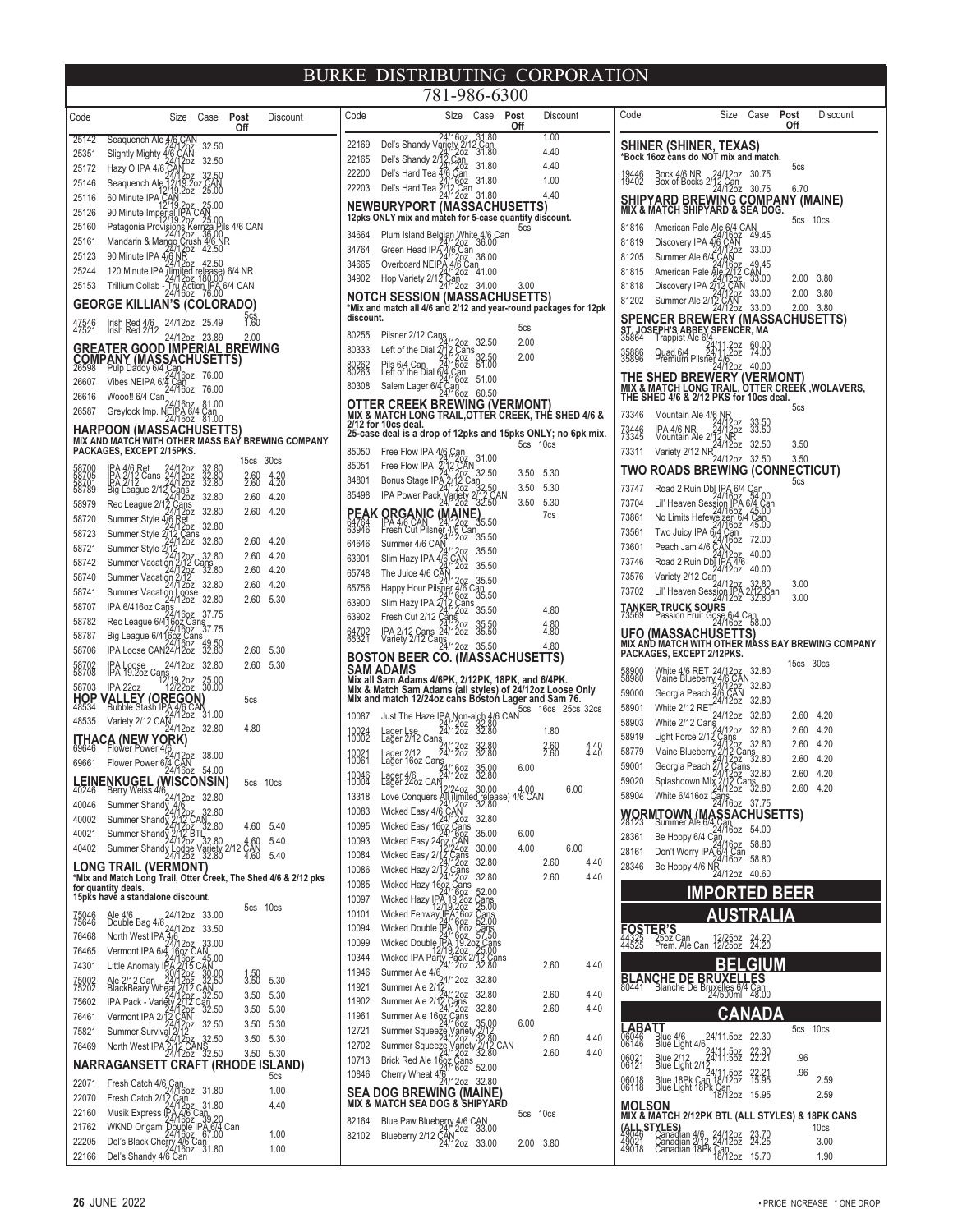#### BURKE DISTRIBUTING CORPORATION 781-986-6300

| Code                             |                                                                                                                                                                                                                                              | Size                                                | Case                                      | Post<br>Off | Discount                                      |
|----------------------------------|----------------------------------------------------------------------------------------------------------------------------------------------------------------------------------------------------------------------------------------------|-----------------------------------------------------|-------------------------------------------|-------------|-----------------------------------------------|
| 49246<br>49221<br>49346<br>49321 | Golden 4/6<br>Golden 2/12<br>Ice 4/6<br>Ice 18Pk Can<br>SON XXX                                                                                                                                                                              | 24/12oz<br>24/12oz<br>24/12oz<br>24/12oz<br>18/12oz | 23.70<br>24.25<br>23.70<br>24.25<br>15.70 |             | 10 <sub>cs</sub><br>3.00<br>3.00<br>1.98      |
| мïх<br>49546<br>49521            | ,& MATCH MOLSON XXX ONLY<br>$\frac{4}{9}$                                                                                                                                                                                                    | 24/1202                                             | 29.05<br>29.60                            | 5cş         |                                               |
| 529                              | <b>MOOSEHEAD</b><br>Lager 4/6<br>Lager 2/12                                                                                                                                                                                                  | 24/120z<br>24/120z                                  | 26.25                                     | 5cs<br>4.30 | 10cs<br>5.30                                  |
|                                  |                                                                                                                                                                                                                                              |                                                     |                                           | BIA         |                                               |
| AGUII<br>55346                   | $\frac{A}{4}$                                                                                                                                                                                                                                | 24/12oz                                             | 25.30                                     |             |                                               |
|                                  | <b>SINGTAO</b>                                                                                                                                                                                                                               |                                                     | J<br>Δ                                    |             |                                               |
| 023246<br>62546<br>62523         | Loose<br>4/6<br>6/4 CAN                                                                                                                                                                                                                      | 24/12oz<br>24/12oz<br>24/16.9oz                     | 35.25<br>41.50<br>51.00                   |             |                                               |
|                                  |                                                                                                                                                                                                                                              |                                                     | A                                         | RICA        |                                               |
|                                  | <b>IMPERIAL</b><br>60602 2/12 Can                                                                                                                                                                                                            | 24/12oz                                             | 24.50                                     | 3cs<br>3.00 |                                               |
|                                  | C,                                                                                                                                                                                                                                           |                                                     | ΞP                                        |             | IC                                            |
|                                  | CZECHVAR<br>PILSNER URQUELI                                                                                                                                                                                                                  | 24/11.2oz                                           | 28.00                                     | 2cs<br>1.60 |                                               |
|                                  | IX & MATCH PILSNER URQUELL & PERONI                                                                                                                                                                                                          |                                                     |                                           |             | 5cs                                           |
| 43746<br>43721<br>43741          | $\frac{4}{6}$<br>6/4 (<br>Can                                                                                                                                                                                                                | $1.20z$<br>$1.20z$<br>$6.90z$                       | 32.90<br>32.90<br>32.25                   |             | 5.70                                          |
|                                  |                                                                                                                                                                                                                                              | G                                                   | Δ                                         | <b>ND</b>   |                                               |
| <b>NEWC</b><br>45621             | ASTLE<br>Brown Ale 2/12                                                                                                                                                                                                                      |                                                     |                                           |             |                                               |
| 45646                            | Brown Ale 4/6                                                                                                                                                                                                                                | 24/12oz<br>24/12oz                                  | 27.50<br>27.50                            |             |                                               |
|                                  | <b>HACKER-PSCHORR</b>                                                                                                                                                                                                                        | <b>GERI</b>                                         | $\overline{ }$                            |             |                                               |
| PKGS.                            |                                                                                                                                                                                                                                              |                                                     |                                           |             | MIX AND MATCH ALL HACKER-PSCHORR AND PAULANER |
| 05046                            |                                                                                                                                                                                                                                              |                                                     |                                           | 5cs         | 10cs                                          |
| 05021                            | Oktoberfest 4/6<br>Oktoberfest 2/12<br>24/12oz                                                                                                                                                                                               |                                                     | 30.99                                     | 3.50        | 5.01                                          |
| 85246                            | 24/12oz<br>Weisse 4/6<br>Weisse 6/4 CAN,                                                                                                                                                                                                     |                                                     | 32.00<br>32.99<br>40.50                   |             |                                               |
| 05155<br>05247                   | Weisse 014 024/16.9oz<br>Munich Gold 4/6<br>24/11.2oz<br>Vid<br>Variety Loose Pack<br>24/11.2oz                                                                                                                                              |                                                     | 32.99                                     |             |                                               |
| <b>HOFBRAU</b>                   |                                                                                                                                                                                                                                              |                                                     | 26.99<br>33.00                            |             |                                               |
| 21246                            | Original 4/6 24/12oz<br>Hefe-Weizen 4/6<br>24/12oz                                                                                                                                                                                           |                                                     | 33.00                                     |             |                                               |
|                                  | <b>PAULANER</b><br>05546 Munich Lager 4/6                                                                                                                                                                                                    |                                                     |                                           | 5cs         | 10cs                                          |
| 05564<br>05847                   | Munich Lager 4/5<br>Munich Lager 6/4p/1207 32.99<br>Plisner 6/4pk 6/4pk 6/92<br>Plisner 6/4pk 6/4pk 6/92<br>Grapefruit Radier 6/4pk 6/4pk<br>Christeneriest Bier 9/4pk 6/4pk<br>Christeneriest Bier 9/4pk 6/4pk<br>Christeneriest Bier 9/4pk |                                                     |                                           |             |                                               |
| 05865                            |                                                                                                                                                                                                                                              |                                                     |                                           |             |                                               |
| 05845                            |                                                                                                                                                                                                                                              | 16.90.                                              | 40.50                                     |             |                                               |
| 05946<br>05921                   | Oktoberfest Marze<br>Oktoberfest Mar                                                                                                                                                                                                         |                                                     | 32.99                                     |             |                                               |
| 05146                            | Oktoberfest V                                                                                                                                                                                                                                |                                                     | 32.00<br>32.99                            | 3.50        | 5.01                                          |
| 05121<br>05646                   | Oktoberfest Wiesn<br>Hefe-Weizen 4/                                                                                                                                                                                                          |                                                     | 32.00                                     | 3.50        | 5.01                                          |
| 05621                            | Hefe-Weizen 2/12                                                                                                                                                                                                                             | 12oz                                                | 32.99<br>32.00                            | 3.50        | 5.01                                          |
| 05664<br>05746                   | Hefe Weizen 6/4p<br>Salvator 4/6                                                                                                                                                                                                             | 28 <sub>K</sub><br>i/16.9oz<br>24/12oz              | 49.59                                     |             |                                               |
| 48746<br>76646                   | WARSTEINER<br>4/6<br>Konig Ludwig 4/6                                                                                                                                                                                                        |                                                     | 31.99                                     |             | 10cs                                          |
| 76721<br>76742                   | 2/12<br>Loose Cans                                                                                                                                                                                                                           | /120z<br>/120z<br>/120z                             | 1.99<br>9.70<br>3.99                      |             | $3.80$<br>$2.57$                              |
|                                  |                                                                                                                                                                                                                                              |                                                     | ≙                                         | ND          |                                               |
| Grol                             | <b>SCH</b>                                                                                                                                                                                                                                   |                                                     |                                           | 5cs         |                                               |
| 28015<br>28046<br>28021          | Swingtop 6/4<br>4/6<br>2/12                                                                                                                                                                                                                  | $\frac{24}{24}$<br>202.<br>202.<br>202.             |                                           | 5.80        |                                               |
|                                  | GODFATHER                                                                                                                                                                                                                                    | IN                                                  | V)<br>A                                   |             |                                               |
| 80480                            | International Lager NR Lse<br>24/11.20z 34.50<br>Premium Lager NR12pk<br>12/220z 36.00                                                                                                                                                       |                                                     |                                           |             |                                               |
| 80481                            | KINGFISHER                                                                                                                                                                                                                                   |                                                     |                                           |             |                                               |
| 79443                            | Premium Lager 4/6pk<br>24/12oz                                                                                                                                                                                                               |                                                     | 35.00                                     | 3cs<br>1.00 |                                               |
|                                  |                                                                                                                                                                                                                                              |                                                     |                                           |             |                                               |
|                                  |                                                                                                                                                                                                                                              |                                                     |                                           |             |                                               |

|                                                 |                                                                                                                   | 701-900-0300                                        |                                            |                             |                      |                         |
|-------------------------------------------------|-------------------------------------------------------------------------------------------------------------------|-----------------------------------------------------|--------------------------------------------|-----------------------------|----------------------|-------------------------|
| Code                                            |                                                                                                                   | Size                                                | Case                                       | Post<br>Off                 | Discount             |                         |
|                                                 |                                                                                                                   |                                                     | N<br>≜                                     |                             |                      |                         |
| GUINNESS                                        | MIX & MATCH GUINNESS, HARP, SMITHWICKS & KALIBER                                                                  |                                                     |                                            |                             |                      |                         |
| 20124                                           | Extra Stout Loose<br>24/11.2oz                                                                                    |                                                     |                                            | 10cs                        | 30 <sub>cs</sub>     | 84cs                    |
| * <b>Loose</b><br>20146                         | case deals are drops.<br>Extra Stout 4/6                                                                          |                                                     | 32.80                                      |                             |                      | $6.00*$                 |
| 20121                                           | Extra Stout 2/12                                                                                                  | 11.2oz                                              | 32.80                                      |                             |                      |                         |
| 20122<br>20164                                  | Boppers 22oz<br>Foreign Extra                                                                                     | 11,20z<br>12/220z                                   | 32.80                                      | 1.80                        | 5.05                 |                         |
| 20948                                           |                                                                                                                   |                                                     | 46.00                                      |                             |                      |                         |
| 20947                                           | Foreign Extra Stout 6/4<br>24/11/202<br>Gingerbread Stout 4/6<br>Chocolate Mint Stout 4/6<br>Profi City 24/11 202 |                                                     | 34.00<br>38.50<br>38.70                    |                             |                      |                         |
| 20138                                           | Draft Can 3/8 24/11.202                                                                                           |                                                     |                                            | 1.45<br>10cs                | 2.20<br>30cs 45cs    |                         |
| 20118<br>20141<br>20190                         | Draft Can 18pk                                                                                                    |                                                     | 26.00<br>38.70                             |                             |                      | 1.50                    |
| 20646                                           | -<br>Draft Can 6/4 24/14.9oz<br>Nitro Coffee Stout Can 6/4<br>24/14.9oz                                           |                                                     | 38.70                                      |                             |                      |                         |
| 20621                                           | Pub Draught 4/6<br>24/11.202<br>Pub Draught 2/                                                                    |                                                     | 32.80                                      |                             |                      |                         |
| 20364                                           | American Blonde Lager<br>24/12oz                                                                                  | 41.207                                              | 32.80                                      | 1.80                        | 4.40                 |                         |
| 20322<br>20880                                  | American Blonde Lager<br>24/11.20z                                                                                |                                                     | $\frac{2}{32}$ , 80<br>$\frac{2}{32}$ , 80 | 1.80                        | 4.40                 |                         |
| 20881                                           | Brewer's Project Variety<br>Brewer's Variety 18pk<br>18/11.2oz                                                    |                                                     | 28.50                                      |                             |                      |                         |
| HARP L                                          |                                                                                                                   |                                                     | 20.50                                      | 10cs                        | 30cs                 |                         |
| 20246<br>20221                                  | <b>LAGER</b><br>2/12                                                                                              | 24/12oz<br>24/12oz                                  | 32.80                                      | 1.80                        | 4.40                 |                         |
|                                                 | <b>SMITHWICKS</b><br>20746<br>20721 2/12                                                                          | 24/11.20z<br>24/11.20z                              | 32.80<br>32.80                             | 10cs<br>1.80                | 30cs<br>4.40         |                         |
|                                                 |                                                                                                                   |                                                     | A                                          |                             |                      |                         |
| PERONI                                          |                                                                                                                   |                                                     |                                            |                             |                      |                         |
|                                                 | MIX & MATCH PERONI & PILSNER URQUELL                                                                              |                                                     |                                            | 5 <sub>cs</sub>             |                      |                         |
| 44746<br>44764                                  | Nastro Azzurro 4/6                                                                                                |                                                     | 32.90                                      |                             |                      |                         |
| 44721                                           | 24/11.2077<br>Nastro Azzurro 4/6 CAN<br>24/11.2022 - Nastro Azzurro<br>.<br>Nastro Azzurro 2/12<br>24/11.2oz      |                                                     | 32.90<br>32.90                             | 5.70                        |                      |                         |
|                                                 |                                                                                                                   | A                                                   | ICA<br>/≜                                  |                             |                      |                         |
|                                                 | DRAGON STOUT                                                                                                      |                                                     |                                            |                             |                      |                         |
| 20446                                           | Stout 4/6                                                                                                         | 24/10oz                                             | 36.00                                      |                             |                      |                         |
| ASAHI DRY                                       |                                                                                                                   | A                                                   | A                                          |                             |                      |                         |
|                                                 | ASAHI DRY CASES DO NOT MIX & MATCH                                                                                |                                                     |                                            | 5cs                         |                      |                         |
| 79246<br>79203                                  | Super Dry 4/6 24/12oz<br>Super Dry 2/12 Can                                                                       |                                                     | 32.10                                      |                             |                      |                         |
| 79225                                           | Super Dry 25.462 CAN                                                                                              | 12pz                                                | 27.75<br>33.55                             | 3.00                        |                      |                         |
|                                                 |                                                                                                                   | <b>MEXI</b>                                         | CO                                         |                             |                      |                         |
|                                                 | ORONA EXTRA                                                                                                       |                                                     |                                            | 5cs<br>2.00                 | 50 <sub>cs</sub>     | 27cs                    |
|                                                 | 7öz Loose<br>7öz 4/6<br>18pk NR<br>18pk can<br>6/4 16öz Can<br>24 oz Can                                          | /Zoz<br>/Zoz<br>2oz<br>2oz                          |                                            |                             | 3.16<br>2.39         |                         |
|                                                 | 0Z                                                                                                                | ჩიჳ                                                 |                                            |                             |                      |                         |
| 45005<br>45005<br>45031                         | 24 oz NR<br>4/6 NR<br>Familiar 4/6 NR,                                                                            | 12/24oz<br>24/12oz                                  | 27.50<br>32.80                             |                             |                      |                         |
| 45032                                           | Familiar 32oz                                                                                                     | 24/12oz<br>12/32oz                                  | 32.80<br>34.35                             |                             |                      |                         |
| 45002                                           | 2/12 Cans                                                                                                         | 24/12oz                                             | 32.80                                      | 18cs<br>3.95                |                      | 27cs<br>5.00            |
| 45021                                           | 2/12 NR                                                                                                           | 24/12oz                                             | 32.80                                      | 18cs<br>3.95                |                      | 63cs 189cs<br>90cs      |
|                                                 |                                                                                                                   |                                                     |                                            | 189cs                       |                      |                         |
| 45893                                           | Suitcase Cans<br>Loose<br>:ORONA L<br>.IGHT                                                                       | 24/12oz                                             | 39.15                                      | 18cs                        |                      | 3.60 4.10<br>27cs       |
| $\frac{45181}{45146}$                           | 18pk NR<br>18pk can<br>4/6 NR                                                                                     | 18/12oz<br>18/12oz<br>24/12oz<br>24/12oz            | 23.26<br>23.89<br>32.80<br>32.80           |                             | 50cs<br>3:16<br>2:39 |                         |
|                                                 |                                                                                                                   |                                                     |                                            | 3.95                        |                      | 5.00                    |
| 45121                                           | 2/12 NR                                                                                                           | 24/12oz                                             | 32.80                                      | 18cs<br>3.95                |                      | 63cs 189cs<br>90cs      |
|                                                 | Suitcase Cans                                                                                                     | 24/12oz<br>24/12oz                                  | 28.15<br>31.60                             | 189cs                       |                      | 3.60 4.10<br>4.90 5.40  |
| 45103<br>45124                                  | Loose<br>'NA<br><b>PREM</b>                                                                                       | ΞR                                                  |                                            | 18cs                        | 50cs                 | 27cs 189cs              |
| <b>CORC</b><br>45546<br>45561<br>45518<br>45521 | <b>NATION</b><br>18pk NR<br>18pk NR<br>2/12 Cans                                                                  | 24/12oz<br>18/12oz<br>18/12oz<br>24/12oz<br>24/12oz | 32.80<br>23.26<br>20.89<br>32.80<br>32.80  |                             | $3.16$<br>2.39       |                         |
|                                                 |                                                                                                                   |                                                     |                                            | $3.95$<br>$3.95$            |                      | 5.00                    |
| 45503<br>45504                                  | Suitcase Cans<br>24 oz Can                                                                                        | 24/12oz<br>12/24oz                                  | 28.15<br>27.50                             |                             |                      | 90cs 189cs<br>3.60 4.10 |
|                                                 | <b>CORONA REFRESCA</b><br>45403 Mas Mango 24oz.Can                                                                |                                                     |                                            | 15cs                        |                      | 63 <sub>cs</sub>        |
| 45402                                           | Mas Mango 24oz Can<br>12/24oz                                                                                     |                                                     | 27.50                                      |                             |                      |                         |
|                                                 | MODELO ESPECIAL<br>44802 2/12 Cans 24/12oz                                                                        |                                                     | 32.80                                      | 3.95                        |                      | 5.00                    |
|                                                 |                                                                                                                   |                                                     | 32.80                                      | 18cs<br>3.95<br>5cs<br>2.39 |                      | 27cs<br>5.00<br>63cs    |
| 44818                                           | 18pk CAN<br>Modelito 7oz Loose<br>24/7oz                                                                          |                                                     | 20.89<br><u> 21.45</u>                     | 2.00                        |                      |                         |

| Code                                               |                                                                                                                                                                                                                                                                          | Size                                                | Case                                               | Post<br>Off          | Discount                                                    |
|----------------------------------------------------|--------------------------------------------------------------------------------------------------------------------------------------------------------------------------------------------------------------------------------------------------------------------------|-----------------------------------------------------|----------------------------------------------------|----------------------|-------------------------------------------------------------|
| 44821                                              | 2/12 NR                                                                                                                                                                                                                                                                  | 24/12oz                                             | 32.80                                              | 18cs<br>3.95         | 63cs 189cs<br>5.00                                          |
| 44824<br>44810                                     | Loose                 24/12oz<br>Suitcase Cans  24/12oz                                                                                                                                                                                                                  |                                                     | 31.60<br>28.15                                     | 15cs<br>4.10         | 90cs 189cs<br>4.90 5.40                                     |
|                                                    |                                                                                                                                                                                                                                                                          |                                                     |                                                    | 15cs                 | 50cs<br>3.16                                                |
| 44881<br>44864<br>44846<br>44805<br>44805<br>44805 | 18pk Bottles<br>6/4 16oz Can<br>4/6 NR<br>24 oz NR<br>32 oz BT<br>32 oz BT<br>Chelada 24 0                                                                                                                                                                               | 18/12oz<br>24/16oz<br>24/12oz<br>12/24oz<br>12/32oz | 23.26<br>34.65<br>32.80<br>27.50<br>27.50<br>34.35 |                      |                                                             |
|                                                    |                                                                                                                                                                                                                                                                          |                                                     |                                                    |                      |                                                             |
|                                                    | $\frac{47}{32} \frac{8}{62} \frac{1}{61}$ Chelada 24 oz $\frac{7}{32}$<br>Chelada 7amaringo Picante 24 oz Can<br>Chelada Tamaringo Picante 24 oz Can<br>Chelada Limon $\frac{1}{32}$<br>24 oz Can<br>Chelada Mango 12 Can<br>Chelada Naranja Picosa 24 oz Can<br>Chelada |                                                     |                                                    |                      |                                                             |
| 44865                                              |                                                                                                                                                                                                                                                                          |                                                     |                                                    |                      |                                                             |
| 44866                                              |                                                                                                                                                                                                                                                                          |                                                     |                                                    |                      |                                                             |
| 44867                                              |                                                                                                                                                                                                                                                                          |                                                     |                                                    |                      |                                                             |
| 44869                                              |                                                                                                                                                                                                                                                                          |                                                     |                                                    |                      |                                                             |
| 48862                                              | Chelada Limon y Sal 2/12 CAN<br>24/12oz 32.80                                                                                                                                                                                                                            |                                                     |                                                    | 15cs<br>3.95         | 63cs<br>5.00                                                |
| NEGRA                                              | <b>MODELO</b>                                                                                                                                                                                                                                                            |                                                     |                                                    | 18cs<br>3.95         | 27cs<br>5.00                                                |
| 4921<br>4946                                       | 2/12 NR<br>4/6 NR                                                                                                                                                                                                                                                        | 24/12oz                                             | 32.80<br>32.80                                     |                      |                                                             |
|                                                    |                                                                                                                                                                                                                                                                          |                                                     |                                                    | 18cs<br>3:95<br>3:95 | 27cs<br>5.00                                                |
| 45221<br>45202<br>45246<br>45204                   |                                                                                                                                                                                                                                                                          |                                                     | 32.80<br>32.80<br>32.80                            |                      |                                                             |
|                                                    | 1946 410 ivideo 1946<br><b>ACIFICO CLARA</b><br>2262 2112 Nans 24/1202<br>2246 416 NR<br>2204 Pacifico 24 oz Call                                                                                                                                                        |                                                     | 27.50                                              |                      |                                                             |
| <b>SOL</b><br>09446<br>09421                       | <b>纵隔</b>                                                                                                                                                                                                                                                                | 24/1202<br>24/1202                                  | 32.80<br>32.80                                     | 5cs                  |                                                             |
|                                                    | )ria                                                                                                                                                                                                                                                                     |                                                     |                                                    | 7.50                 |                                                             |
| <b>JICT</b><br>5346<br>5332                        | 4/6 NR<br>32oz NR                                                                                                                                                                                                                                                        | 24/12oz<br>12/32oz                                  | 32.80<br>34.35                                     |                      |                                                             |
|                                                    |                                                                                                                                                                                                                                                                          |                                                     | Rl<br>ı                                            |                      |                                                             |
| <b>CRISTAL</b><br>55146                            |                                                                                                                                                                                                                                                                          |                                                     |                                                    |                      |                                                             |
|                                                    |                                                                                                                                                                                                                                                                          | 24/12oz                                             | 25.30                                              |                      |                                                             |
|                                                    | CUSQUENA                                                                                                                                                                                                                                                                 | 24/10oz                                             | 25.30                                              |                      |                                                             |
|                                                    |                                                                                                                                                                                                                                                                          |                                                     | R<br>١<br>A                                        |                      |                                                             |
| TYSKIE                                             | $\bar{F}$ yskie 16.9oz $_{20/16.9$ oz                                                                                                                                                                                                                                    |                                                     |                                                    | 3 <sub>cs</sub>      |                                                             |
|                                                    |                                                                                                                                                                                                                                                                          |                                                     | 34.99                                              | 3.00                 |                                                             |
|                                                    |                                                                                                                                                                                                                                                                          |                                                     | ≜                                                  |                      |                                                             |
| <b>INNIS</b><br>78165                              | & GUNN<br>Original 4/6                                                                                                                                                                                                                                                   | 24/11.2oz                                           | 45.00                                              |                      |                                                             |
|                                                    |                                                                                                                                                                                                                                                                          |                                                     |                                                    |                      |                                                             |
|                                                    |                                                                                                                                                                                                                                                                          |                                                     | A                                                  |                      |                                                             |
| ESTRELL                                            | .A DAMM                                                                                                                                                                                                                                                                  |                                                     | IN                                                 |                      |                                                             |
|                                                    |                                                                                                                                                                                                                                                                          |                                                     |                                                    |                      | *66546 - DAURA GLUTEN FREE - See the "Gluten-Free" section. |
|                                                    | Mixes with all Estrella Damm items.<br>66646 Lager 4/6 24/11.2oz 30.00                                                                                                                                                                                                   |                                                     |                                                    |                      |                                                             |
|                                                    |                                                                                                                                                                                                                                                                          | $\overline{\phantom{a}}$                            | ≜                                                  | ND                   |                                                             |
| <b>CHANG</b>                                       | $R_{6}$ PREMIUM                                                                                                                                                                                                                                                          |                                                     | 36.40                                              |                      |                                                             |
|                                                    | URBAN FARM FERMENTORY (PORTLAND,                                                                                                                                                                                                                                         |                                                     |                                                    |                      |                                                             |
|                                                    |                                                                                                                                                                                                                                                                          | 12/160 <mark>z</mark><br>12/160z                    | 39.00<br>39.00                                     |                      |                                                             |
| <b>MAINE</b>                                       | Blueberry<br>Ginger                                                                                                                                                                                                                                                      |                                                     |                                                    |                      |                                                             |
|                                                    | c<br><u>ESTRELLA DAMM</u>                                                                                                                                                                                                                                                |                                                     |                                                    | EE BEER              |                                                             |
| 00040                                              | Daura Gluten-Free 4/6 N<br>24/11.2oz                                                                                                                                                                                                                                     | <b>SPAIN</b><br><b>NF</b>                           | 32.00                                              |                      |                                                             |
|                                                    |                                                                                                                                                                                                                                                                          |                                                     |                                                    |                      |                                                             |
| 30570                                              | GLUTENBERG<br>30561 American Pale Ale 6/4 Can                                                                                                                                                                                                                            |                                                     | 58.50                                              |                      |                                                             |
| 30761                                              | White Ale 6/4 Can<br>24/16oz<br>Blonde 6/4 Can                                                                                                                                                                                                                           |                                                     | 58.50                                              |                      |                                                             |
| 30861                                              | IPA 6/4 Can                                                                                                                                                                                                                                                              | 24/1602                                             | 58.50<br>58.50                                     |                      |                                                             |
|                                                    | Н                                                                                                                                                                                                                                                                        |                                                     | 태                                                  | <b>TZERS</b>         |                                                             |
|                                                    | ARCTIC CHILL                                                                                                                                                                                                                                                             |                                                     |                                                    |                      |                                                             |
|                                                    | PACKAGES, EXCEPT 2/15PKS.                                                                                                                                                                                                                                                |                                                     |                                                    |                      | MIX AND MATCH WITH OTHER MASS BAY BREWING COMPANY           |
| 59202                                              | Raspberry Lime 4/6                                                                                                                                                                                                                                                       |                                                     |                                                    | 5cs                  | 10cs                                                        |
| 59201                                              | The Daytripper                                                                                                                                                                                                                                                           | Mix                                                 | Slim CAN<br>120z - 31.00<br>2/12 Slim Co           |                      |                                                             |
| 59213                                              |                                                                                                                                                                                                                                                                          |                                                     | Slim ČAN<br>31.00                                  | 2.00<br>2.00         | 3.80<br>3.80                                                |
|                                                    | Oceanview Mix 2/12 Slin<br>24/12oz                                                                                                                                                                                                                                       |                                                     | CAN<br>31.00                                       | 5cs                  | 10cs                                                        |
|                                                    | <b>CORONA HARD SELTZER</b><br>45411 Limonada Strawberry Cans<br>15488 - 2 June 2021                                                                                                                                                                                      |                                                     |                                                    |                      |                                                             |
| 45400<br>45398                                     | Seltzerita Cans<br>Pineapple Cans                                                                                                                                                                                                                                        | 12/24oz                                             | 27.50                                              |                      |                                                             |
| 45399                                              | Seltzerita Variety                                                                                                                                                                                                                                                       | 12<br>/24oz                                         | 27.50                                              |                      |                                                             |
| 45407                                              | Variety #1 2/12                                                                                                                                                                                                                                                          | 2712 C<br>4/12oz                                    | $\frac{ans}{32.80}$                                | 3.95                 | 5.00                                                        |
| 45409                                              | Variety #2 2/12 }                                                                                                                                                                                                                                                        | ≿äns<br>4/12oz                                      | 32.80                                              | 3.95                 | 5.00                                                        |
| 45410                                              | Limonada Variety                                                                                                                                                                                                                                                         |                                                     | 32.80<br>ans<br>32.80                              | 3.95<br>3.95         | 5.00<br>5.00                                                |
| 45408                                              | MXDBRY Variety Cans                                                                                                                                                                                                                                                      | ns<br>1202<br>2/12 C<br>(1202                       | 32.80                                              | 3.95                 | 5.00                                                        |
| <b>CROO</b>                                        |                                                                                                                                                                                                                                                                          |                                                     |                                                    | 5cs                  | 6cs<br>10cs                                                 |
| 94549                                              |                                                                                                                                                                                                                                                                          |                                                     |                                                    | 2.00                 | 4.00                                                        |
| 94558                                              | <b>K. &amp; MARKER</b><br>Spiked Lemonade Variety 3/8 CAN<br>Spiked Coconut Variety 3/8 CAN<br>Classic loed Tea 3/8 CAN<br>Classic loed Tea 3/8 CAN 2.00                                                                                                                 |                                                     |                                                    | 2.00<br>2.00         | 4.00<br>4.00                                                |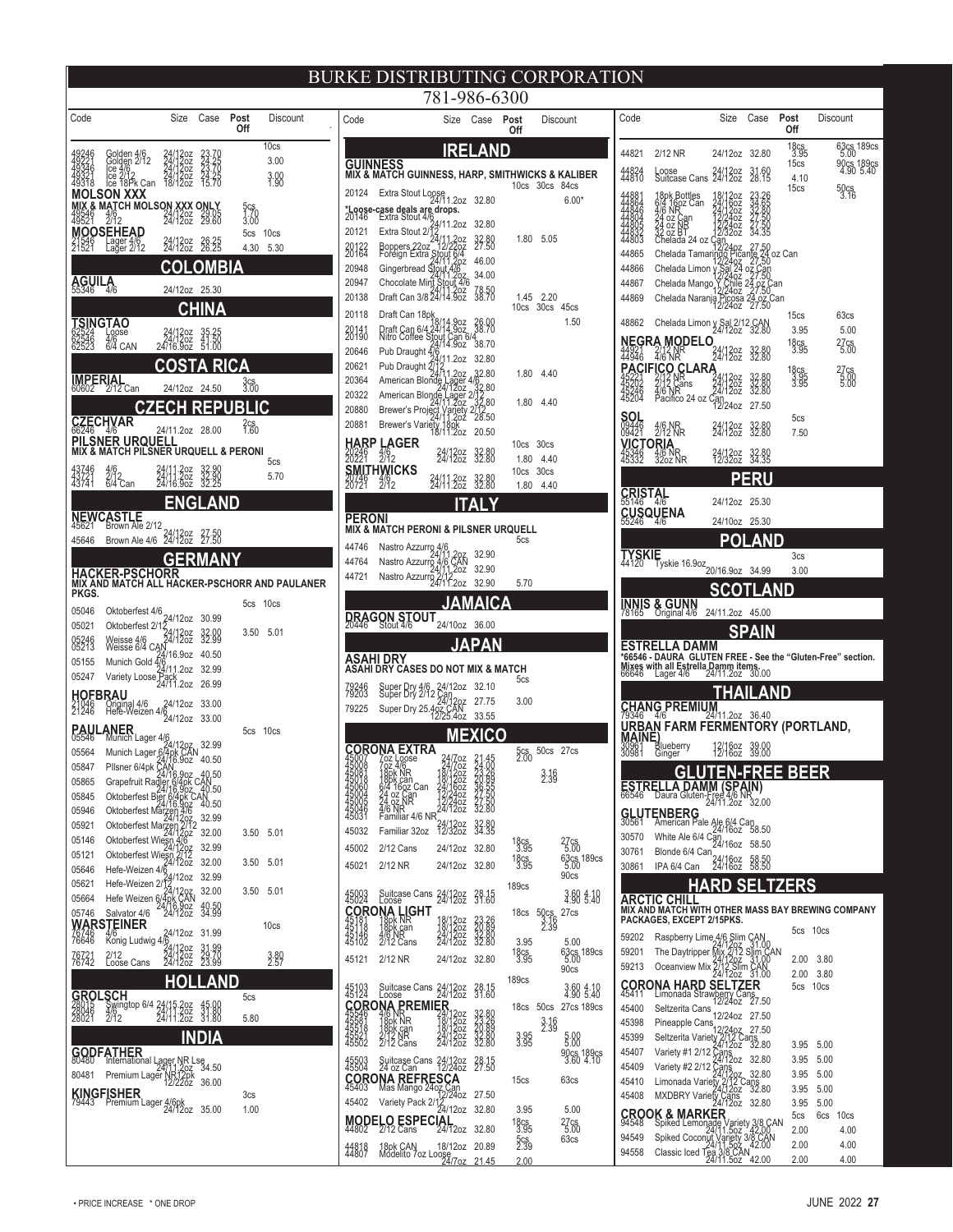| Code                 |                                                                                                                                                                                                                                        | Size                                         | Case                                                        | Post<br>Off               |                  | Discount                |                  |
|----------------------|----------------------------------------------------------------------------------------------------------------------------------------------------------------------------------------------------------------------------------------|----------------------------------------------|-------------------------------------------------------------|---------------------------|------------------|-------------------------|------------------|
| 94560                | Lime Margaritg                                                                                                                                                                                                                         | CAN,                                         |                                                             |                           | 5cs              | 6cs                     | 10cs             |
| 94567                | Strawberry Hi                                                                                                                                                                                                                          |                                              | 42.00<br> arita                                             | $3/8$ CAN $^{2,00}_{2,2}$ |                  |                         | 4.00             |
| 94565                | <b>Blackberry I</b><br>.mg                                                                                                                                                                                                             |                                              |                                                             |                           | 2.00             |                         | 4.00             |
| 94566                | Grapefruit L                                                                                                                                                                                                                           |                                              |                                                             |                           | 2.00             |                         | 4.00             |
| 94570                | Classic Lemona                                                                                                                                                                                                                         |                                              |                                                             |                           | 2.00             |                         | 4.00             |
| 94562                | Spiked Classig                                                                                                                                                                                                                         |                                              | e 19<br>24.00                                               | Can                       | 2.00             |                         | 4.00             |
| 94568                | Lime Margarita                                                                                                                                                                                                                         |                                              | 151.12                                                      |                           |                  | 7.21                    |                  |
| 94569                | Strawberry Hibjscu                                                                                                                                                                                                                     |                                              | rgarita<br>151.12                                           | 50ml                      |                  | 7.21                    |                  |
| <b>LONE</b><br>20348 | ANC<br><b>RIVER<sub>16</sub></b><br>Original 4/6                                                                                                                                                                                       |                                              | <b>NATER</b>                                                |                           | 3cs              | 5cs                     | 10 <sub>cs</sub> |
|                      | an                                                                                                                                                                                                                                     |                                              | 31<br>.00                                                   |                           | 3.00             |                         |                  |
| 20349                | Rio Red Grapefru                                                                                                                                                                                                                       | 24/1202<br>24/1202                           | 31.00                                                       |                           | 3:88             |                         |                  |
| 20350<br>20351       | Spicy 4/6 Can<br>Ranch Rita Clas                                                                                                                                                                                                       | 1arg                                         | arita 4/6 Can<br>31.00 3.00                                 |                           |                  |                         |                  |
| 20347                | Variety 2/12 Can                                                                                                                                                                                                                       | 4/12oz                                       | 31.00                                                       |                           |                  | 2.00                    | 3.80             |
| 20352                | Ranch Rita Classic I                                                                                                                                                                                                                   | 1arg<br>Mic<br>50Z                           | arita 2:<br>28.00                                           | .5oz Can                  |                  |                         |                  |
| <b>MIKI</b><br>30515 |                                                                                                                                                                                                                                        |                                              | MONADE SELTZER:                                             |                           |                  |                         | 10cs             |
|                      | Variety 2712                                                                                                                                                                                                                           | an<br>24/12oz                                | 31.50                                                       |                           |                  |                         | $5.80*$          |
|                      | <b>SMIRNOFF SEI</b><br>Drange Mango                                                                                                                                                                                                    |                                              | lim Can<br><sup>2</sup> oz    31.00                         |                           | 4cs              | 10 <sub>cs</sub>        |                  |
| 55703                | Watermelon 4/6                                                                                                                                                                                                                         | 12oz<br>im Can                               |                                                             |                           |                  |                         |                  |
| 55704                | Cran-Lime 4/6                                                                                                                                                                                                                          | 202                                          | 31.00                                                       |                           |                  |                         |                  |
| 55706                | Rose 4/6 Slim                                                                                                                                                                                                                          | 20Z                                          | 31.00<br>31.00                                              |                           |                  |                         |                  |
| 55708                | Pina Colada 4/6                                                                                                                                                                                                                        |                                              | 31.00                                                       |                           |                  |                         |                  |
| 55713                | Neon Lemonad                                                                                                                                                                                                                           |                                              | <sup>an</sup> 31.00                                         |                           |                  | 3.80                    |                  |
| 58073                | Red, White & M                                                                                                                                                                                                                         |                                              | 31.00                                                       |                           |                  | 3.80                    |                  |
| 55712                | Pink Lemonade                                                                                                                                                                                                                          |                                              | 31.00                                                       |                           |                  | 3.80                    |                  |
| 55707                | Rose 2/12pk Slig                                                                                                                                                                                                                       |                                              | 31.00                                                       |                           |                  | 3.80                    |                  |
| 55709<br>55698       | 4 Ways To Ros                                                                                                                                                                                                                          |                                              | 39.65                                                       | մim Can                   |                  | 3.80                    |                  |
| 55699                | 8% Spiked Blac<br>8% Spiked Blood                                                                                                                                                                                                      |                                              | 27.00                                                       |                           | 5.00             |                         |                  |
|                      |                                                                                                                                                                                                                                        |                                              | 27.00                                                       |                           | 5.00             |                         |                  |
| <b>SPA</b>           | <b>ING ILE</b><br>hter Warmer<br>Vinter                                                                                                                                                                                                |                                              | Çan                                                         |                           | 3cs              |                         |                  |
| 94545                | 2/12 Can                                                                                                                                                                                                                               |                                              | 1:88                                                        |                           | 3.80<br>3.80     |                         |                  |
|                      | STEWART'S PREM<br>From the makers of Stewart's sodas.                                                                                                                                                                                  | JM                                           | <b>SPIKED</b>                                               |                           |                  | <b>SELTZER</b>          |                  |
|                      | stewartspiked.com                                                                                                                                                                                                                      |                                              |                                                             |                           | 5cs              |                         |                  |
| 90766                | Root Beer 6/4 Can                                                                                                                                                                                                                      | 60Z                                          | 33.50                                                       |                           |                  |                         |                  |
| 90767                | Orange Cream 6                                                                                                                                                                                                                         | .an<br>16oz                                  | 33.50                                                       |                           |                  |                         |                  |
| 90765                | Variety Pack 2                                                                                                                                                                                                                         | Çan<br>12oz                                  | 33.50                                                       |                           | 2.50             |                         |                  |
| TOPO<br>49014        | <b>CHICO</b><br>I angy Lemon I                                                                                                                                                                                                         |                                              |                                                             |                           |                  | 5cs                     |                  |
| 49015                | Strawberry Guaya Loose                                                                                                                                                                                                                 | e Loose<br>:/24oz                            | .Gan<br>24.70<br>.an<br>14.70                               |                           |                  |                         |                  |
| 49011                | Strawberry Guaya                                                                                                                                                                                                                       | рk                                           |                                                             |                           |                  |                         |                  |
| 49010                | Margarita Variety                                                                                                                                                                                                                      |                                              | .00<br>an<br>31<br>.00                                      |                           |                  | 3.80<br>3.80            |                  |
| 49013                | Variety 12pk (                                                                                                                                                                                                                         | <sup>2</sup> an<br>24/12oz                   | 31.00                                                       |                           |                  | 3.80                    |                  |
|                      | <u>TRULY Spiked &amp;</u> Sparl                                                                                                                                                                                                        |                                              | ing Seltzer                                                 |                           |                  |                         |                  |
|                      | GLUTEN-FRÉE)<br>2402 CANS DO NOT MIX FOR QUANTITY DISCOUNTS. 72-CS                                                                                                                                                                     |                                              |                                                             |                           |                  |                         |                  |
|                      | <b>LOOSE ARE A SINGLE DROP; NO MIX.</b><br>12673 Citrus Variety 2/12/San 21.00                                                                                                                                                         |                                              |                                                             |                           | 16cs             | 28cs                    |                  |
| 12677                | Berry Variety 2/1                                                                                                                                                                                                                      | 14/Can<br>2022<br>2011                       | 31.00                                                       |                           | 2.00             | 3.80                    |                  |
| 12662                | <b>Tropical Variety</b>                                                                                                                                                                                                                |                                              | 14 --<br>Can<br>12 oz - 31.00<br>12 Slim Can<br>23 -- 31.00 |                           | 2.00<br>2.00     | 3.80<br>3.80            |                  |
| 12650                | Margarita Variety                                                                                                                                                                                                                      | 202 3<br>12 Can<br>202 3                     | 1.00                                                        |                           | 2.00             | 3.80                    |                  |
| 12657                | Lemonade Mix Pack                                                                                                                                                                                                                      |                                              | 2/12 Can<br><sup>02</sup> 31.00                             |                           | 2.00             | 3.80                    |                  |
| 12692                | Iced Tea Mix Pac                                                                                                                                                                                                                       | $\frac{25}{27}$<br>$\frac{27}{29}$           | an<br>31.00                                                 |                           | 2.00             | 3.80                    |                  |
| 12697<br>12641       | PUNCH Mix Pac                                                                                                                                                                                                                          | 12oz                                         | an<br>,31.00                                                |                           |                  | 3.80                    |                  |
| 12693                |                                                                                                                                                                                                                                        |                                              | tíme only)<br>31.00                                         |                           | $2720$<br>$2.00$ | <sup>;</sup> an<br>3.80 |                  |
| 12691                |                                                                                                                                                                                                                                        |                                              |                                                             |                           |                  |                         |                  |
| 12663                |                                                                                                                                                                                                                                        |                                              |                                                             |                           |                  |                         |                  |
| 12664                | Poolside Variety (Umited time of<br>Lemon Iced Tea 4/12px<br>Lemon Iced Tea 4/12px<br>Strawberry Lemonage 4/6 Can<br>Black Cherry 4/6 Silniced<br>Black Cherry 4/6 Silniced<br>Silniced 3/1.00<br>Blueberry Acai 4/6 Silniced<br>31.00 | 24/1202<br>476 Slim C<br>24/1202<br>24/1202  |                                                             |                           |                  |                         |                  |
| 12670<br>12676       |                                                                                                                                                                                                                                        |                                              | 31.00<br>31.00                                              |                           |                  |                         |                  |
|                      | : استان الله عليه الله عليه الله عليه الله عليه<br>The 4/6 Can and Berry 4/6 Can<br>Al/12oz من 24/12oz an                                                                                                                              |                                              | 31.00<br>31.00                                              |                           |                  |                         |                  |
| 12642<br>12680       | Punch 4/6 Can<br>Pineapple 4/6 0                                                                                                                                                                                                       | Can<br>24/12oz                               | 31.00                                                       |                           |                  |                         |                  |
| 12648                | Margarita 4/6 C                                                                                                                                                                                                                        | an<br>24/12oz                                | 31.00                                                       |                           |                  |                         |                  |
| 12644                | Strawberry Lemonade L                                                                                                                                                                                                                  |                                              | oose 16oz Can<br>- 33.00 4.00                               |                           |                  |                         |                  |
| 12665<br>12645       | Wild Berry Loose                                                                                                                                                                                                                       | se 1602 C<br>24/1602<br>last 1602<br>24/1602 | an<br>33.00                                                 |                           | 4.00             |                         |                  |
| 12647                | EXTRA Berry                                                                                                                                                                                                                            |                                              | Can<br>33.00<br>e Punch 16oz Can<br>33.00                   |                           |                  |                         |                  |
| 12694                | EXTRA Pineapple Orang<br>Lemon Iced Tea Can<br>12/24oz                                                                                                                                                                                 |                                              |                                                             |                           |                  |                         |                  |
| 12682                | Wild Berry Can                                                                                                                                                                                                                         |                                              | 27.00                                                       |                           |                  |                         |                  |
| 12681<br>12655       | Pineapple Can 12/24oz<br>Strawberry Lemonade C<br>12/24oz                                                                                                                                                                              | 12/240Z                                      | 27.00                                                       |                           |                  |                         |                  |
|                      |                                                                                                                                                                                                                                        |                                              | $a$ <sup>2</sup> 7.00                                       |                           |                  |                         |                  |

|                |                                                                                                |                             | 781-986-6300                                                |                    |                   |              |
|----------------|------------------------------------------------------------------------------------------------|-----------------------------|-------------------------------------------------------------|--------------------|-------------------|--------------|
| Code           |                                                                                                | Size                        | Case                                                        | Post<br>Off        | Discount          |              |
| 12698<br>12649 | Fruit Punch Can<br>Margarita Car.<br>5-Style Variety Loose Case<br>1.00 Worlety 4-Style 30pk   | 12/2402                     | 27.00                                                       |                    |                   |              |
| 12653          |                                                                                                |                             |                                                             | 6.00               | 72cs 132cs        |              |
| 12651          |                                                                                                |                             |                                                             |                    | 7.55              |              |
| /IZZ<br>49552  | <b>HARD SEL</b><br>Pineapple Mang                                                              |                             |                                                             | 5cs                | 15cs              |              |
| 49556          | Raspberry Lemona                                                                               |                             | '4<br>70                                                    |                    |                   |              |
| 49559          | Passion Fruit V                                                                                |                             | 240Ž<br>24.70                                               | Can                |                   |              |
| 49551          | Variety Pack 2/                                                                                |                             | 31.00                                                       | 2.00               | 3.80              |              |
| 49554          | Variety Pack #2                                                                                |                             |                                                             | 2.00               | 3.80              |              |
| 49555<br>49707 | Lemonade Vari<br>Mimosa Variety                                                                |                             | .00 <sup>an</sup>                                           | 2.00               | 3.80              |              |
| 49558          | Watermelon                                                                                     | e<br>14712                  | an.<br>.00                                                  | 2.00<br>Can        | 3.80              |              |
|                | <b>WHITE CLAW</b><br>(GI                                                                       |                             | .00                                                         | 2.00               | 3.80              |              |
|                | *WHITE CLAW SURF and REFRESHR IS A<br>MIX; THEY DO NOT MIX WITH OTHER WHITE CLAW ITEMS.        |                             |                                                             |                    | <b>STANDALONE</b> |              |
| 30479          | Variety 2/12 Can                                                                               |                             |                                                             | 3 <sub>cs</sub>    | 16cs              | 91cs 28cs    |
| 30496          | Variety Collection                                                                             |                             | 31<br>.50<br>.an<br>1.50                                    |                    | 2.50              | 4.30         |
| 30499          | Variety Collection                                                                             |                             |                                                             |                    | 2.50              | 4.30         |
| 30502          | Iced Tea Seltzer                                                                               |                             | Can<br>31.50<br>/12 Can<br>31.50                            |                    | 2.50<br>2.50      | 4.30<br>4.30 |
| 30485          | Black Cherry 2/                                                                                |                             | 31.50                                                       |                    | 2.50              | 4.30         |
| 30495          | Mango 2/12 Can                                                                                 | 2 <sub>oz</sub>             | 31.50                                                       |                    | 2.50              | 4.30         |
| 30504          | Watermelon 2/1                                                                                 | in<br>20z                   | 31.50                                                       |                    | 2.50              | 4.30         |
| 30480<br>30486 | Black Cherry 4/<br>Raspberry 4/6                                                               | 2oz                         | 31.50                                                       | .50                |                   |              |
| 30481          | Natural Lime 4/6                                                                               | 2oz                         | 31.50                                                       | .50                |                   |              |
| 30482          | Ruby Grapefruit                                                                                | μaπ                         | 31.50                                                       | .50                |                   |              |
| 30488<br>30503 | Mango 4/6 Car<br>Watermelon 4/                                                                 | $_{20Z}$<br>202             | 31.50                                                       | :58                |                   |              |
| 30492          | <b>Black Cherry</b><br>16g                                                                     | 202                         | 31.50<br>Can<br>34.50                                       | .50                |                   |              |
| 30493          | Mango 16oz l<br>ogs                                                                            |                             |                                                             | 1.05               |                   |              |
| 30484          | <b>Black Cherry</b>                                                                            | Çan<br>1602                 | 34.50                                                       | 1.05               |                   |              |
| 30491          | Mango 19.2oz                                                                                   |                             | 22.00                                                       |                    |                   |              |
| 30483          | Ruby Grapefru                                                                                  | OZ!                         | 22.00<br>an<br>22.00                                        |                    |                   |              |
| 30508          | Watermelon 1                                                                                   | 20Z                         | 22.00                                                       |                    |                   |              |
| 30509          | Strawberry 19                                                                                  |                             | 22.00                                                       |                    |                   |              |
| 30512<br>30513 | Black Cherry 24                                                                                |                             | 27.00                                                       |                    |                   |              |
| 30514          | Ruby Grapefru<br>Mango 24oz Car                                                                |                             | 27.00                                                       |                    |                   |              |
| 30517          | Strawberry 24                                                                                  | 24oz                        | 27.00                                                       |                    |                   |              |
| 30518          | Watermelon 24oz C                                                                              | 0Z                          | 27.00                                                       |                    |                   |              |
| 30494          | Variety 12oz l<br>၀၀ွန္႔                                                                       | 0Z<br>Çan<br>20z            | 27.00<br>31.50                                              |                    |                   | 5.50         |
| 30510          | REFRESHR Iced 1                                                                                |                             |                                                             | 5cs                | 10cs              | 28cs         |
| 30511          | REFRESHR I                                                                                     | ea v<br>129z<br>emonade     | Variety 2/12 Can<br>z 33:00<br>e Variety 2/12 Ca<br>z 33:00 | 2/12 Can           | 4.30              |              |
| 30507          | SURF Variety 2772                                                                              | 12oz<br>Çan                 | 33.00                                                       | 4.30*              | 4.30              |              |
| 30500          | <b>SURGE Cranbegr</b>                                                                          | 16oz L<br>/16oz             | : Loose Can<br>33.45<br> 60z Loose Can<br> 33.45            | 'Can               |                   |              |
| 30501<br>30506 | <b>SURGE Blood</b>                                                                             | Drange                      |                                                             |                    |                   |              |
|                | 24/16oz<br>SURGE Blackberry 16oz<br>24/16oz                                                    |                             | .00Se<br>33.45                                              | Can                | 16cs              | 28cs         |
| 30505          | SURGE Variety 2/12 Can<br>24/12oz 31.50                                                        |                             |                                                             |                    | 2.50              | 4.30         |
|                | <b>WILLIE'S SUPERBREW (MASSACHUSETTS)</b><br>All packages mix and match for quantity discount. |                             |                                                             |                    |                   |              |
| 94474          |                                                                                                |                             |                                                             | 5cs                | 10 <sub>cs</sub>  |              |
| 94481          | Sparkling Ginger & Lemon 4/6 Can<br>Sparkling Mangg                                            |                             |                                                             | it 4/6 Can<br>.00  |                   |              |
| 94473          | G.O.A.T. Variety                                                                               | assion<br>/1202             | $\mathsf{a}_{3}$                                            |                    |                   |              |
| 94469          | <b>Happier Hour</b>                                                                            |                             | 2.00<br>Can<br>32.00                                        | 2.00<br>2.00       | 3.80<br>3.80      |              |
| 94467          | Beach-ade Varie                                                                                |                             | 32.00                                                       | 2.00               | 3.80              |              |
| 94489          | Juicy Hazy Hopped                                                                              |                             | an<br>55.00                                                 |                    |                   |              |
|                |                                                                                                |                             |                                                             |                    |                   |              |
|                | <b>ANGRY ORCHARD (MA</b>                                                                       |                             |                                                             | 5cs                | JSETTS)<br>15cs   |              |
| 18246          | Crisp Apple 4/6                                                                                | 24/12oz<br>24/12oz          | 32.80<br>32.80                                              |                    |                   |              |
| 18158          | Rose' 4/6<br>Unfiltered 4/6                                                                    | 24/12oz                     | 32.80                                                       |                    |                   |              |
| 19046          | Green Apple 4                                                                                  |                             | 32.80                                                       |                    |                   |              |
| 18271          | Hard Peach Mar                                                                                 | rui                         |                                                             | <br>34.00<br>34.00 |                   |              |
| 18272<br>18273 | Hard Strawberr<br>Hard Tropical Fr                                                             | ሰ7                          | ider 4/6 CAN<br>34.00                                       |                    |                   |              |
| 18262          | Crisp Apple Loose                                                                              | 20z                         | 4/6 CAN                                                     |                    |                   |              |
| 18261          | Crisp Apple 6/4                                                                                |                             | 33.50                                                       |                    |                   |              |
| 18221          | Crisp Apple 2/1                                                                                | 6oz<br>2<br>24/1 <u>20z</u> | 33.50<br>32.80                                              | 2.60               | 4.40              |              |

| Code                            |                                                                                                              | Size                              | Case                                     | Post<br>Off          | Discount                    |
|---------------------------------|--------------------------------------------------------------------------------------------------------------|-----------------------------------|------------------------------------------|----------------------|-----------------------------|
|                                 |                                                                                                              |                                   |                                          | 5cs                  | 15cs                        |
| 18803                           | Summer Party Pack Variety 2/12 Can 2.60                                                                      |                                   |                                          |                      | 4.40                        |
| 18821                           | Summer Variety                                                                                               |                                   | 32.80                                    | 2.60                 | 4.40                        |
| 18204                           | Crisp 24oz Can                                                                                               | 2/24oz                            | 27.00                                    |                      |                             |
|                                 | ARTIFACT CIDER                                                                                               |                                   | PROJECT                                  |                      |                             |
|                                 | ا⊓ب<br>eels Like Hon                                                                                         | Can                               |                                          | 5cs                  |                             |
| 34347                           | Magic Hour 6/4                                                                                               | 16oz                              | 63.00                                    | 5.00                 |                             |
| 34315                           | Slow Down 6/4                                                                                                | 16oz                              | 63.00                                    | 5.00                 |                             |
| 34356                           | Long Way Bac                                                                                                 | ,an<br>16oz                       | 63.00<br>63.00                           | 5.00<br>5.00         |                             |
| 34320                           | By Any Other                                                                                                 | 16oz                              | an<br>67.00                              | 5.00                 |                             |
| CARI                            | <b>SON ORCH</b>                                                                                              |                                   |                                          | <b>HARD CIDER</b>    |                             |
| 1 <mark>ass</mark>              | i <b>ACHI</b><br>Ôak Hil<br>SET<br>3Tend                                                                     | ۹N                                |                                          |                      |                             |
| 31106                           | Honey Crisp 6/4                                                                                              | 60Z<br>N                          | 58.50                                    |                      |                             |
| 31095                           | Simply Dry 6/4                                                                                               | 6oz                               | 58.50                                    |                      |                             |
| 31099                           | Shapley's Gala                                                                                               | 68 <sub>K</sub><br>4/16oz         | 58.50<br>58.50                           |                      |                             |
| FAR FROM                        |                                                                                                              |                                   |                                          |                      | <b>MASSACHUSETTS)</b>       |
| 34252<br>34294                  | Nova 6/4 CAN<br>Macachusetts<br>IΔ                                                                           |                                   |                                          |                      |                             |
| 34230                           | Patch 6/4 CAN                                                                                                | :/160z<br>:/160z                  | 57.00<br>66.00                           |                      |                             |
|                                 | <b>KOPPARBERG</b><br>68452 Strawberry 8<br>Strawberry &                                                      |                                   | DEN)                                     | 3cs                  |                             |
| 68451                           | LIGHT with I                                                                                                 | 20Z<br>errie<br>2oz               | 33.00<br> s 6/4<br> 40.50                |                      |                             |
|                                 |                                                                                                              |                                   |                                          | 2.50<br>3cs          | 5cs                         |
| AGI<br>1                        | <b>ERS (IREL)</b><br>Magners Can &                                                                           |                                   |                                          |                      |                             |
|                                 | 4<br>P<br>16<br>'ear 4/6                                                                                     |                                   |                                          | 4:25<br>3:00<br>3:00 |                             |
| 746<br>664<br>721<br>613<br>720 | ariety 2/12/<br>9.202 Lse                                                                                    | 0Z                                | 33.00<br>38.00                           |                      | 5.00<br>5.00                |
| ₩                               | ARM                                                                                                          | 20Z<br>20Z                        |                                          |                      | <b>NTORY (PORTLAND, ME)</b> |
|                                 | idah 6/4                                                                                                     |                                   | 54.00                                    |                      |                             |
| 30960                           | Blueberry Cidal                                                                                              | 12oz                              | 54.00                                    |                      |                             |
|                                 | WOODCHUCK CIDER                                                                                              |                                   | <b>VERMONT)</b>                          |                      |                             |
|                                 | <b>CORE PACKAGES:</b><br>7446 Amber 4/6                                                                      |                                   | 31.80<br>31.80                           | 3cs<br>2.00<br>2.00  |                             |
| 87445                           |                                                                                                              |                                   |                                          |                      |                             |
| 87546<br>87545                  | Granny Smith 4/6<br>Granny Smith 4/                                                                          | 12oz<br>-AN<br>12oz               | 31.80                                    | 2.00                 |                             |
| 87402                           | Amber 2/12 Can                                                                                               |                                   | 31.80                                    | 2.00                 |                             |
| 87801                           | Brunch Box V                                                                                                 | /12oz<br>y.2/12<br>/12oz          | 32.00                                    | 3.00                 |                             |
| 87802                           | Variety 2/12 C                                                                                               |                                   | 32.00                                    | 3.00                 |                             |
|                                 |                                                                                                              | 24/12oz                           | 32.00                                    | 3.00<br>3cs          |                             |
|                                 | <b>EXPLORER PACKAGES:</b><br>88058 Pumpkin 4/6 Can <sub>4</sub> ,                                            | 12oz                              | 34.00                                    | 2.00                 |                             |
| 88020                           | <b>Bubbly Rose 4</b>                                                                                         |                                   | 34.00                                    | 2.00                 |                             |
| 88021<br>88040                  | <b>Bubbly Pears</b>                                                                                          | 12oz                              | 34.00                                    | 2.00                 |                             |
| 88019                           | Blueberry 4/6                                                                                                | 12oz                              | 34.00                                    | 2.00                 |                             |
| 88059                           | Mimosa 4/6 Can24/12oz<br>Sangria 4/6 Can <sub>24/12oz</sub>                                                  |                                   | 34.00                                    | 2.00                 |                             |
|                                 |                                                                                                              |                                   | 34.00                                    | 2.00                 |                             |
|                                 | <u>/OKE</u>                                                                                                  |                                   |                                          | п                    | <b>BEVERAGES</b>            |
| <b>ARNOL</b>                    | <b>LD PALM</b><br>Spiked Half<br>MĘ                                                                          |                                   |                                          | 5cs                  |                             |
| 99421                           | Spiked Half & H                                                                                              | , 24/1202<br> alf.2/12 C          | <b>R</b><br>alf 4/6 Can<br>****?oz_31.00 |                      |                             |
| 99424                           | Spiked Half & I                                                                                              | 4/12oz<br> f 24oz<br>2/24oz       | ăn<br>31.50<br><sup>c</sup> an<br>28.00  | 4.30                 |                             |
| <b>BEVY</b>                     | LONG DRINK                                                                                                   |                                   |                                          | 5cs                  |                             |
| 13326                           | Citrus Refresher 4/6 Can<br>Berry Refresher 4/6 Can<br>Citrus Refresher 4/12 Can<br>Citrus Refresher 2/12 Ca |                                   | 31.00                                    |                      |                             |
| 13327                           |                                                                                                              |                                   | 31.00                                    |                      |                             |
| 13325                           |                                                                                                              |                                   | າ<br>31.00                               | 3.80                 |                             |
| 13330                           | Variety 2/12 Can<br>24/12oz                                                                                  |                                   | 31.00                                    | 3.80                 |                             |
|                                 | CAYMAN JACK                                                                                                  |                                   | 31.00                                    | 5cs                  |                             |
| 51846<br>51802                  | Margarita 4/6 2<br>Margarita 2/12                                                                            | 1.2oz<br>n Can<br>/12oz<br>2/12 S | 31,00                                    | 2.80                 |                             |
| 51862                           | Margarita Variety                                                                                            | /12 S<br>12oz                     | m san<br>31.00                           | 2.80                 |                             |
| 51801                           | Variety 2/12 Slim Can                                                                                        |                                   | 31.00                                    | 2.80                 |                             |
| <b>FOUR</b><br>30223            | .OKO                                                                                                         |                                   |                                          | 5cs                  |                             |
| 30023<br>29623                  | <b>LOKO</b><br>Strawberry Lemonade Can<br>Peach Can ~12/23.5oz 2<br>Peach Can<br>Fruit Punch C               |                                   | 27.00<br>27.00                           |                      |                             |
|                                 | an<br>12/23.5oz                                                                                              |                                   | 27.00                                    |                      |                             |
| 29723                           | Fruit<br>Watermelon Can<br>12,                                                                               | 5oz<br>5oz                        | 27.00<br>27.00                           |                      |                             |
| 29647                           | USA Can<br>Gold Can 14%                                                                                      | 50Z                               |                                          |                      |                             |
| 29525                           | Electric Lemon                                                                                               | ;an                               | 4<br>'.6ඊ                                |                      |                             |
| 29223                           | Sour Apple Can                                                                                               | 5oz<br>AB                         | oz 27.00                                 |                      |                             |
| 29224                           | Sour Grape C                                                                                                 | ۱n                                | 27.00                                    |                      |                             |
| 29522                           | Sour Melon Can                                                                                               |                                   | 27.00<br>ABV                             |                      |                             |
| 30428<br>29229                  | Sour Blue Raz                                                                                                | 07<br>Δ                           | $^{\prime}.00$                           |                      |                             |
|                                 | Sour Variety 2<br>24                                                                                         | 6 A<br>12oz                       | 29.00                                    | 14.00                |                             |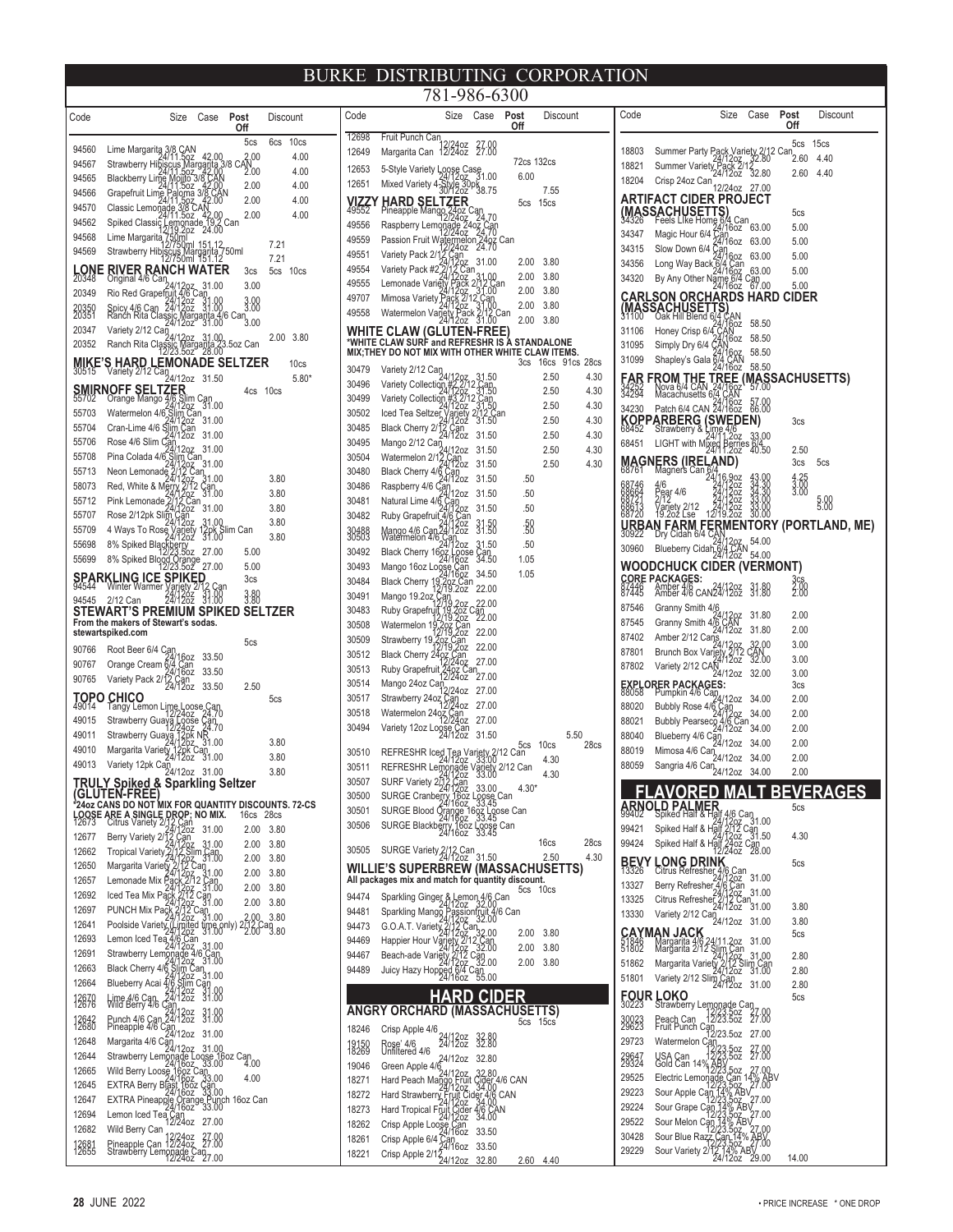|                         |                                                                                                                                                                                                                                                          |                                  |              |                       |                         | 781-986-6300                                                                                                                                                                                                                                                                                                                                                                           |                                           |                  |                        |
|-------------------------|----------------------------------------------------------------------------------------------------------------------------------------------------------------------------------------------------------------------------------------------------------|----------------------------------|--------------|-----------------------|-------------------------|----------------------------------------------------------------------------------------------------------------------------------------------------------------------------------------------------------------------------------------------------------------------------------------------------------------------------------------------------------------------------------------|-------------------------------------------|------------------|------------------------|
| Code                    | Size                                                                                                                                                                                                                                                     | Case                             | Post<br>Off  | Discount              | Code                    | Size                                                                                                                                                                                                                                                                                                                                                                                   | Case                                      | Post<br>Off      | Discount               |
|                         |                                                                                                                                                                                                                                                          |                                  |              |                       |                         | <b>SMIRNOFF SMASH</b><br>55697 RWB<br>58079 Pink Lemonade,<br>12/23.5oz 28.00                                                                                                                                                                                                                                                                                                          |                                           |                  |                        |
|                         | *Sour Variety is a standalone discount.<br>29526 Pregame Sour Peach<br>29527 Presence Law 24/9.802 35.00                                                                                                                                                 |                                  |              |                       |                         | 2/23.5oz<br>2/23.5oz                                                                                                                                                                                                                                                                                                                                                                   | 28.00                                     |                  |                        |
| 29527<br>29528          | Pregame Lemonade<br>24/6.8oz 35.00<br>Pregame Sour Blue Razz<br>24/6.8oz 35.00                                                                                                                                                                           |                                  |              |                       | 58080                   | Lemon Lime 12/23.502<br>Cherry Limeade<br>Screwdriver 12/23.502<br>Peach Mango12/23.502                                                                                                                                                                                                                                                                                                |                                           |                  |                        |
|                         | MIKE'S HARD LEMONADE                                                                                                                                                                                                                                     |                                  |              |                       | 58082<br>58083          |                                                                                                                                                                                                                                                                                                                                                                                        | 28.00<br>28.00<br>28.00                   |                  |                        |
|                         | <b>MIX &amp; MATCH ALL MIKE'S LEMONADE, HARDER</b>                                                                                                                                                                                                       |                                  |              | 5cs 21cs              | 58084<br>58078          | Strawberry Lemonade<br>12/23.5oz 28.00<br>Peach Lemonade<br>52/23.5oz 28.00                                                                                                                                                                                                                                                                                                            |                                           |                  |                        |
|                         |                                                                                                                                                                                                                                                          |                                  | 2.80         | 3.80                  | 58085                   |                                                                                                                                                                                                                                                                                                                                                                                        |                                           |                  |                        |
|                         |                                                                                                                                                                                                                                                          | $31.00$<br>$31.00$<br>$31.00$    | 2.80         | 3.80                  | 58086                   | Pineapple Coconut<br>Blue Raspberry & Blackberry<br>12/23.5oz 28.00<br>12/23.5oz 28.00                                                                                                                                                                                                                                                                                                 |                                           |                  |                        |
|                         | <b>EEMONADE</b><br>51022 Lemon 2/12 224/11.202<br>51046 Lemon 4/12 24/11.202<br>51046 Life 4/6<br>51346 Life 4/624/11.202<br>51346 Stranberry 4/624/11.202<br>51646 Stranberry 4/624/11.202                                                              | 31.00                            |              |                       |                         | <b>SMIRNOFF (FLAVORS)</b><br>56346 Mango 4/6 24/11.202<br>56620 Pink Lemonde 4/6<br>56046 Pract Bollini 4/11.202                                                                                                                                                                                                                                                                       | 31.00                                     | 10cs 20cs        |                        |
| 50446                   | 24/11.2oz<br>Raspberry 4/624/11.2oz                                                                                                                                                                                                                      | 31.00<br>31.00                   |              |                       | 56620                   |                                                                                                                                                                                                                                                                                                                                                                                        | 31.00                                     |                  |                        |
| 59646                   | Pineapple 4/624/11.2oz 31.00<br>Watermelon 4/6                                                                                                                                                                                                           |                                  |              |                       | 56846<br>56946          | Peach Bellini 4/6<br>4/11.2oz                                                                                                                                                                                                                                                                                                                                                          | 31.00                                     |                  |                        |
| 51111                   |                                                                                                                                                                                                                                                          |                                  |              |                       | 57046                   | Green Apple 476 <sup>7</sup> 11.202 31.00<br>Tropical Fruit 4/6<br>Tropical Fruit 4/6                                                                                                                                                                                                                                                                                                  |                                           |                  |                        |
| 50602                   | Watermelon 4/8/11/207 31.00<br>Pineapple Passion Fruit - Seasonal 4/6<br>Variety 2/12 Carl 1.202 31.00<br>HARHY ALLEZE 24/11/302 31.00<br>HARHY ALLEZE 24/1202 31.00<br>Black Cherry 4/8/11.202 31.00                                                    |                                  | 2.80         | 3.80<br>3.80          | 57146                   | 24/11.2oz 31.00<br>Raspberry 4/624/11.2oz 31.00                                                                                                                                                                                                                                                                                                                                        |                                           |                  |                        |
| 50621<br>51063<br>50846 |                                                                                                                                                                                                                                                          |                                  | 2.80         | 3.80                  | 57446<br>58070          | Grape 4/6 24/11.20z 31.00<br>Red, White & Berry 4/6NR<br>Game Day Pupch 4/20z 31.00<br>Came Day Pupch 4/20z 31.00<br>Red, White & Berry 2/12 Slin Can<br>Seasonal 2/1224/11.20z 31.00                                                                                                                                                                                                  |                                           |                  |                        |
| 52346                   | Black Cherry 24/11.2oz 31.00<br>Mango Punch 4/6<br>Blackberry Pear 4/6<br>Nackberry Pear 4/6<br>24/11.2oz 31.00                                                                                                                                          |                                  |              |                       | 56847                   |                                                                                                                                                                                                                                                                                                                                                                                        |                                           |                  |                        |
| 52650                   |                                                                                                                                                                                                                                                          |                                  |              |                       | 58072<br>56021          |                                                                                                                                                                                                                                                                                                                                                                                        |                                           | $2.00$<br>$2.00$ | 3.80<br>3.80           |
|                         | MIKE'S HARDER $\ddot{R}$ LEMONADE<br>51061 Lemon 64PK 1607 Can<br>50661 Variety 3/8Pk 1607 Can<br>50661 Variety 3/8Pk 1607 Can<br>5000 Can Can Can Can Can U.S.                                                                                          |                                  | 3cs          |                       | 57521                   | Season<br>Party Pack 2/12<br>Neon Lemonade Variety 2/12 CAN<br>Poco Pico Variety 2/12 CAN<br>Neon Contract 2/12 CAN<br>New York 2/12 CAN<br>New York 2012 201.00                                                                                                                                                                                                                       |                                           |                  |                        |
|                         |                                                                                                                                                                                                                                                          |                                  |              |                       | 56848                   |                                                                                                                                                                                                                                                                                                                                                                                        |                                           | 2.00<br>2.00     | 3.80<br>3.80           |
| 50923                   |                                                                                                                                                                                                                                                          |                                  | 2.35         |                       | 56849<br>56905          |                                                                                                                                                                                                                                                                                                                                                                                        |                                           | 2.00             | 3.80                   |
| 51024                   |                                                                                                                                                                                                                                                          |                                  |              |                       | 57105                   | Green Apple 2467 LSe<br>- 12/2402 28.00<br>Raspberry 24oz [58]                                                                                                                                                                                                                                                                                                                         |                                           |                  |                        |
| 51062<br>51424          | Valley Start (1987–1978)<br>Harder Black Cherges 28.00<br>Harder Lemonagh 25,502 28.00<br>Harder Half & Half Can<br>Harder Cranbergy Lemonage Can<br>Harder Cranbergy Lemonage Can<br>Harder Pineapple Mandarin Lemonade Can<br>Harder Mango Lemona      |                                  |              |                       | 57405                   | Grape 24oz Lse<br>12/24oz 28.00                                                                                                                                                                                                                                                                                                                                                        |                                           |                  |                        |
| 51625                   |                                                                                                                                                                                                                                                          |                                  |              |                       | 56546                   | SMIRNOFF PREMIUM DRINKS                                                                                                                                                                                                                                                                                                                                                                |                                           |                  |                        |
| 52323                   |                                                                                                                                                                                                                                                          |                                  |              |                       | 56505                   | <b>IUFF</b><br>Screwdriver $\frac{4}{6}$<br>24/11.2oz 31.00<br>Screwdriver 24oz Lse<br>12/24oz 28.00                                                                                                                                                                                                                                                                                   |                                           |                  |                        |
| 51623                   |                                                                                                                                                                                                                                                          |                                  |              |                       |                         |                                                                                                                                                                                                                                                                                                                                                                                        |                                           |                  |                        |
|                         | <b>REDD'S</b><br>39046 Apple 4/6 NR 24/12oz 31.00                                                                                                                                                                                                        |                                  |              |                       |                         | <b>SMIRNOFF SOURCED</b><br>56631 Pineapple Coconyt 4/6<br>56633 Strawberry Kiwi, 4/6<br>56633 Strawberry Kiwi, 4/6<br>24/11.502 31.00                                                                                                                                                                                                                                                  |                                           |                  |                        |
|                         | <b>SAUZA AGAVE COCKTAILS</b><br>13548 Lime Crush 4/6 Cary<br>13558 Traited Tuber 24/12oz 32.80                                                                                                                                                           |                                  |              | 5cs 10cs              |                         |                                                                                                                                                                                                                                                                                                                                                                                        |                                           |                  |                        |
| 13550                   |                                                                                                                                                                                                                                                          |                                  |              |                       |                         | <b>SUGARLANDS SHINE</b><br>91454 One Two Punch24/12oz 49.50                                                                                                                                                                                                                                                                                                                            |                                           | 3cs<br>2.50      |                        |
| 13549<br>13551          | Tropical Twist 46"<br>24/12oz 32.80<br>Lime Crush 24oz Can<br>72/2402 27.00                                                                                                                                                                              |                                  |              |                       | 91453                   | Red Sox Sweet Tea Lemonade<br>24/12oz 49.50                                                                                                                                                                                                                                                                                                                                            |                                           | 2.50             |                        |
| 13547                   | Tropical Twist 2462<br>Variety Pack 2/12 Can<br>Pack 2/12 Can<br>24/12oz                                                                                                                                                                                 | 27.00                            |              |                       |                         | <b>TWISTED TEA</b><br>12346 416<br>12146 Half & Half 4/6<br>24/12oz 31.00                                                                                                                                                                                                                                                                                                              |                                           | 3cs              | 5cs 21cs               |
|                         | <b>SEAGRAM'S</b><br>02562 Jamaican Me Happy 23.5oz<br>12/23.5oz - 12/23.5oz                                                                                                                                                                              | 32.80                            |              | 2.60 4.40<br>3cs 10cs | 12046<br>12246<br>12247 | Peach 4/6<br>Peach 4/6<br>Rasp.4/6<br>Sweet Cherry Lime 4/6<br>Sweet Cherry Lime 4/6                                                                                                                                                                                                                                                                                                   | $\frac{31.00}{31.00}$                     |                  |                        |
|                         | *3cs/6.21 is a standalone discount for this item only. NO M&M.                                                                                                                                                                                           |                                  | $6.21*$      |                       |                         |                                                                                                                                                                                                                                                                                                                                                                                        | 31.00                                     |                  |                        |
| 02464                   |                                                                                                                                                                                                                                                          |                                  |              | 5cs 10cs              | 13146<br>13105          | Light 4/6<br>Slightly Sweet 4/6<br>24/12oz<br>2/12 <sub>can</sub> 24/12oz                                                                                                                                                                                                                                                                                                              |                                           |                  |                        |
| 02564                   |                                                                                                                                                                                                                                                          |                                  | 3.51         | 4.51                  | 12321<br>12302<br>13102 | 2/12<br>2/12 Can<br>Light 2/12 Can                                                                                                                                                                                                                                                                                                                                                     | 31.00<br>31.00<br>31.00                   |                  | 3.80<br>2.80           |
| 02664                   |                                                                                                                                                                                                                                                          |                                  | 3.51<br>3.51 | 4.51<br>4.51          | 12121                   | 24/12oz 31.00<br>Half & Half 2/12<br>24/12oz 31.00                                                                                                                                                                                                                                                                                                                                     |                                           |                  | 2.80 3.80              |
| 02946<br>02964          |                                                                                                                                                                                                                                                          |                                  | 3.51         | 4.51                  | 12102                   | Hall of the Capital Half & Half 2/12 Can<br>Variety Mix Pack 2/12 Can<br>Variety Mix Pack 2/12 Can<br>18/1202 21.00<br>19/1202 21.00                                                                                                                                                                                                                                                   |                                           |                  | 2.80 3.80<br>2.80 3.80 |
| 03064                   |                                                                                                                                                                                                                                                          |                                  | 3.51         | 4.51                  | 12402                   |                                                                                                                                                                                                                                                                                                                                                                                        |                                           |                  | 2.80 3.80              |
| 03164                   |                                                                                                                                                                                                                                                          |                                  | 3.51<br>3.51 | 4.51<br>4.51          | 12318<br>12118          | 18pk Can<br>Half & Half 18pk Can<br>18/12oz 21.00                                                                                                                                                                                                                                                                                                                                      |                                           |                  | 1.00 2.00              |
| 03464                   |                                                                                                                                                                                                                                                          |                                  | 3.51         | 4.51                  | 12304                   | Lemon 24oz Can<br>12/24oz 27.00                                                                                                                                                                                                                                                                                                                                                        |                                           |                  |                        |
| 03564<br>03864          | Sangria 6/4 Ps<br>Jamaican Me Happy 6/4 Ps<br>78.70<br>Passionfruit Mango 6/4 Pk<br>78.70<br>Coastal Cranberty 6/4 Pk<br>78.70<br>Coastal Cranberty 6/4 Pk<br>28.70<br>Peach Bellini 6/4 Pk<br>24.71.20<br>28.70<br>Strawberry Dagylini 204 Pk<br>28.70  |                                  | 3.51         | 4.51                  | 13104<br>12204          | Light 24oz Can<br>12/24oz 27.00                                                                                                                                                                                                                                                                                                                                                        |                                           |                  |                        |
| 02618                   | Calypso Colada 17 PK<br>Escapes Cockfail Variety 212<br>Italian Ice Variety 212<br>Malian Ice Variety 211<br>2011<br>Aloha Variety 211<br>2011<br>2022 29.50<br>Variety 211<br>2022 29.50<br>Variety 212 24/11<br>2022 29.50<br>Americ 212 24/11<br>2022 |                                  | 3.51<br>3.80 | 4.51                  | 12248                   | Raspberry 24oz Can<br>Sweet Cherry Lime 24oz Can                                                                                                                                                                                                                                                                                                                                       | 27.00                                     |                  |                        |
| 02620                   |                                                                                                                                                                                                                                                          |                                  | 3.51         | - 4.51                | 12104                   | Sweet Street<br>Half & Half 240z Can<br>Slightly Sweet 240z Can<br>Pagain-a-Box 42/240z 27.00<br>Pagain-a-Box 455 Can 120402<br>Street Street                                                                                                                                                                                                                                          |                                           |                  |                        |
| 02623<br>02602          |                                                                                                                                                                                                                                                          |                                  | 3.51         | 4.51                  | 13106<br>12345          |                                                                                                                                                                                                                                                                                                                                                                                        |                                           | $7.00*$          |                        |
| 02621                   |                                                                                                                                                                                                                                                          |                                  | 3:51         | 4.51                  |                         | *MIX AND MATCH 4/5L packs only                                                                                                                                                                                                                                                                                                                                                         |                                           |                  |                        |
|                         | SEAGRAMIS SPIKED (8%)<br>04124 Jamaican Me Hangy 23.527.00<br>04224 Strawberry Daigund 23.5027.00<br>02824 Glybso Colada 23.502<br>0284 Glybso Colada 23.502 27.00                                                                                       |                                  |              |                       |                         | $7.59193 \begin{tabular}{l} \hline \textbf{W}\textbf{H}\textbf{S}\textbf{T}\textbf{L}\textbf{F}\textbf{P}\textbf{I}\textbf{G}\textbf{F}\textbf{P}\textbf{I}\textbf{G}\textbf{G}\textbf{Y}\textbf{B}\textbf{A}\textbf{G}\textbf{K}\\ 59193 \end{tabular} \begin{tabular}{l} \hline \textbf{59193} & Blackberry Lem 501591945919559195591955919559196591975019850198$                    |                                           |                  |                        |
|                         |                                                                                                                                                                                                                                                          |                                  |              |                       |                         |                                                                                                                                                                                                                                                                                                                                                                                        |                                           |                  |                        |
|                         |                                                                                                                                                                                                                                                          |                                  |              |                       |                         |                                                                                                                                                                                                                                                                                                                                                                                        |                                           |                  |                        |
|                         | <b>SMIRNOFF ICE</b><br>56646 24oz Lse<br>56646 4/6<br>56621 2/12<br>56692 2/12 CAN<br>4/62 LSB 12/2402<br>2/12 24/11.2022<br>2/12 CAN 24/11.2022<br>2ERO SUGAR 4/61.2022<br>2ERO SUGAR 4/61.2022                                                         | 28.00<br>31.00<br>31.00<br>31.00 | 10cs 20cs    |                       |                         | <b>SPIRIT-BASED</b>                                                                                                                                                                                                                                                                                                                                                                    |                                           |                  | <b>READY-TO-DRINK</b>  |
| 56602<br>56747          |                                                                                                                                                                                                                                                          |                                  | 2.00         | 3.80                  |                         |                                                                                                                                                                                                                                                                                                                                                                                        |                                           |                  |                        |
| 56748                   | ZERO SUGAR 4/6 CAN                                                                                                                                                                                                                                       | 31.00                            |              |                       |                         |                                                                                                                                                                                                                                                                                                                                                                                        |                                           |                  |                        |
| 56749                   |                                                                                                                                                                                                                                                          |                                  |              |                       |                         |                                                                                                                                                                                                                                                                                                                                                                                        |                                           |                  |                        |
| 56745<br>57502          |                                                                                                                                                                                                                                                          |                                  | 2.00         | 3.80                  |                         |                                                                                                                                                                                                                                                                                                                                                                                        |                                           |                  |                        |
| 56746                   |                                                                                                                                                                                                                                                          |                                  |              | 2.00 3.80             |                         |                                                                                                                                                                                                                                                                                                                                                                                        |                                           |                  |                        |
|                         |                                                                                                                                                                                                                                                          |                                  |              |                       |                         | <b>BUZZBALLZ</b><br>92451 Choolate<br>92452 Prach<br>92456 Margarita<br>92456 Margarita<br>92458 Chicken<br>92458 Chicken<br>92453 Contactor Colada<br><b>Shoolate</b><br><b>Choolate</b><br>Probable 24/200m<br>Watermelon<br>Margarita<br>Margarita<br>Shoolate<br>Probable 24/200m<br>Probable 24/200m<br>Forbidden (Green) Apple<br>Forbidden (Green) Apple<br>Ruby Red Grapefruit | 55.20<br>55.20<br>55.20<br>55.20<br>55.20 |                  |                        |
|                         |                                                                                                                                                                                                                                                          |                                  |              |                       | 92464<br>92465          |                                                                                                                                                                                                                                                                                                                                                                                        | 55.20                                     | 5.00             |                        |
|                         |                                                                                                                                                                                                                                                          |                                  |              |                       |                         | Ruby Red Grapefruit                                                                                                                                                                                                                                                                                                                                                                    | 55.20                                     | 5.00             |                        |

| Code                                            |                                                                                                          | Size                                                | Case                             | Post<br>Off                                                     | Discount                            |
|-------------------------------------------------|----------------------------------------------------------------------------------------------------------|-----------------------------------------------------|----------------------------------|-----------------------------------------------------------------|-------------------------------------|
| <b>BUZ</b><br>92446                             | <b>BIGGIES</b><br>ΔI                                                                                     |                                                     |                                  |                                                                 | 5cs                                 |
|                                                 | Biggies Strawberry Rita                                                                                  |                                                     | 44.68                            |                                                                 | 4.00                                |
| 92480<br>92481                                  | Biggies Margarita                                                                                        | .75Ltr                                              | 44.68                            |                                                                 | 4.00                                |
|                                                 | Biggies Chocolate                                                                                        |                                                     | 44.68                            |                                                                 | 4.00                                |
|                                                 | <b>BUZZBALLZ CHILLERS</b>                                                                                |                                                     |                                  | (WINE-BASED)<br>3cs                                             |                                     |
| 92486                                           | Strawberry 'Rita                                                                                         |                                                     |                                  |                                                                 |                                     |
| 92487<br>92488<br>92489                         |                                                                                                          | 24/187ml<br>24/187ml<br>24/187ml                    | 55.20<br>55.20<br>55.20          | 5.00<br>5.00<br>5.00                                            |                                     |
|                                                 | Lime 'Rita 24/18/111<br>Choco Chiller 24/187ml<br>Pineapple Colada<br>24/187ml                           |                                                     | 55.20                            | 5.00                                                            |                                     |
| COCO<br>92727                                   | Lime 6/4 CAN 24/12oz<br>Pineapple 6/4 CAN                                                                |                                                     | 51.00                            | 8cs<br>9.00                                                     |                                     |
| 92735                                           | Coco Rum 6/4 (                                                                                           | 12oz                                                | 51.00                            | 9.00                                                            |                                     |
| 92734                                           | Coco Vodka 6/4                                                                                           | 24/12oz<br>CAN<br>24/12oz                           | 51.00                            | 9.00                                                            |                                     |
|                                                 |                                                                                                          |                                                     | 51.00                            | 9.00                                                            |                                     |
| <b>DAY</b><br>88037                             | <b>CHASER COCKTAILS</b>                                                                                  | 3/8pk<br>24/1                                       | 43.00                            | 2cs<br>2.00                                                     |                                     |
| 88036                                           |                                                                                                          |                                                     | 43.00                            | 2.00                                                            |                                     |
| 88038                                           |                                                                                                          |                                                     | 49.50                            |                                                                 |                                     |
| 88039                                           | Found 124/1202<br>Tequila Variety 3/4/1202<br>Lime Vodka Soda 6/4pk<br>Cranberry Vodka Soda 6<br>24/1202 |                                                     | 4рк<br>49.50                     |                                                                 |                                     |
| 73707                                           | DAYBREAKER<br>Blood Orange 6/4pk Can                                                                     |                                                     |                                  |                                                                 |                                     |
| 73708                                           | Meyer Lemon 674pk                                                                                        | Can<br>202                                          | 55.80                            |                                                                 |                                     |
| 73709                                           | Cran-Lime 6/4pk                                                                                          | ,Can<br>!4/12oz                                     | 55.80<br>55.80                   |                                                                 |                                     |
|                                                 | DOGFISH HEAD CANNED COCKTAILS                                                                            |                                                     |                                  |                                                                 |                                     |
| 25171                                           |                                                                                                          |                                                     |                                  |                                                                 |                                     |
| 25169                                           | Strawberry & Honeyberry<br>24/12oz<br>Blueberry Shrub Vodka S                                            | ى<br>dka<br>12oz<br>/odka<br>12oz<br>Cr             |                                  |                                                                 |                                     |
| 25165                                           | Orange & Mango                                                                                           | 4                                                   |                                  |                                                                 |                                     |
| 25164                                           | Lemon & Lime Gin                                                                                         | Crush<br>12oz                                       |                                  |                                                                 |                                     |
| 25166                                           | Bar Cart Cocktail Variety                                                                                |                                                     |                                  | 09:00<br>CHUSh 6/4 CAN<br>65:00<br>65:00<br>3/8 CAN 8.0<br>8.00 | 10.00                               |
| <b>MAMI</b><br>29529<br>29530<br>29533<br>29533 | TAS                                                                                                      |                                                     |                                  |                                                                 | 10cs<br>8.50                        |
|                                                 |                                                                                                          |                                                     |                                  |                                                                 | 5cs<br>4.50<br>8.50<br>8.50<br>8.50 |
|                                                 | Variety 3/8<br>Pineapple 6/4<br>Mango 6/4<br>Paloma 6/4<br>Lime 6/4                                      | 24/120z<br>24/120z<br>24/120z<br>24/120z<br>24/120z | 49.50<br>49.50<br>49.50<br>49.50 |                                                                 | 3Կ<br>50                            |
| 'MERI<br>94490                                  | <b>CAN MULE</b>                                                                                          |                                                     |                                  | 3cs                                                             | 5cs                                 |
|                                                 | Moscow Mule 6/4 Can                                                                                      |                                                     | 67.00                            |                                                                 | 4.00                                |
| 94501                                           | Light Variety 3/8 Can<br>24/12oz                                                                         |                                                     | 52.00                            | 3cs<br>5.00                                                     | 7cs<br>10 <sub>cs</sub><br>7.00     |
| 94500                                           | Core Variety 3/8 Can<br>24/12oz                                                                          |                                                     | 67.00                            | 7.00                                                            | 9.40                                |
|                                                 | <b>SUPERBIRD</b><br>91423 Paloma<br>aloma 6/4 Can                                                        |                                                     |                                  |                                                                 |                                     |
| 49017                                           | Free Paloma 6/4                                                                                          | 4/12oz                                              | 53.30                            |                                                                 |                                     |
| VIVA                                            | <b>BEVERAGE</b>                                                                                          | : Can<br>24/12oz                                    | 53.30                            |                                                                 |                                     |
| 91440                                           | :lderberry Tequila                                                                                       |                                                     | Seltzer<br>20z 65.99             | 4cs<br>6.00                                                     |                                     |
| 91442                                           |                                                                                                          | s<br>eltzer<br><sup>1202</sup>                      | 65.99                            | 6.00                                                            |                                     |
| 91443                                           | Grapen und<br>Huckleberry Tequila Ser<br>Tequila Ser                                                     |                                                     | er<br>65.99                      | 6.00                                                            |                                     |
| 91441                                           |                                                                                                          | 2oz                                                 | zer<br>65.99                     | 6.00                                                            |                                     |
|                                                 |                                                                                                          |                                                     |                                  |                                                                 |                                     |
|                                                 |                                                                                                          |                                                     |                                  |                                                                 |                                     |
|                                                 | C <b>ED COFF</b><br>Coffee<br>Chocolate<br>Chocolate Mint                                                | 2/750ml 120.40<br>2/750ml 120.40                    |                                  | .QQ<br>20.00                                                    |                                     |
|                                                 |                                                                                                          | 12/750ml 120.40                                     |                                  | 20.00                                                           |                                     |
|                                                 | PABST BLUE RIBBON<br>*These do not mix with other Pabst items.                                           |                                                     |                                  |                                                                 |                                     |
| 62474                                           | Pabst Hard Coffee 6/4 Can<br>24/11oz 49.99                                                               |                                                     |                                  | 1cs                                                             |                                     |
|                                                 | ĄТ                                                                                                       | TES                                                 |                                  | 3.79<br>5cs                                                     |                                     |
| REBEL,                                          | <b>HARD LA</b><br>Mocha Latte 6/4                                                                        |                                                     | 44.50                            |                                                                 |                                     |
| 91425                                           | Irish Cream Latte                                                                                        | 6/4<br>Can<br>110z                                  | 44.50                            |                                                                 |                                     |
| 91426                                           | Latte Variety 3/8                                                                                        | .<br>24/11oz                                        | 44.50                            | 5.00                                                            |                                     |
|                                                 |                                                                                                          |                                                     |                                  | A                                                               |                                     |
|                                                 | BRAVAZZI HARD                                                                                            |                                                     | AΝ                               | <b>SODA</b>                                                     |                                     |
|                                                 | (GLUTEN-FREE)                                                                                            | Can                                                 |                                  |                                                                 | 5cs                                 |
| 30469                                           | Grapemult 4/0 Grapemult 4/6 Gall<br>Blood Orange 4/6 Gan<br>24/12oz                                      |                                                     | 30.00                            |                                                                 |                                     |
| 30471                                           | Variety 2/12 Can                                                                                         |                                                     | 30.00                            |                                                                 |                                     |
| 30472                                           | Coastal Collection                                                                                       | 24/12oz<br>Vāriēty<br>12oz                          | 30.00<br>2/12<br>30.00           | <b>Can</b>                                                      | 2.80                                |
| ΝОΤ                                             | YOUR FATI<br>Root Beer 4/6                                                                               | THER'S                                              |                                  |                                                                 | 2.80                                |
| 63246                                           |                                                                                                          |                                                     | 31.99                            |                                                                 |                                     |
|                                                 |                                                                                                          |                                                     |                                  |                                                                 |                                     |
|                                                 |                                                                                                          |                                                     |                                  |                                                                 |                                     |
|                                                 |                                                                                                          |                                                     |                                  |                                                                 |                                     |
|                                                 |                                                                                                          |                                                     |                                  |                                                                 |                                     |
|                                                 |                                                                                                          |                                                     |                                  |                                                                 |                                     |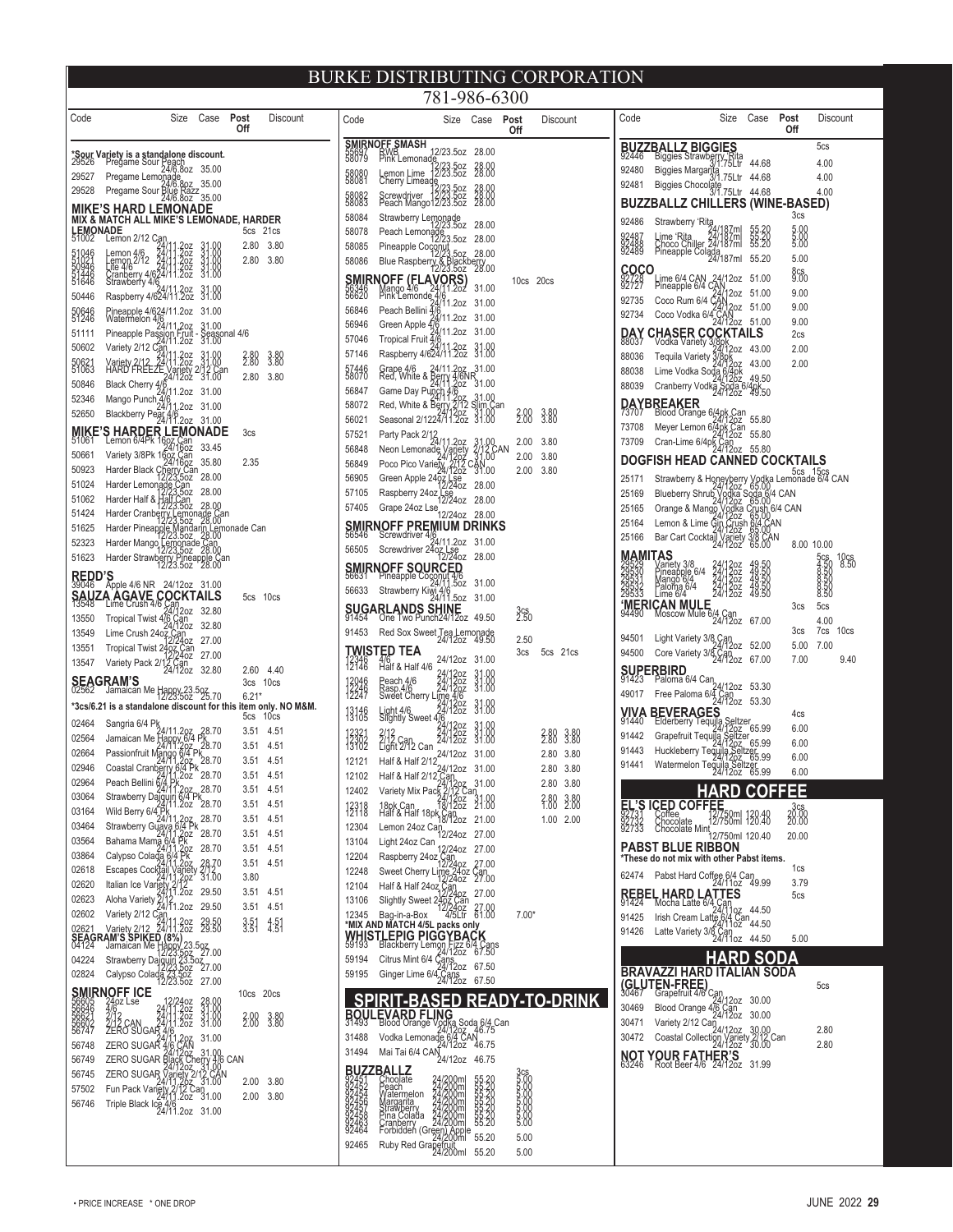| 781-986-6300                                                                                                                                                                                                                                                                                                                                                                                                                                                                                                                                                                                                                                                                                                                                                                                                                                                                                                                                                                                                          |                                                                                                                                                                                                                                                                                                                                                                                                                                                                                                                                                                                                                                                                                                                                                                                                                                                                                                                                                                                                                                                                                                                                                                                                                                                                                                                         |                                         |                                                                                                                                                                                                                                                                                                                                                                                                                                                                                                                                                                                                                                                                                                                                                                                                                                                                                                                                                                                                                                                                                                                                                                                                                                                                                                                                                                                                                                                                                                                                                                                                                                          |  |  |  |
|-----------------------------------------------------------------------------------------------------------------------------------------------------------------------------------------------------------------------------------------------------------------------------------------------------------------------------------------------------------------------------------------------------------------------------------------------------------------------------------------------------------------------------------------------------------------------------------------------------------------------------------------------------------------------------------------------------------------------------------------------------------------------------------------------------------------------------------------------------------------------------------------------------------------------------------------------------------------------------------------------------------------------|-------------------------------------------------------------------------------------------------------------------------------------------------------------------------------------------------------------------------------------------------------------------------------------------------------------------------------------------------------------------------------------------------------------------------------------------------------------------------------------------------------------------------------------------------------------------------------------------------------------------------------------------------------------------------------------------------------------------------------------------------------------------------------------------------------------------------------------------------------------------------------------------------------------------------------------------------------------------------------------------------------------------------------------------------------------------------------------------------------------------------------------------------------------------------------------------------------------------------------------------------------------------------------------------------------------------------|-----------------------------------------|------------------------------------------------------------------------------------------------------------------------------------------------------------------------------------------------------------------------------------------------------------------------------------------------------------------------------------------------------------------------------------------------------------------------------------------------------------------------------------------------------------------------------------------------------------------------------------------------------------------------------------------------------------------------------------------------------------------------------------------------------------------------------------------------------------------------------------------------------------------------------------------------------------------------------------------------------------------------------------------------------------------------------------------------------------------------------------------------------------------------------------------------------------------------------------------------------------------------------------------------------------------------------------------------------------------------------------------------------------------------------------------------------------------------------------------------------------------------------------------------------------------------------------------------------------------------------------------------------------------------------------------|--|--|--|
| Code<br>Case<br>Post<br><b>Discount</b><br>Size<br>Off                                                                                                                                                                                                                                                                                                                                                                                                                                                                                                                                                                                                                                                                                                                                                                                                                                                                                                                                                                | Code<br>Size Case<br>Post                                                                                                                                                                                                                                                                                                                                                                                                                                                                                                                                                                                                                                                                                                                                                                                                                                                                                                                                                                                                                                                                                                                                                                                                                                                                                               | Discount<br>Off                         | Code<br>Size<br>Case<br>Post<br>Discount<br>Off                                                                                                                                                                                                                                                                                                                                                                                                                                                                                                                                                                                                                                                                                                                                                                                                                                                                                                                                                                                                                                                                                                                                                                                                                                                                                                                                                                                                                                                                                                                                                                                          |  |  |  |
| <b>NON-ALCOHOLIC BEER</b><br><b>COORS NA (COLORADO)</b><br>COORS NA DO NOT MIX & MATCH WITH OTHER COORS<br>PRODUCTS<br>24/12oz 22.70<br>40040<br><b>DOGFISH HEAD</b><br>25310 Lemon Quest N/A 4/6 CAN 1.00<br><b>GUINNESS 0</b><br>20945 Draft Can 6/4 24/14.9oz 38.70<br>KALIBER ALCOHOL FREE (IRELAND)<br>PAULANER<br>05864 Weisen-Radler N/A 4/6<br>24/12oz<br>31.99<br>SAM ADAMS<br>Just The Haze IPA Non-alch 4/6 CAN<br>10087<br><b>NON-ALCOHOLIC BEVERAGES</b><br><b>ACQUA PANNA</b><br>90301 Acqua Panna 1 Liter Glass<br>90350 Acqua Panna 500ml Glass<br>24/500Ml 32.50<br>3 <sub>cs</sub><br>2.00<br>2.50<br><b>CAPT'N ELI'S SODA</b><br>Gluten-Free, Caffeine-Free, Sweetened with Natural Cane<br>Sugar. Handcrafted in Maine.<br>82524 Root Beer 6/4 Pk<br>24/12oz 24.99<br><b>COCA-COLA</b><br>*Product of Mexico. Sweetened with natural cane sugar.<br>90024 Loose Glass 24/12oz 38.00<br><b>I.B.C</b><br>74046<br>Root Beer 4/6 24/12oz 19.50<br>POLAND SPRING<br>90116 16oz Non Carb 24/16oz 10.20 | <b>SAN</b><br>90201<br><b>PELLEGRINO (ITALY)</b><br>Sparkling 1 Ltr Glass<br>26.50<br>12/1 Lt 26.50<br>Sparkling 4/6 250 ML Class<br>Sparkling 500 ML Glass<br>24/500Ml 32.50<br>90225<br>90250<br><b>TRUE CITRUS</b><br>01006<br>CITRUS<br>True Lemon Juice Mix<br>True Lemon Bulk Packets<br>500/8g<br>500/8g<br>01007<br>01008<br>True Lime Juice Mix<br>30.00<br>01009<br>True Lime Bulk Packets<br>500/8g<br>30.00<br><b>ZOA ENERGY DRINK</b><br><b>zoaenergy.com</b><br>90751 Original<br>90755 Lemon I<br>90757 Pineapp<br>31.28<br><b>om</b><br>Uriginal<br>Lemon Lime<br>Pineapple Coconut<br>Pineapple Coconut<br>Perry 12/160z<br>Pinal Coconuting<br>$\frac{21.20}{21.20}$<br>90754<br>90753<br>Super Berry 12/1602<br>Wild Orange 12/1602<br>Zero Sugar Original<br>12/1602<br>21.20<br>90749<br>Zero Sugar Lemon Lime<br>12/16oz 21.20<br>Zero Sugar Pineapple Coconut<br>90750<br>90747<br>Zero Sugar Super Berry<br>12/1602<br>Zero Sugar Wild Orange<br>201602-12/1603<br>21.20<br>90748<br>21.20<br>90758<br>Zero Sugar White Peach<br>12/16oz 21.20<br>Zero Sugar Tropical Punch<br>12/16oz 21.20<br>90759<br>*ALL BARREL DISCOUNTS ARE NOW CUMULATIVE OVER A<br>CALENDAR MONTH AND CREDITED AFTER THE MONTH ENDS.<br>ALL 1/2 BARRELS IN THE MILLERCOORS PORTFOLIO MIX FOR<br>THE CUMULATIVE CREDIT. | 3 <sub>cs</sub><br>2.00<br>2.00<br>2.50 | <b>TERMS:</b><br>A \$25.00 service charge will be applied for each check<br>returned by a bank for insufficient funds.<br>Although our invoices state a 30-day credit policy, we reserve the<br>right to extend credit further, or reduce credit days depending on<br>the customers' credit worthiness.<br>All customers that are listed on the ABCC list are required to pay<br>by money order or certified check for their deliveries.<br>All invoices outstanding 60 days after delivery are subject to<br>a service charge of 1 1/2% per month. (A true annual interest<br>of 18%.)<br>*Right is reserved to limit quantity consistent with perishable<br>nature and/or availability of merchandise.<br>Burke Distributing Corp. reserves the right to meet any price<br>reduction for any product and time applicable and such offer will<br>extend to all licensees.<br>All quantity discounts are one delivery, one location (except as<br>noted above) except that valid customers' orders partially<br>back-ordered will receive a pro-rata discount based on the<br>entirety of the original order. As the back ordered inventory<br>becomes available, it will be shipped on the discount basis<br>earned by the original customer order.<br>Any credit adjustment of accumulation will be issued by Burke<br>Distributing Corp., only. Retailers are not allowed to deduct any<br>credit adjustment.<br>Deposits not included in prices.<br>Mix & Match within Brands unless noted. All regular barrel<br>deposits will be \$30.00.<br>PLEASE SEE OUR FULL PORTFOLIO OF WINE AND SPIRITS IN<br>THE WINE AND SPIRITS SECTION. |  |  |  |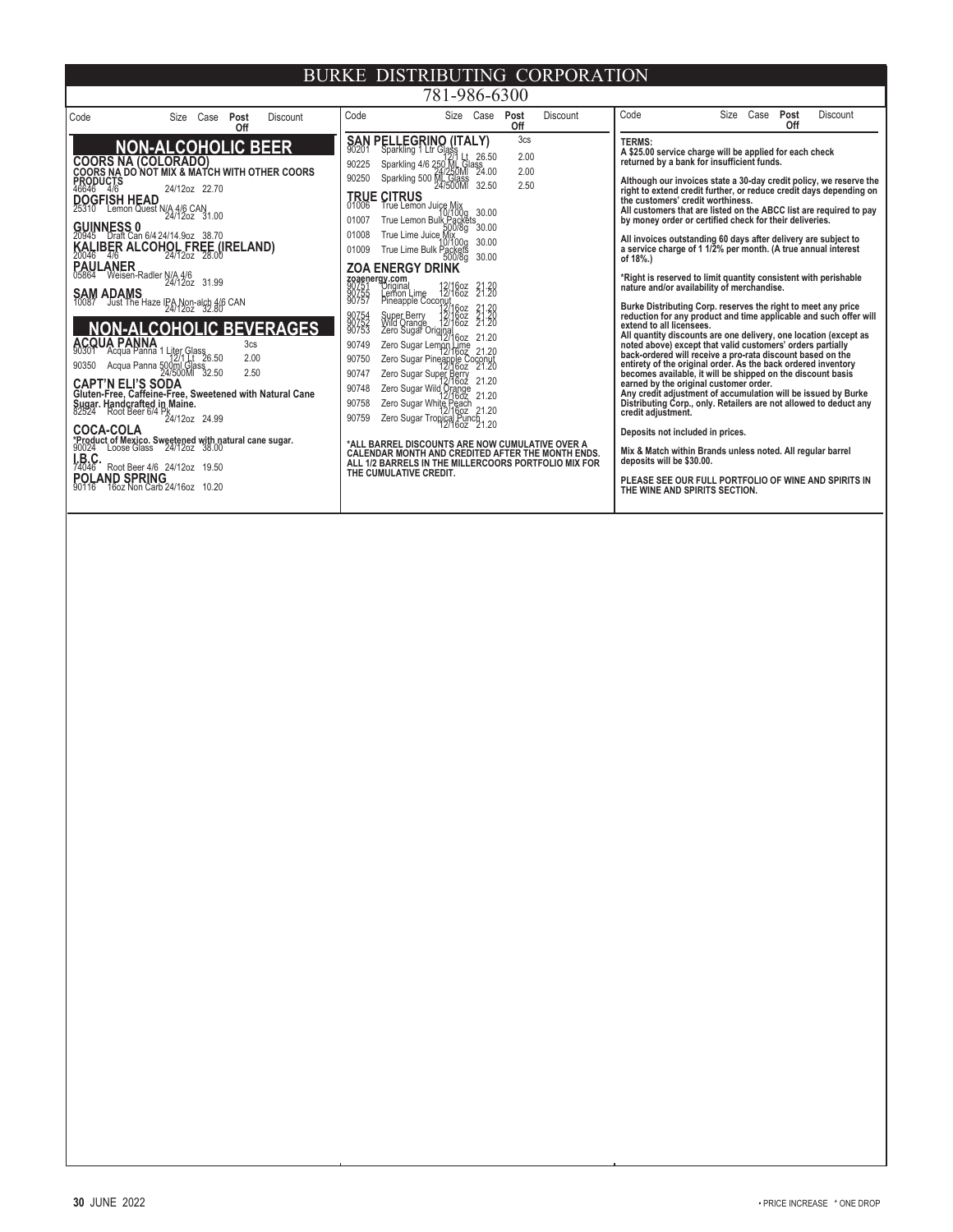89 Teed Drive • Randolph MA 02368 781-986-6300 • Fax 781-961-6116

|                                                                                        |                    |                       | Post           | Quantity                   |
|----------------------------------------------------------------------------------------|--------------------|-----------------------|----------------|----------------------------|
| Code                                                                                   | Size               | Case                  | Off            | Discount                   |
|                                                                                        |                    |                       | <b>WINE</b>    |                            |
|                                                                                        | CД                 |                       | <b>FORNIA</b>  |                            |
|                                                                                        |                    |                       | A & D          |                            |
| <b>CABERNET SAUVIGNON</b><br>92793                                                     | 12/750MI           | 144.00                |                |                            |
| CHARDONNAY<br>92797                                                                    | 12/750MI           | 144.00                |                |                            |
| PINOT NOIR<br>92794                                                                    | 12/750MI           | 144.00                |                |                            |
|                                                                                        |                    |                       | <b>BIANCHI</b> |                            |
| <b>CABERNET SAUVIGNON</b><br>92763                                                     | 12/750MI           | 172.00                |                |                            |
| <b>CHARDONNAY</b><br>92755                                                             | 12/750MI           | 144.00                |                |                            |
| <b>MERLOT</b>                                                                          |                    |                       |                |                            |
| 92758<br>PETITE SIRAH                                                                  | 12/750MI           | 172.00                |                |                            |
| 92754<br>PINOT NOIR                                                                    | 12/750MI           | 192.00                |                |                            |
| 92757                                                                                  | 12/750MI           | 208.00                |                |                            |
| RED ZINFANDEL<br>92753 12/                                                             | 12/750MI           | 172.00                |                |                            |
| <b>SAUVIGNON BLANC</b><br>92756 12/750MI                                               |                    | 120.00                |                |                            |
|                                                                                        |                    | <b>LOST CHAPTERS</b>  |                |                            |
|                                                                                        |                    |                       |                |                            |
|                                                                                        |                    | <b>MATTHEW JOSEPH</b> |                |                            |
| NAPA VALLEY CABERNET SAUVIGNON<br>92802                                                | 12/750MI           | 200.00                |                |                            |
| NAPA VALLEY CHARDONNAY<br>92801 12/750MI 136.00                                        |                    |                       |                |                            |
|                                                                                        |                    | NAPA BY N.A.P.A.      |                |                            |
| <b>CABERNET SAUVIGNON</b><br>92795                                                     | 12/750MI           | 180.00                |                |                            |
| PINOT NOIR                                                                             |                    |                       |                |                            |
| 92796<br><b>RED BLEND</b>                                                              | 12/750MI           | 144.00                |                |                            |
| 92798                                                                                  | 12/750MI           | 144.00                |                |                            |
| PLATINUM CABERNET SAUVIGNON                                                            |                    |                       |                | <b>RARE PLATINUM WINES</b> |
| 92804<br>PLATINUM MERLOT                                                               | 12/750MI           | 104.00                |                |                            |
| 92805                                                                                  | 12/750MI           | 104.00                |                |                            |
| PLATINUM PINOT NOIR<br>92803                                                           | 12/750MI           | 104.00                |                |                            |
|                                                                                        |                    | <b>RARE WINES</b>     |                |                            |
| <b>BLACK BLEND</b><br>92790                                                            | 12/750MI           | 80.00                 |                |                            |
| <b>BOURBON BARREL RED BLEND</b><br>92786                                               | 12/750MI           | 96.00                 |                |                            |
| <b>CABERNET SAUVIGNON</b><br>92791                                                     | 12/750MI           | 80.00                 |                |                            |
| CHARDONNAY                                                                             |                    | 96.00                 |                |                            |
| 92792<br><b>MERLOT</b>                                                                 | 12/750MI           |                       |                |                            |
| 92785<br>PINOT NOIR                                                                    | 12/750MI           | 96.00                 |                |                            |
| 92788<br><b>PURPLE BLEND</b>                                                           | 12/750MI           | 96.00                 |                |                            |
| 92784<br><b>RED BLEND</b>                                                              | $12/750$ MI        | 80.00                 |                |                            |
| 92789                                                                                  | 12/750MI           | 80.00                 |                |                            |
| <b>RED ZINFANDEL</b><br>92787                                                          | 12/750MI           | 96.00                 |                |                            |
|                                                                                        |                    |                       | REPLICA        |                            |
| <b>JUST RIGHT CABERNET SAUVIGNON</b><br>92832               12/750MI   128.00<br>92832 |                    |                       |                |                            |
| <b>KNOCKOFF CHARDONNAY</b><br>92830                                                    | 12/750MI           | 120.00                |                |                            |
| <b>MISBEHAVED PINOT NOIR</b><br>92833                                                  | 12/750MI           | 128.00                |                |                            |
| PICKPOCKET RED BLEND                                                                   |                    |                       |                |                            |
| 92834<br>RETROFIT CHARDONNAY<br>92831 12/750MI 12                                      | 12/750MI           | 128.00                |                |                            |
|                                                                                        |                    | 128.00                |                |                            |
| <b>CHARDONNAY</b>                                                                      |                    | <b>SHADOW BROOK</b>   |                |                            |
| 92760                                                                                  | i2/750MI           | 56.00<br>44.00        |                |                            |
| 92773<br><b>MERLOT</b>                                                                 | 6/1.5L             |                       |                |                            |
| 92759<br>92772                                                                         | 12/750MI<br>6/1.5L | 56.00<br>44.00        |                |                            |
|                                                                                        |                    | <b>SHADOW RIDGE</b>   |                |                            |
| <b>CABERNET SAUVIGNON</b><br>92752                                                     | 12/750MI           | 80.00                 |                |                            |
| <b>CHARDONNAY</b>                                                                      | 12/750MI           |                       |                |                            |
| 92751                                                                                  |                    | - 80.00               |                |                            |

| Post                                                                           | Quantitv                     |
|--------------------------------------------------------------------------------|------------------------------|
| Size<br>Off<br>Code<br>Case                                                    | Discount                     |
| <b>STE GENEVIEVE</b>                                                           |                              |
| <b>CABERNET SAUVIGNON</b><br>24/187ml<br>92819<br>30.00                        |                              |
| <b>MERLOT</b>                                                                  |                              |
| 24/187ml<br>30.00<br>92811                                                     |                              |
| R۸<br>ICE                                                                      |                              |
| MAISON MARCEL                                                                  |                              |
| OCEAN BOUND SAUVIGNON BLANC 2021<br>92806                 12/750MI    160.00   |                              |
|                                                                                |                              |
| <b>FRENCH VELVET 2021</b><br>12/750MI<br>160.00<br>92800                       |                              |
| <b>HEARTS ROSE 2021</b>                                                        |                              |
| 92799<br>12/750MI<br>160.00<br>SPARKLING ROSE                                  |                              |
| 12/750MI<br>92780<br>136.00                                                    |                              |
| SPARKLING HEARTS ROSE<br>92768<br>12/750MI<br>168.00                           |                              |
| <b>ROSE SVP MIMOSA</b>                                                         |                              |
| 92839<br>12/750MI<br>160.00                                                    |                              |
|                                                                                |                              |
| Δl<br>. Y                                                                      |                              |
| CASATA BARETTINI                                                               |                              |
| <b>PINOT GRIGIO</b><br>92703<br>12/750MI<br>72.00                              |                              |
| <b>EDEN</b>                                                                    |                              |
| <b>EDEN PROSECCO ROSE</b>                                                      |                              |
| 12/750MI<br>104.00<br>92697                                                    |                              |
| EDEN PROSECCO SPARKLING EXTRA DRY<br>92699                 24/187Ml      88.00 |                              |
| LA BELLA                                                                       |                              |
|                                                                                |                              |
| PINOT GRIGIO<br>12/750MI<br>72.00                                              | 3cs<br>10cs<br>8.00<br>16.00 |
| 92822<br><b>PROSECCO</b>                                                       | 6cs                          |
| 92821<br>12/750MI<br>96.00                                                     | 16.00                        |
| <b>PROSECCO 8/3/187ML</b><br>92820<br>24/187MI<br>80.00                        | 3cs<br>16.00                 |
| <b>SCARLET FOX</b>                                                             |                              |
| SWEET RED FRIZZANTE<br>92698 12/750MI                                          |                              |
| 80.00                                                                          |                              |
| MEXICO                                                                         |                              |
| SANTO TOMAS MISION                                                             |                              |
|                                                                                |                              |
|                                                                                |                              |
| Mix and match with Rompe Corazon Mezcal cases for<br>quantity discounts.       |                              |
|                                                                                |                              |
| <b>BLANCO 2020</b><br>92826<br>12/750MI<br>132.27                              | 2cs<br>12.00                 |
| <b>BLANCO TINTO (RED) 2020</b><br>92825                12/750MI   132.27       | 12.00                        |
| OREGON                                                                         |                              |
|                                                                                |                              |
| <b>GREAT OREGON WINE COMPANY</b><br>WILLAMETTE VALLEY PINOT NOIR               |                              |
| 92840<br>12/750MI<br>200.00                                                    |                              |
| <b>AGAVE</b><br>н                                                              | <b>WINE</b>                  |
| CAN DE LA CALLE                                                                |                              |
| 12/1 Ltr<br>07337<br>179.64                                                    |                              |
|                                                                                |                              |
| ١E<br>- CAN                                                                    |                              |
| EG WINE COMPANY<br><b>BUBBLES</b>                                              |                              |
| 92841<br>20/8.4oz<br>30.00                                                     |                              |
| RED WINE                                                                       |                              |
| 92842<br>20/8.4oz<br>30.00<br>CHARDONNAY                                       |                              |
| 20/8.4oz<br>30.00<br>92843                                                     |                              |
| <b>ROSE WINE</b><br>92844<br>20/8.4oz<br>30.00                                 |                              |
|                                                                                |                              |
| VINE<br><b>SPECIALTIES</b>                                                     |                              |
| SABE                                                                           |                              |
| <b>BLANCO TEQUIL</b><br>А<br>12/750MI<br>07111<br>135.00                       | 2cs 5cs<br>9.00 13.50        |
|                                                                                |                              |
| SPARKLING                                                                      |                              |
| <b>EDEN</b>                                                                    |                              |
| EDEN PROSECCO DOC SPARKLING EXTRA DRY<br>12/750MI<br>92700<br>104.00           |                              |
| 92699<br>24/187MI<br>88.00                                                     |                              |
| MAISON MARCEL                                                                  |                              |
| SPARKLING ROSE                                                                 |                              |
| 92780<br>12/750MI<br>136.00                                                    |                              |
| ROSE                                                                           |                              |
| MAISON MARCEL                                                                  |                              |
| <b>HEARTS ROSE 2021</b><br>12/750MI 160.00<br>92799                            |                              |

| Post<br>Quantity<br>Size<br>Off<br>Code<br>Discount<br>Case                                                                                 |
|---------------------------------------------------------------------------------------------------------------------------------------------|
| SPARKLING ROSE<br>92780 12/75<br>12/750MI<br>136.00                                                                                         |
| ROSE SVP MIMOSA<br>92839<br>12/750MI<br>160.00                                                                                              |
| ligr<br><b>SENOR SANGRIA</b>                                                                                                                |
| MIX & MATCH ALL SENOR SANGRIA FOR DISCOUNT.<br>RED<br>4cs<br>8cs                                                                            |
| 8.27<br>12/750MI<br>83.26<br>4.14<br>92675<br>92615<br>6/1.5Ltr<br>69.26<br>3.30<br>6.60                                                    |
| WHITE<br>12/750MI<br>92575<br>83.26<br>4.14<br>8.27                                                                                         |
| 92515<br>69.26<br>3.30<br>6/1.5Ltr<br>6.60<br>CRA<br>I<br>Δ                                                                                 |
| ICE<br><b>PIK</b><br>VODKA                                                                                                                  |
| 2cs 6cs<br>95132<br>6/1L<br>76.00                                                                                                           |
| 95130<br>6/750MI<br>68.23<br>11.38<br>116.94<br>95133<br>6/1.75L<br>18.00                                                                   |
| ICE PIK BLUEBERRY VODKA<br>6/750MI<br>68.23<br>95136                                                                                        |
| <b>MURR-MA DISTILLING, EASTHAMPTON</b><br>RIVER VALLEY VODKA                                                                                |
| 2cs<br>6/750MI<br>125.92<br>20.00<br>89005                                                                                                  |
| <b>MT. TOM GIN</b><br>89004<br>6/750MI<br>131.71<br>18.00<br>EJACK                                                                          |
| AIRD'S                                                                                                                                      |
| AIRD'S JERSEY LIGHTNING.<br>95106<br>12/750MI<br>206.17<br><b>STRAIGHT APPLEJACK 86 PROOF</b>                                               |
| 95105<br>12/750ml<br>214.79                                                                                                                 |
| AIRD'S BOTTLED IN BOND 100 PROOF APPLE BRANDY<br>5100 12/750MI 263.88<br>95100<br><b>APPLE BRANDY 7.5-YEAR-OLD</b><br>95101 12/750Ml 313.46 |
| AIRD'S RARE APPLE BRANDY 12-YEAR.<br>12/750MI<br>95102<br>421.60                                                                            |
| 12-YEAR OLD RARE APPLE BRANDY<br>95109 6/750Ml 438.57                                                                                       |
| CASK STRENGTH APPLE BRANDY<br>95098<br>6/750MI<br>449.26                                                                                    |
| 10TH GENERATION APPLE BRANDY<br>185.86<br>6/750MI<br>95099<br>APPLEJACK 80 PROOF                                                            |
| 95104<br>12/1 Ltr<br>203.88<br>95103<br>12/750MI<br>167.88                                                                                  |
|                                                                                                                                             |
| <b>AMERICAN</b><br>IRISH AMERICAN 10-YEAR OLD SINGLE MALT WHISKEY<br>88211     6/750MI 292.94                                               |
| IRISH AMERICAN CLASSIC BLEND WHISKEY<br>6/750MI<br>191.94<br>88212                                                                          |
| SILKIE IRISH WHISKEY                                                                                                                        |
| SILKIE ORIGINAL IRISH WHISKEY<br>2cs<br>9.00<br>94372<br>6/750MI<br>178.97<br>94373<br>12/750MI<br>357.93<br>18.00                          |
| SILKIE DARK IRI <u>SH W</u> HISKEY<br>188.34<br>94371<br>6/750MI<br>9.00                                                                    |
| 94374<br>12/750MI<br>376.67<br>18.00<br>WATERFORD IRISH SINGLE MALT WHISKEY                                                                 |
| <b>RATHCLOUGH</b><br>6/750MI<br>377.84<br>92427                                                                                             |
| <b>DUNMORE</b><br>6/750MI<br>377.84<br>92428                                                                                                |
| GAIA ORGANIC<br>6/750MI<br>92429<br>460.61                                                                                                  |
| VESE<br>APAN<br>SF<br>E SHU<br>SHOGHU<br>MASAKO HONKAKU BARLEY<br>94611 6/750MI 178.47                                                      |
| 178.47<br><b>MAHOKO HONKAKU SWEET POTATO AND RICE SHOCHU</b><br>6/750MI<br>269.91<br>94612                                                  |
| KANA HONKAKU SUGAR AND RICE SHOCHU<br>6/750MI<br>94613<br>269.88                                                                            |
| CRIO FROZEN MOON SWEET POTATO AND RICE SHOCHU<br>6/750MI<br>437.39<br>94614                                                                 |
| TSURUSHI FLOATING MOON SWEET POTATO AND RICE SHOCHU<br>6/750MI<br>437.39<br>94616                                                           |
| APANESE WHISKEY<br><b>FUKANO</b>                                                                                                            |
| <b>FUKANO 2021 EDITION</b><br>06506<br>6/750MI<br>357.66                                                                                    |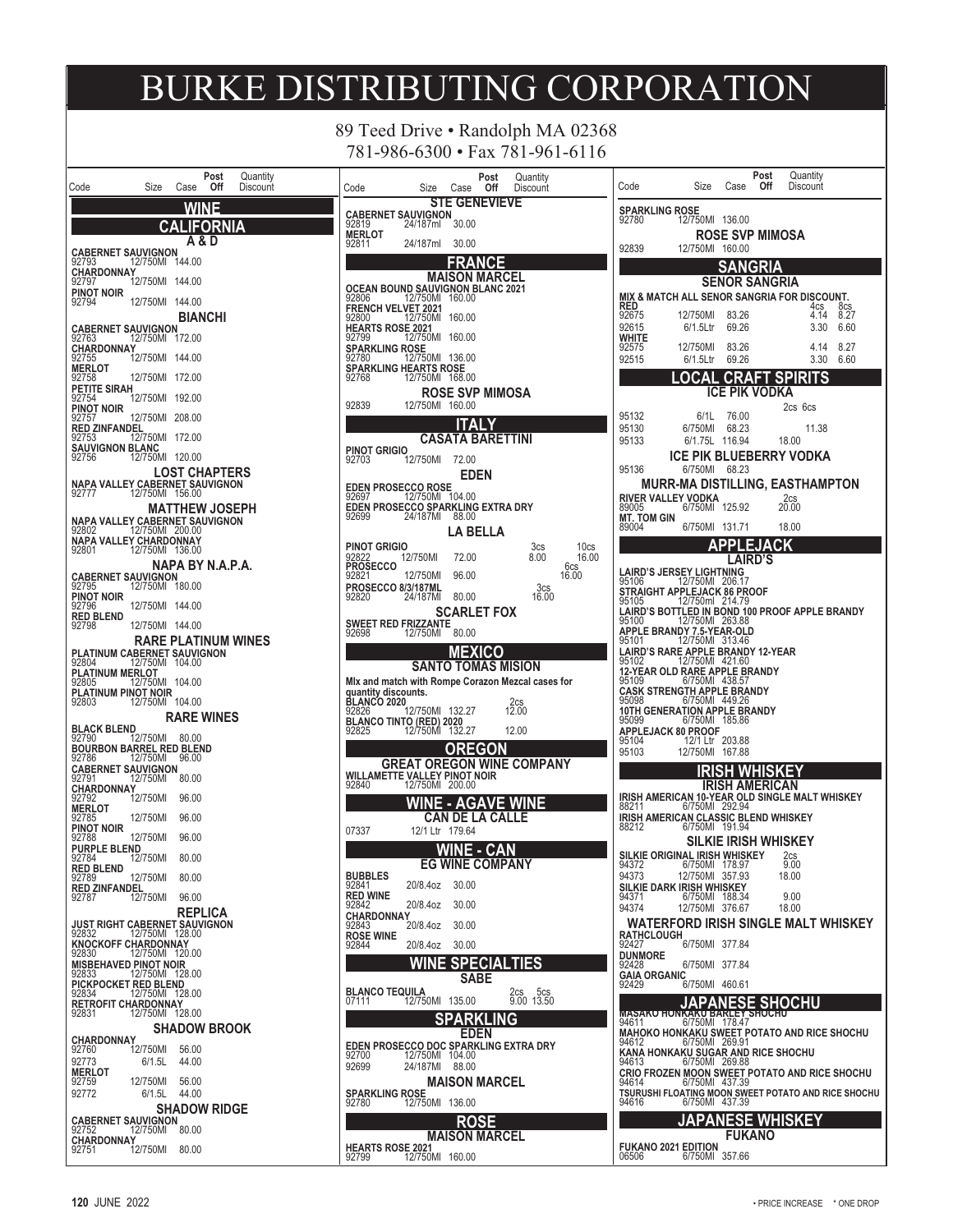| BURKE DISTRIBUTING CORPORATION                                                                                |                                                                                               |                                                                                         |  |  |  |  |  |  |
|---------------------------------------------------------------------------------------------------------------|-----------------------------------------------------------------------------------------------|-----------------------------------------------------------------------------------------|--|--|--|--|--|--|
| Post<br>Quantity                                                                                              | 781-986-6300                                                                                  |                                                                                         |  |  |  |  |  |  |
| Off<br>Discount<br>Size<br>Case<br>Code                                                                       | Post<br>Quantity<br>Off<br>Code<br>Size<br>Case<br>Discount                                   | Post<br>Quantity<br>Off<br>Code<br>Size<br>Case<br><b>Discount</b>                      |  |  |  |  |  |  |
| <b>FUKANO CHIZURU CASK</b><br>6/750MI 407.60<br>06507                                                         | <b>RYE</b>                                                                                    | 15-YEAR<br>07930<br>6/750ML 626.37                                                      |  |  |  |  |  |  |
| <b>FUKANO VAULT RESERVE 1</b><br>12/750MI 719.70<br>06573                                                     | <b>CRATER LAKE</b>                                                                            | 18-YEAR<br>07940                                                                        |  |  |  |  |  |  |
| <b>FUKANO VAULT RESERVE 2</b>                                                                                 | Mix with Crater Lake Vodka and Gin, like<br>packages, for quantity discounts.                 | 6/750ML 1195.39<br><b>SPRINGBANK 21-YEAR</b>                                            |  |  |  |  |  |  |
| 12/750MI 719.70<br>06572<br><b>FUKANO 10-YEAR</b>                                                             | <b>CRATER LAKE RYE WHISKEY</b><br>1 <sub>cs</sub><br>8.00<br>25575<br>6/750MI 143.16          | 6/750ML 2247.05<br>07948<br>25-YEAR 2020 RELEASE<br>07905 2/750ML 1399.45               |  |  |  |  |  |  |
| 12/750MI 756.00<br>06571<br><b>KUJIRA</b>                                                                     | <b>CRATER LAKE RESERVE RYE</b><br>25571<br>6/750MI 179.32<br>21.31                            | <b>WOLFBURN</b>                                                                         |  |  |  |  |  |  |
| KUJIRA 20-YEAR OLD RYUKYU JAPANESE WHISKEY                                                                    | <b>SCOTCH - BLENDED</b>                                                                       | <b>HIGHLANDS</b>                                                                        |  |  |  |  |  |  |
| 94738<br>6/750MI 1675.43<br>KUJIRA SINGLE GRAIN 12-YEAR JAPANESE WHISKEY                                      | <b>BANK NOTE</b>                                                                              | <b>LANGSKIP</b><br>07223<br>6/750ML 350.21                                              |  |  |  |  |  |  |
| 6/750MI 830.84<br>94761<br>KUJIRA 8-YEAR SHERRY CASK                                                          | <b>BANK NOTE BLENDED SCOTCH WHISKY - 5 YEAR</b><br>4cs                                        | <b>MORVEN</b><br>07224<br>6/750ML 283.76                                                |  |  |  |  |  |  |
| 6/750MI 663.64<br>94742<br><b>KUJIRA NAS</b>                                                                  | $2cs$ <sub>16.00</sub><br>12/750MI 192.92<br>06675<br>06610<br>12/1 Ltr 252.25<br>32.00 48.00 | <b>AURORA</b><br>07225<br>6/750ML 316.00                                                |  |  |  |  |  |  |
| 2cs<br>22.00<br>94768<br>6/750MI 337.25                                                                       | <b>SCOTCH - SINGLE MALT</b>                                                                   | <b>NORTHLAND</b><br>07226<br>6/750ML 283.76                                             |  |  |  |  |  |  |
| <b>KURAYOSHI</b><br>KURAYOSHI MALT                                                                            | <b>GLENALLACHIE</b>                                                                           | WOLFBURN NO. 375<br>07228 6/750ML 522.60                                                |  |  |  |  |  |  |
| 12/750MI 569.36<br>06563                                                                                      | <b>SPEYSIDE</b>                                                                               |                                                                                         |  |  |  |  |  |  |
| KURAYOSHI MALT SHERRY CASK<br>06562 12/750MI 721.12                                                           | <b>10-YEAR BATCH 6</b><br>06502<br>6/750ML 377.43                                             | <b>SCOTCH - SINGLE MALT</b><br><b>INDEPENDENTLY BOTTLED</b>                             |  |  |  |  |  |  |
| KURAYOSHI MALT 8-YEAR SHERRY CASK<br>06561               12/750Ml   891.27<br>06561<br>KURAYOSHI 18-YEAR MALT | 12-YEAR<br>6/750ML 292.81<br>06477                                                            | A. D. RATTRAY                                                                           |  |  |  |  |  |  |
| 12/750MI 1771.35<br>06543                                                                                     | 15-YEAR<br>6/750ML 453.92<br>06478                                                            | <b>CRAIGELLACHIE 12-YEAR</b><br>6/750ML 530.62<br>07227                                 |  |  |  |  |  |  |
| KURAYOSHI 25-YEAR<br>6/750MI 4201.17<br>06643                                                                 | 18-YEAR<br>06479<br>6/750ML 707.97                                                            | <b>GLENBURGIE 8-YEAR SINGLE MALT SCOTCH</b><br>06981<br>6/750ML 445.88                  |  |  |  |  |  |  |
| <b>MATSUI</b><br><b>MATSUI WHISKY THE PEATED</b>                                                              | 25-YEAR<br>06499<br>4/750ML 1261.82                                                           | GLEN ORD 9YR SINGLE MALT SCOTCH                                                         |  |  |  |  |  |  |
| 06566<br>12/750MI 719.70                                                                                      | 29-YEAR SINGLE MALT SHERRY CASK<br>06498 4/750ML 1667.00                                      | 06940<br>6/750ML 377.71<br>LINKWOOD 12-YEAR                                             |  |  |  |  |  |  |
| MATSUI WHISKY MIZUNARA CASK<br>06564 12/750MI 719.70                                                          | 30-YEAR<br>06489<br>4/750ML 2225.71                                                           | 6/750ML 558.18<br>06938<br>MANNOCHMORE 11YR SINGLE MALT SCOTCH<br>06943 6/750ML 457.92  |  |  |  |  |  |  |
| <b>OHISHI</b>                                                                                                 | <b>HAZELBURN</b>                                                                              | <b>ORKNEY 18-YEAR</b>                                                                   |  |  |  |  |  |  |
| <b>OHISHI TOKUBETSU</b><br>06654 12/750MI 1659.00<br><b>OHISHI ISLAY CASK</b>                                 | <b>CAMPBELTOWN</b>                                                                            | 06987<br>6/750ML 635.11<br><b>CADENHEAD'S</b>                                           |  |  |  |  |  |  |
| 12/750MI 719.70<br>06557                                                                                      | <b>HAZELBURN 10-YEAR</b><br>88155 6/750ML 384.47                                              | LINKWOOD 12-YEAR                                                                        |  |  |  |  |  |  |
| <b>OHISHI SAKURA CASK</b><br>12/750MI 719.70<br>06487                                                         | <b>KILCHOMAN</b>                                                                              | 06974<br>6/750ML 512.03<br><b>CHIEFTAIN'S</b>                                           |  |  |  |  |  |  |
| <b>OHISHI SHERRY CASK 8-YEAR</b><br>06540<br>12/750MI 624.51                                                  | <b>ISLAY</b><br><b>KILCHOMAN MACHIR BAY</b>                                                   | <b>GLEN ELGIN 9-YEAR SINGLE MALT</b><br>6/750ML 260.69<br>88309                         |  |  |  |  |  |  |
| OHISHI 11-YEAR SHERRY CASK<br>12/750MI 836.10<br>06642                                                        | 06549<br>6/750ML 270.03<br>KILCHOMAN MACHIR BAY GIFT SET<br>06546 4/750ML 180.21              | <b>CAOL ILA 14-YEAR SINGLE MALT</b><br>6/750ML 834.71                                   |  |  |  |  |  |  |
| <b>OHISHI PORT CASK</b><br>12/750MI 719.70<br>06488                                                           | KILCHOMAN SANAIG<br>06551 6/750ML 313.83                                                      | 88313<br>TENINICH 20-YEAR SINGLE MALT                                                   |  |  |  |  |  |  |
| OHISHI 10-YEAR BRANDY CASK<br>12/750MI 667.54<br>06541                                                        |                                                                                               | 6/750ML 904.84<br>88314<br>STRATHISLA 10-YEAR SINGLE MALT<br>88316 6/750ML 307.44       |  |  |  |  |  |  |
| OHISHI BRANDY CASK NAS<br>12/750MI 498.12<br>06590                                                            | KILKERRAN<br><b>CAMPBELTOWN</b>                                                               | GLENDULLAN 20-YEAR SNGLE MALT<br>88317 6/750ML 543.80                                   |  |  |  |  |  |  |
| <b>SHINJU</b>                                                                                                 | KILKERRAN 8YR CASK STRENGTH SINGLE MALT SCOTCH<br>6/750ML 372.73<br>07885                     | <b>DISTILLER'S ART</b>                                                                  |  |  |  |  |  |  |
| $2cs$ <sub>12.00</sub><br>6/750MI 215.56<br>99978                                                             | KILKERRAN 12-YEAR<br>6/750ML 404.27<br>07880                                                  | BENRINNES 2010 7-YEAR SINGLE MALT                                                       |  |  |  |  |  |  |
| <b>SHINOBU</b>                                                                                                | <b>LONGROW</b>                                                                                | 6/750ML 342.78<br>88221<br>BENRINNES SINGLE MALT SCOTCH 14-YEAR<br>88222 6/750ML 588.46 |  |  |  |  |  |  |
| SHINOBU PURE MALT JAPANESE WHISKEY<br>94791<br>12/750MI 676.28                                                | <b>CAMPBELTOWN</b><br><b>LONGROW PEATED</b>                                                   | <b>CRAIGELLACHIE 21-YEAR</b>                                                            |  |  |  |  |  |  |
| SHINOBU BLENDED JAPANESE WHISKEY<br>12/750MI 488.21<br>94790                                                  | 07442<br>6/750ML 380.33<br>LONGROW 18-YR                                                      | 88230<br>6/750ML 645.88<br>FETTERCAIRN 10YR SINGLE MALT SCOTCH                          |  |  |  |  |  |  |
| SHINOBU 10-YEAR<br>6/750MI 516.89<br>94787                                                                    | 07438<br>6/750ML 1057.09                                                                      | 88238<br>6/750ML<br><b>JURA 11 YEAR SINGLE MALT SCOTCH</b>                              |  |  |  |  |  |  |
| <b>SHINOBU 15-YEAR</b><br>94789<br>6/750MI 802.60                                                             | <b>LONGROW 21-YEAR</b><br>6/750ML 2213.42<br>07449                                            | 88240<br>6/750ML 478.17<br>JURA SINGLE MALT SCOTCH 24-YEAR                              |  |  |  |  |  |  |
| TAKAMINE                                                                                                      | <b>PORT ASKAIG</b><br><b>ISLAY</b>                                                            | 6/750ML 1066.92<br>88228<br><b>SINGLE CASK NATION</b>                                   |  |  |  |  |  |  |
| TAKAMINE KOJI 8 YEAR JAPANESE WHISKEY<br>6/750MI 430.29<br>94617                                              | <b>PORT ASKAIG 8-YEAR</b>                                                                     | WOLF ISLAND 1ST FILL BOURBON CASK WHISKEY                                               |  |  |  |  |  |  |
| <b>TENJAKU</b>                                                                                                | 6/750ML 287.25<br>06553<br><b>PORT ASKAIG 10-YEAR</b><br>06567 6/750ML 398.06                 | 6/750ML 367.81<br>06664<br>SINGLE MALTS OF SCOTLAND                                     |  |  |  |  |  |  |
| TENJAKU JAPANESE BLENDED WHISKOS<br>6/750MI 190.77<br>06766<br>12.00                                          | PORT ASKAIG 110 PROOF SINGLE MALT SCOTCH                                                      | DIRECTOR'S SPECIAL IMPERIAL 1990 31YR SMS<br>3/700ML 1733.31<br>06372                   |  |  |  |  |  |  |
| TENJAKU JAPANESE PURE MALT WHISKY<br>6/750MI 337.03<br>06767<br>21.00                                         | 06554<br>6/750ML 332.36<br>PORT ASKAIG 110 SINGLE MALT SCOTCH GIFT SET                        | <b>WORLD WHISKY</b>                                                                     |  |  |  |  |  |  |
| <b>TOTTORI</b><br>TOTTORI BLENDED JAPANESE WHISKY                                                             | 06547<br>6/750ML 332.36<br>PORT ASKAIG 45-YEAR SINGLE MALT SCOTCH<br>06585 3/750ML 4479.99    | <b>AMRUT (INDIA)</b>                                                                    |  |  |  |  |  |  |
| 12/750MI 345.51<br>06631<br>TOTTORI BOURBON CASK JAPANESE WHISKY                                              | <b>SMOKEHEAD</b>                                                                              | <b>FUSION SINGLE MALT WHISKY</b><br>92352<br>6/750MI 329.24                             |  |  |  |  |  |  |
| 12/750MI 431.91<br>06632                                                                                      | <b>ISLAY</b>                                                                                  | 92351<br>96/50MI 350.43<br><b>SINGLE MALT WHISKY</b>                                    |  |  |  |  |  |  |
| <b>TOTTORI 23-YEAR</b><br>6/750MI 2092.60<br>06644                                                            | <b>SMOKEHEAD SHERRY BOMB</b><br>88299<br>6/750ML 398.38                                       | 92350<br>6/750MI 245.58<br>92357<br>96/50MI 329.41                                      |  |  |  |  |  |  |
| <b>BOURBON</b>                                                                                                | <b>SPEYSIDE DISTILLERY</b>                                                                    | <b>CASK STRENGTH SINGLE MALT WHISKY</b><br>92354<br>6/750MI 358.66                      |  |  |  |  |  |  |
| <b>CYRUS NOBLE</b><br>67040<br>6/750MI 180.31                                                                 | <b>SPEYSIDE</b><br>SPEY TRUTINA<br>88283 6                                                    | PEATED SINGLE MALT WHISKY                                                               |  |  |  |  |  |  |
| <b>G &amp; W PRIVATE STOCK BOURBON</b>                                                                        | 6/750ML 249.75<br><b>SPEY FUMARE</b>                                                          | 92358<br>6/750MI 360.82<br>PEATED CASK STRENGTH SINGLE MALT WHISKY                      |  |  |  |  |  |  |
| 6cs<br>2cS 3cs<br>12.00 18.00<br>66910<br>12/1 Ltr 137.82                                                     | 88280<br>6/750ML 249.75<br>SPEY CHAIRMAN'S CHOICE                                             | 92360<br>6/750MI 444.67<br><b>NAARANGI</b>                                              |  |  |  |  |  |  |
| 66920<br>12/750ml 112.35<br>18.72                                                                             | 6/750ML 450.21<br>88281<br><b>BEINN DUBH</b>                                                  | 6/750MI 579.74<br>92367<br>GREEDY ANGEL'S RELEASE 3 WHISKY<br>92361 3/750MI 1785.11     |  |  |  |  |  |  |
| 5-YEAR<br>6/750ml 121.38<br>66911                                                                             | 88284<br>6/750ML 254.40                                                                       | <b>FILEY BAY SINGLE MALT WHISKEY</b>                                                    |  |  |  |  |  |  |
|                                                                                                               | <b>SPRINGBANK</b><br><b>CAMPBELTOWN</b>                                                       | FILE BAY FLAGSHIP YORKSHIRE SINGLE MALT<br>6/700MI 273.64<br>06503                      |  |  |  |  |  |  |
|                                                                                                               | 10-YEAR<br>6/750ML 378.66<br>07920                                                            | FILEY BAY STR FINISH YORKSHIRE SINGLE MALT<br>06504<br>6/700MI 317.60                   |  |  |  |  |  |  |
|                                                                                                               | <b>12-YEAR CASK STRENGTH</b><br>6/750ML 503.27<br>07915                                       |                                                                                         |  |  |  |  |  |  |
|                                                                                                               |                                                                                               |                                                                                         |  |  |  |  |  |  |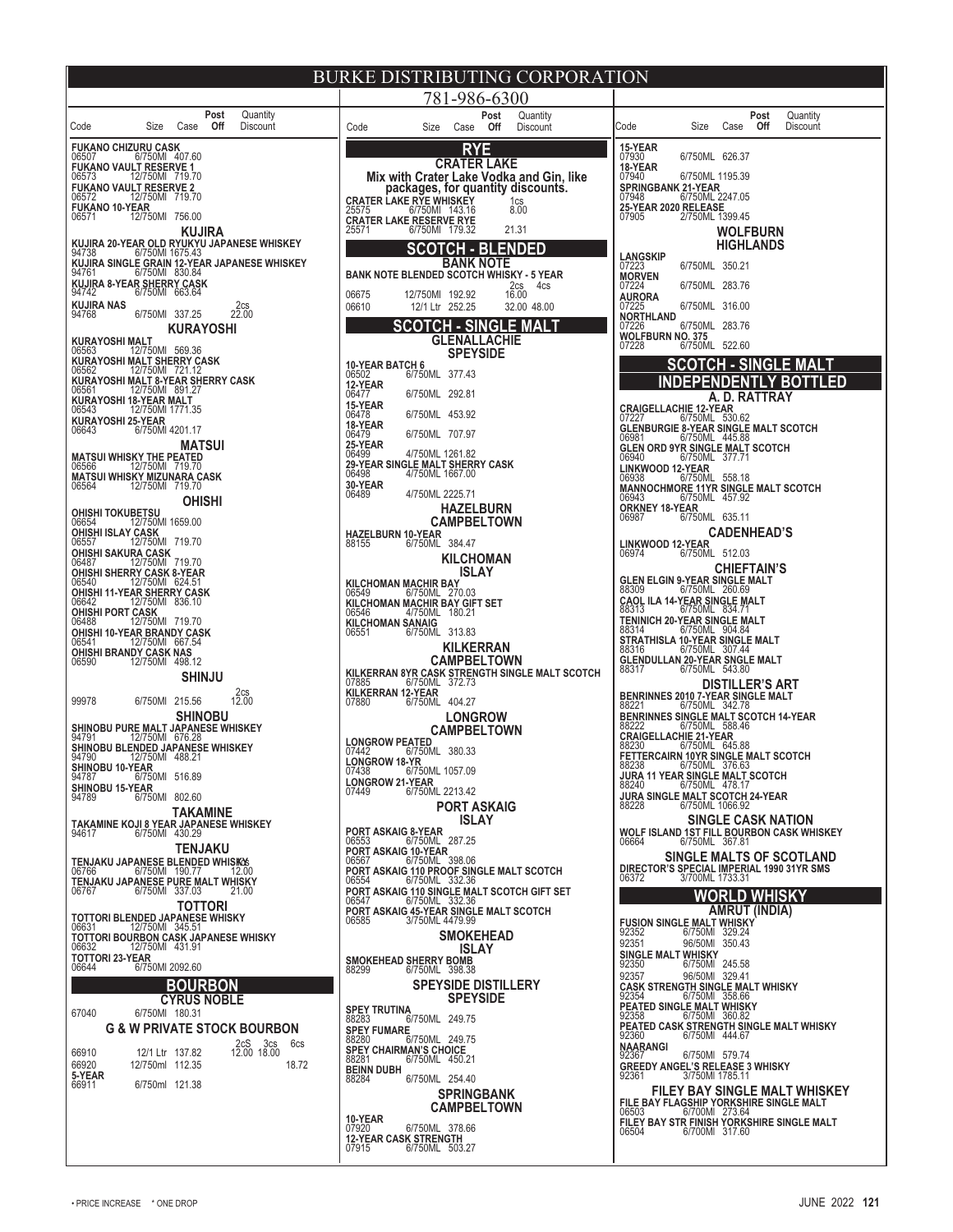**GOUDEN CAROLUS (BELGIUM) GOUDEN CAROLUS SINGLE MALT** 06548 6/750ML 267.81 **MILK AND HONEY (ISRAEL) CLASSIC SINGLE MALT WHISKY** 06613 6/750Ml 228.92 **ELEMENTS SHERRY SINGLE MALT WHISKY** 06614 6/750Ml 271.57 **ELEMENTS PEATED<br>06592 6/750Ml 271.58 ELEMENTS RED W CASK** 06618 6/750Ml 271.58 **FATHER'S DAY EDITION CASK** 06428 6/750Ml 363.43 **EX-COGNAC CASK WHISKEY** 06427 6/750Ml 405.03 **FORTIFIED WINE CASK WHISKEY** 06426 6/750Ml 405.24 **PENDERYN MADEIRA SINGLE MALT**<br>06621 6/750MI 308.36 06621 6/750Ml 308.36 **LEGEND SINGLE MALT** 06622 6/750Ml 215.96 **CELT SINGLE MALT** 06623 6/750Ml 253.16 **MYTH SINGLE MALT** 06624 6/750Ml 253.16 **SHERRYWOOD SINGLE MALT**<br>06625 4/750Ml 224.37 **PEATED SINGLE MALT** 06626 6/750Ml 269.94 **RICH OAK SINGLE MALT** 06627 6/750Ml 331.94 **SHERRY WOOD WHISKEY** 06430 6/750Ml 336.56 **PORTWOOD SINGLE MALT** 06628 6/750Ml 376.94 **SPIRIT OF HVEN (SWEDEN) TYCHOS STAR SINGLE MALT WHISKY** 88215 12/750Ml 482.70 **RUM IMPORTED BLACK TOT RUM BLACK TOT FINEST** 06481 6/750Ml 243.76 **BLACK TOT LAST CONSIGNMENT** 06482 6/750Ml 2093.65 **DIAMOND RESERVE RUM OVERPROOF 151** 96770 12/750Ml 169.67 **DIAMOND RESERVE SPICED RUM** 96771 12/750Ml 116.31 **DON PAPA RUM (PHILIPPINES) DON PAPA SMALL BATCH RUM** 2cs 4cs<br>96900 6/750Ml 157.63 12.00 18.00 **DON PAPA 10-YEAR OLD RUM** 96901 6/750Ml 270.26 **EL DORADO (AGED DEMERARAN RUM, GUYANA) 3 YEAR-OLD WHITE** 2cs 96003 12/750Ml 163.92 12.00 96004 12/1L 193.92 **5 YEAR-OLD** 96005 12/750Ml 188.38 **8 YEAR-OLD** 6/750Ml 125.83 **12 YEAR-OLD** 96012 6/750Ml 169.00 12.00 **15 YEAR-OLD**<br>96015 6/750Ml 257.18 12.00 **21 YEAR-OLD**<br>96021 6/750Ml 563.18 **25 YEAR OLD**<br>96023 96023 6/750Ml 2668.61 **EQUIANO RUM ORIGINAL DARK RUM** 225.09 2cs<br>96725 6/750Ml 225.09 24.00 6/750Ml 225.09 **LIGHT RUM**<br>96726 96726 6/750Ml 178.92 24.00 **FIVE O'CLOCK RUM WHITE RUM**<br>95117 95117<br>95117 12/1L 84.48<br>95115 6/1.75L 70.35 6/1.75L 70.35 **KALANI COCONUT RUM LIQUEUR (MEXICO)** 94361 12/750Ml 272.91 **LEMON HART RUM (GUYANA) LEMON HART 151 RUM<br>96881 12/750Ml 297.34 24.00<br><b>LEMON HART BLACKPOOL SPICED RUM**<br>96883 12/750Ml 245.92 12.00 **Post** Quantity<br>**Off** Discount Code **Size Case Off** Discount

**LEMON HART 1804 ORIGINAL DARK RUM**<br>96885 12/750ML 202 56 24 00 12/750Ml 202.56 **RUM & CANE ASIA PACIFIC RUM**<br>06586 6/750Ml 269.62 **BRITISH WEST INDIES RUM**<br>06587 **6/750MI** 269.62 06587 6/750Ml 269.62 **FRENCH OVERSEAS RUM** 06588 6/750Ml 269.62 **LONGWOOD 21-YR RUM** 06090 6/750Ml 682.27 **URUAPAN CHARANDA RUM (MEXICO)**<br>07360 12/1Ltr 204.92 07360 12/1Ltr 204.92 **BRANDY AUSTRIA BAILONI APRICOT BRANDY** 93172 12/750Ml 387.56 **FASSBIND LES VIELLES BARRIQUES RASPBERRY** 93177 6/750Ml 311.01 **LES VIELLES BARRIQUES CHERRY** 93178 6/750Ml 379.21 **LES VIELLES BARRIQUES PEAR** 93179 6/750Ml 404.03 **BARREL-AGED APRICOT BRANDY** 93180 6/750Ml 356.08 **BARREL-AGED CHERRY BRANDY** 93181 6/750Ml 356.08 **BARREL-AGED PEAR BRANDY** 93182 6/750Ml 356.08 **CALVADOS CHATEAU DE BREUIL 8YR CALVADOS TAWNY PORT CASK** 07896 6/750Ml 377.53 **8YR CALVADOS SAUTERNES CASK** 07897 6/750Ml 377.53 **COGNAC CAMUS CAMUS INTENSE VS** 2cs 3cs 4cs 5cs<br>95313 6/700MI 188.54 8.00 17.00 95313 6/700Ml 188.54 8.00 17.00<br>**CAMUS INTENSE VSOP** 188.54 8.00 17.00<br>95314 6/700Ml 268.81 12.00 16.00 95314 6/700Ml 268.81 12.00 16.00 **CAMUS INTENSE XO** 95315 6/700Ml 903.67 45.00 **CAMUS BORDERIES VSOP** 95331 6/700Ml 337.66 22.00 45.00 **CAMUS BORDERIES XO** 95344 6/750Ml 831.17 **BORDERIES FAMILY RESERVE**<br>95387 6/750MI 831.76 95387 6/750Ml 831.76 **CAMUS PORT WOOD CASK** 95339 6/750Ml 355.46 62.00 **GOLDEN WAT GOLDEN WAT COGNAC VS** 5cs<br>95376 6/750Ml 169.50 6.00 **LE REVISEUR PETITE CHAMPAGNE LE REVISEUR VS** 2cs 66930 6/750Ml 178.14 12.00 **LE REVISEUR VSOP** 66940 6/750Ml 268.76 18.00 **LE REVISEUR XO** 66950 6/750Ml 674.08 12.00 **TEQUILA - 100% AGAVE 3-4-5 EXTRA ANEJO TEQUILA 43.5%** 96714 4/750Ml 1267.90 **4 COPAS ORGANIC TEQUILA BLANCO** 88252 6/750Ml 187.79 **REPOSADO** 88253 6/750Ml 222.43 **ANEJO**<br>88251 6/750Ml 269.74 **ARTENOM SELECCION DE 1123 BLANCO TEQUILA** 67052 6/750ML 314.28 **SELECCION DE 1579 BLANCO TEQUILA**  $^{2cs}_{12.00}$ 67051 6/750ML 267.21 12.00 **SELECCION DE 1414 REPOSADO** 67065 6/750ML 291.26 **SELECCION DE 1146 ANEJO** 67070 6/750ML 404.23 **CALLE 23 TEQUILA BLANCO** 2cs 67103 12/750Ml 404.91 18.00 **REPOSADO**<br>67105 12/750Ml 446.61 18.00 **ANEJO** 67101 12/750Ml 539.47 34.00  $781 - 986 - 6300$ **Post** Quantity Code Size Case **Off** Discount

| Code                                                                              | Size                          | Case                 | Post<br>Off | Quantity<br>Discount   |              |
|-----------------------------------------------------------------------------------|-------------------------------|----------------------|-------------|------------------------|--------------|
| <b>CRIOLLO BLANCO</b>                                                             |                               |                      |             |                        |              |
| 67104                                                                             | 6/750MI                       | 403.76               |             |                        |              |
|                                                                                   |                               | CIMARRON TEQUILA     |             |                        |              |
| <b>BLANCO</b><br>67091                                                            | 12/1Ltr                       | 257.74               |             | 2cs                    | 4cs<br>37.00 |
| 67092                                                                             | 12/750MI                      | 229.18               |             | 12.00                  | 18.00        |
| <b>REPOSADO</b><br>67095                                                          | 12/1Ltr                       | 269.77               |             |                        | 18.00        |
| 67096                                                                             | 12/750MI                      | 252.40               |             | 12.00                  | 18.00        |
| <b>BLANCO</b>                                                                     | DON ABRAHAM (ORGANIC)         |                      |             |                        |              |
| 07402                                                                             | 6/750MI                       | 187.25               |             |                        |              |
| <b>REPOSADO</b><br>07406                                                          | 6/750MI                       | 251.76               |             |                        |              |
| <b>ANEJO</b><br>07400                                                             | 6/750MI                       | 375.80               |             |                        |              |
| <b>EXTRA ANEJO</b>                                                                |                               |                      |             |                        |              |
| 07404                                                                             | 6/750MI                       | 448.36               |             |                        |              |
| EL ULTIMO AGAVE BLANCO                                                            |                               | EL ULTIMO            |             | 2cs<br>3cs             |              |
| 96729                                                                             | 6/750MI                       | 112.57               |             | 14.00<br>9.00          |              |
| EL ULITMO AGAVE REPOSADO<br>96730                                                 | 6/750MI                       | 112.57               |             | 9.00 14.00             |              |
|                                                                                   |                               | FORTALEZA            |             |                        |              |
| <b>BLANCO</b><br>99980                                                            | 6/750MI                       | 223.76               |             |                        |              |
| <b>STILL STRENGTH BLANCO</b><br>99981                                             | 6/750MI                       | 265.09               |             |                        |              |
| <b>REPOSADO</b>                                                                   |                               | 265.09               |             |                        |              |
| 99982<br>ANEJO                                                                    | 6/750MI                       |                      |             |                        |              |
| 99984                                                                             | 6/750MI                       | 381.09               |             |                        |              |
|                                                                                   | FUENTESECA RESERVA TEQUILA    |                      |             |                        |              |
| FUENTESECA RESERVA COSECHA BLANCO<br>97607               4/750Ml    232.66        |                               |                      |             |                        |              |
| FUENTESECA RESERVA ANEJO 7-YEAR<br>96708               4/750Ml   594.23           |                               |                      |             |                        |              |
| FUENTESECA RESERVA ANEJO 8-YEAR<br>96709                                          | 4/750MI                       | 746.46               |             |                        |              |
| FUENTESECA RESERVA ANEJO 11-YEAR<br>96710                                         | 4/750MI 1092.88               |                      |             |                        |              |
| FUENTESECA RESERVA ANEJO 15-YEAR<br>96711                                         | 4/750MI 1450.55               |                      |             |                        |              |
| FUENTESECA RESERVA ANEJO 18-YEAR                                                  |                               |                      |             |                        |              |
| 96712<br>FUENTESECA RESERVA ANEJO 21-YEAR<br>96713                4/750Ml 3143.14 | 4/750MI 2068.88               |                      |             |                        |              |
|                                                                                   |                               |                      |             |                        |              |
| <b>BLANCO</b>                                                                     |                               | G4 TEQUILA           |             |                        |              |
| 07353<br><b>108 PROOF BLANCO</b>                                                  | 6/750ML                       | 215.46               |             |                        |              |
| 07355                                                                             | 6/750ML                       | 262.06               |             |                        |              |
| <b>REPOSADO</b><br>07352                                                          | 6/750ML                       | 262.06               |             |                        |              |
| ANEJO<br>07351                                                                    | 6/750ML                       | 395.52               |             |                        |              |
| <b>EXTRA ANEJO</b><br>07350                                                       | 6/750ML                       | 530.03               |             |                        |              |
|                                                                                   |                               | <b>GRAN AGAVE</b>    |             |                        |              |
| GRAN AGAVE 100% AGAVE TEQUILA BLANCO                                              |                               |                      |             | 7cs                    |              |
| 07315                                                                             | 12/1Ltr                       | 166.20               |             | 6.20                   |              |
|                                                                                   |                               | KAH TEQUILA          |             |                        |              |
| <b>BLANCO</b><br>07013                                                            | 6/750ML                       | 228.60               |             | $3cs$ <sub>12.00</sub> |              |
| <b>REPOSADO</b><br>07012                                                          | 6/750ML                       | 269.17               |             | 12.00                  |              |
| <b>ANEJO</b><br>07011                                                             | 6/750ML                       | 308.89               |             | 12.00                  |              |
| EXTRA ANEJO                                                                       |                               |                      |             |                        |              |
| 07014                                                                             | 6/750ML<br>L                  | 582.18<br>A GRITONA. |             |                        |              |
| <b>REPOSADO</b>                                                                   |                               |                      |             | 2cs                    |              |
| 07319<br>07317                                                                    | 12/750ML<br>12/375ML          | 342.78<br>266.90     |             | 12.00<br>18.00         |              |
|                                                                                   |                               | RANCHO ALEGRE        |             |                        |              |
| <b>BLANCO</b>                                                                     |                               |                      |             | 7cs<br>6.20            |              |
| 67551                                                                             | 12/1L                         | 166.20               |             |                        |              |
| <b>BLANCO</b>                                                                     | <b>TEQUILA ARETTE CLASSIC</b> |                      |             | 2cs                    | 4cs          |
| 07323                                                                             | 12/750ML                      | 205.00               |             | 8.00                   |              |
| 07325<br><b>REPOSADO</b>                                                          | 12/1Ltr                       | 261.20               |             | 16.00                  | 37.00        |
| 07326<br>07328                                                                    | 12/750ML<br>12/1Ltr           | 227.05<br>250.47     |             | 8.00<br>8.00           | 37.00        |
| <b>ANEJO</b>                                                                      |                               |                      |             | 2cs<br>3cs             | 4cs          |
| 07320<br>07322                                                                    | 12/750ML<br>12/1L             | 232.84<br>331.29     |             | 8.00                   |              |
|                                                                                   | TEQUILA ARETTE ARTESANAL      |                      |             |                        |              |
| <b>BLANCO</b><br>07336                                                            | 6/750ML                       | 220.03               |             |                        |              |
| <b>SUAVE FUERTE</b>                                                               |                               |                      |             |                        |              |
| 07331                                                                             | 6/750ML                       | 329.89               |             |                        |              |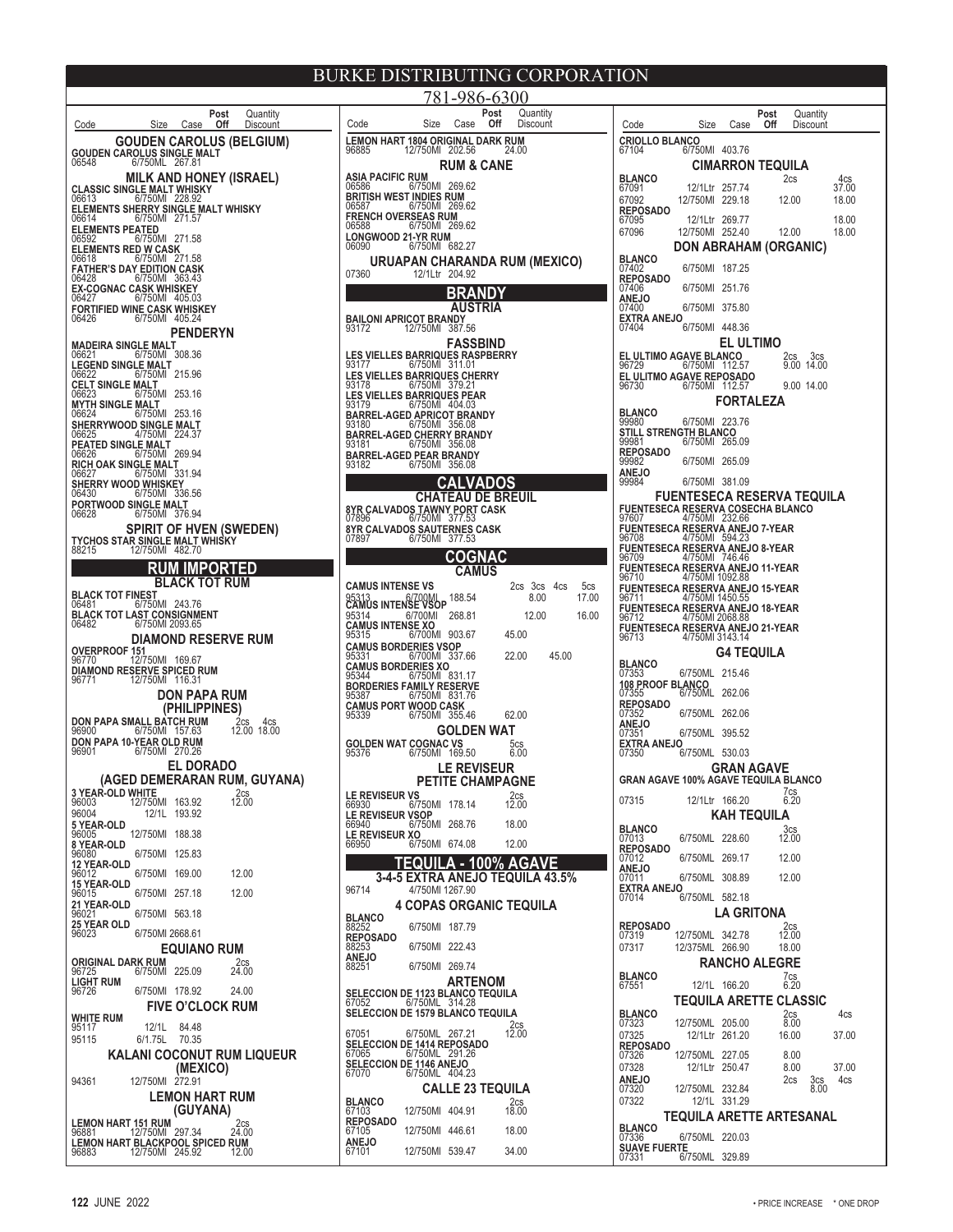|                                                                   |                         |                             |             |                                                                                                                                                          | ľ |
|-------------------------------------------------------------------|-------------------------|-----------------------------|-------------|----------------------------------------------------------------------------------------------------------------------------------------------------------|---|
| Code                                                              | Size                    | Case                        | Post<br>Off | Quantity<br>Discount                                                                                                                                     |   |
| <b>REPOSADO</b><br>07334                                          | 6/750ML                 | 255.92                      |             |                                                                                                                                                          |   |
| ANEJO<br>07330                                                    | 6/750ML                 | 329.09                      |             |                                                                                                                                                          |   |
| GRAN CLASE EXTRA ANEJO<br>07332                                   | 6/750ML                 | 560.03                      |             |                                                                                                                                                          |   |
| <b>BLANCO</b><br>89006                                            | 6/750ML                 | VOLANS TEQUILA<br>225.18    |             |                                                                                                                                                          |   |
| <b>REPOSADO</b><br>89007                                          | 6/750ML                 | 267.81                      |             |                                                                                                                                                          |   |
| 89009<br>EXTRA ANEJO                                              |                         |                             |             |                                                                                                                                                          |   |
| 89008                                                             | 6/750ML<br><b>EZCAL</b> | 542.54                      |             | . - 100% AGAVE                                                                                                                                           |   |
|                                                                   |                         | MEZCAL APALUZ               |             |                                                                                                                                                          |   |
| MEZCAL APALUZ DURANGO<br>88254                                    | 12/750ML                | 224.24                      |             | 2cs<br>18.00                                                                                                                                             |   |
| <b>DERRUMBES SAN LUIS POTOSI</b>                                  |                         | <b>DERRUMBES</b>            |             | 4cs<br>12.00                                                                                                                                             |   |
| 99543<br>DERRUMBES OAXACA<br>99541                                | 6/750MI<br>6/750MI      | 169.30<br>249.74            |             | 12.00                                                                                                                                                    |   |
| <b>DERRUMBES MICHOACAN</b><br>99545                               | 6/750MI                 | 357.71                      |             | 18.00                                                                                                                                                    |   |
| DERRUMBES ZACATECAS<br>99542                                      | 6/750M                  | 247.63                      |             |                                                                                                                                                          |   |
| ARROQUENO<br>68201                                                | 6/750MI                 | 371.42                      |             | DON AMADO MEZCAL                                                                                                                                         |   |
| <b>LARGO</b><br>68205                                             | 6/750MI                 | 444.82                      |             |                                                                                                                                                          |   |
| <b>PECHUGA</b><br>68202                                           | 6/750MI                 | 444.82                      |             |                                                                                                                                                          |   |
| <b>RUSTICO</b><br>68203<br>ANEJO                                  | 6/750MI                 | 253.27                      |             | 2cs<br>12.00                                                                                                                                             |   |
| 68207<br><b>REPOSADO</b>                                          | 6/750MI                 | 350.44                      |             |                                                                                                                                                          |   |
| 68206                                                             | 6/750MI                 | 259.22                      |             | <b>EL DE BATEO MEZCAL</b>                                                                                                                                |   |
| 93189                                                             |                         | 361.91                      |             |                                                                                                                                                          |   |
| <b>FIDENCIO CLASICO</b>                                           |                         | <b>FIDENCIO</b>             |             | 2cs<br>4cs                                                                                                                                               |   |
| 99675<br><b>FIDENCIO PECHUGA</b><br>99775                         | 6/750MI<br>6/750MI      | 170.45<br>389.23            |             | 12.00 18.00                                                                                                                                              |   |
| TEPEXTATE<br>99976                                                | 6/750MI                 | 441.17                      |             |                                                                                                                                                          |   |
| <u>ENSA</u> MBLE 2019<br>99977                                    | 6/750MI                 | 441.17                      |             |                                                                                                                                                          |   |
| <b>BLANCO</b><br>67025                                            | 6/750ML                 | MINA REAL<br>173.27         |             |                                                                                                                                                          |   |
| <b>REPOSADO</b><br>67030                                          | 6/750ML                 | 166.43                      |             |                                                                                                                                                          |   |
| LA VENENOSA TABERNAS RAICILLIA 6X750ML                            |                         |                             |             | RAICILLA 100% AGAVE                                                                                                                                      |   |
| 99577                                                             | 6/750ML                 | 191.27                      |             | $2cs$ <sub>12.00</sub>                                                                                                                                   |   |
| 99210                                                             | 6/750ML 419.01          |                             |             | LA VENENOSA COSTA RAICILLA (GREEN LABEL)                                                                                                                 |   |
|                                                                   |                         |                             |             | LA VENENOSA SUR DE JALISCO RAICILLA (RED LABEL)<br>99212 ______ 6/750ML 421.17<br>LA VENENOSA SIERRA DE JALISCO (BLACK LABEL)<br>99214    6/750ML 322.43 |   |
| 99216                                                             | 6/750ML 566.89          |                             |             | LA VENENOSA SIERRA DEL TIGRE (ORANGE LABEL)                                                                                                              |   |
| LA VENENOSA RAICILLIA PUNTAS<br>99218                             | 6/750ML 789.74          |                             |             |                                                                                                                                                          |   |
|                                                                   |                         | <b>RAYU MEZCAL</b>          |             | 2cs<br>30.00                                                                                                                                             |   |
| 97599                                                             |                         | 12/1L 326.91<br>REAL MINERO |             |                                                                                                                                                          |   |
| <b>REAL MINERO ESPADIN</b><br>07367                               | 6/750ML                 | 450.89                      |             |                                                                                                                                                          |   |
| REAL MINERO FIELD BLEND TWO<br>07366<br>REAL MINERO LARGO MEZCAL  | 6/750ML 518.56          |                             |             |                                                                                                                                                          |   |
| 07365                                                             | 6/750ML 658.50          | <b>REY CAMPERO</b>          |             |                                                                                                                                                          |   |
| <b>REY CAMPERO ESPADIN</b><br>07362                               | 6/750ML                 | 208.78                      |             |                                                                                                                                                          |   |
| <b>REY CAMPERO MEXICANO</b><br>07361<br><b>REY CAMPERO CUISHE</b> | 6/750ML                 | 357.24                      |             |                                                                                                                                                          |   |
| 07363<br>REY CAMPERO JABALI<br>07364 6/750ML                      | 6/750ML                 | 357.24                      |             |                                                                                                                                                          |   |
| REY CAMPERO TEPEXTATE MEZCAL<br>07359                             | 6/750ML 448.38          | 448.38                      |             |                                                                                                                                                          |   |

|    |                                               | <b>BURKE DISTRIBUTING CORPORATION</b>                      |                          |
|----|-----------------------------------------------|------------------------------------------------------------|--------------------------|
|    |                                               | 781-986-6300                                               |                          |
|    | Code                                          | Post<br>Quantity<br>Off<br>Size<br>Discount<br>Case        | Code                     |
|    |                                               | <b>ROMPE CORAZON</b>                                       |                          |
|    |                                               | Mix and match within brand, and with Mision Wine cases for |                          |
|    | guantity discounts.<br><b>BLANCO</b><br>92827 | $2cs$ <sub>12.00</sub><br>6/750ML<br>171.17                | 88976                    |
|    | <b>REPOSADO</b><br>92829                      | 6/750ML<br>203.13<br>12.00                                 | Mix with                 |
|    | <b>JOVEN</b>                                  | YUU BAAL MEZCAL                                            | discount<br>VODKA        |
|    | 07301                                         | 2cs<br>328.84<br>12.00<br>12/750ML                         | 25675<br>GINGER          |
|    | <b>REPOSADO</b><br>07303                      | 12/750ML<br>406.17<br>12.00                                | 25875<br><b>HAZELN</b>   |
|    | ANEJO<br>07305                                | 12/750ML<br>486.17<br>12.00                                | 25775<br><b>PEPPER</b>   |
|    | PECHUGA<br>07306                              | 12/750ML<br>503.60                                         | 25561                    |
|    |                                               | SOTOL                                                      | www.lair                 |
|    |                                               | <b>LOS MAGOS BLANCO</b>                                    | 95129                    |
|    | 95139                                         | $2cs$ <sub>32.00</sub><br>6/750ml 303.31                   | 95128                    |
|    | 99590                                         | SOTOL LA HIGUERA WHEELERI<br>12/750ml 258.40               | <b>PINEAPP</b>           |
|    |                                               | <b>BACANORA</b><br>. 100% AGA                              | 88073<br>ORANGE          |
|    |                                               | RANCHO TEPUA BACANORA                                      | 88076<br><b>RASPBE</b>   |
|    | 97590                                         | 6/750MI 282.68                                             | 88079<br><b>LEMON</b>    |
|    |                                               | BAIJIU<br>BAIJIU JIAN NAN CHUN DIAN CANG (RED)             | 88094<br><u>Fren</u> ch  |
|    | 94744                                         | <b>30-YEAR</b><br>4/750ML 1471.73                          | 88097<br><b>BLUEBE</b>   |
|    |                                               | BEIJING ERGUOTOU BAIJIU                                    | 88106                    |
|    | 94745                                         | 2cs<br>18.00<br>12/750ML 180.00                            | *4X DIST                 |
|    |                                               | JIAN NAN CHUN                                              | 88148                    |
|    | 94743                                         | 12/375ML 432.74                                            | 88149<br>88150           |
|    | 94763                                         | JIN LIU FU<br>12/750ML 243.61                              | 88117                    |
|    |                                               | <b>KWEICHOW MOUTAI</b>                                     |                          |
|    | 94740<br>94739                                | 12/375ML 2252.90<br>12/200ML 1393.31                       | *4X DIST<br>88151        |
|    |                                               | LUZHOU LAJIO BAINIAN                                       |                          |
|    | 94747                                         | 6/750ML 210.68                                             | 95135                    |
|    | 94760                                         | LUZHOU LAOJIAO SanRenXuan<br>4/1L 148.38                   | 95132<br>95130           |
|    | 94746                                         | LUZHOU LAOJIAO ZISHA DAQU<br>6/375ML 248.15                | 95133<br>ΜL              |
|    |                                               | MIAN ZHU DA QU LAOHAO                                      | <b>RIVER V.</b>          |
|    | 94752                                         | 12/750ML 178.95                                            | 89005                    |
|    | 94751                                         | MIAN ZHU DA QU ORIGINAL<br>12/750ML 153.55                 |                          |
|    |                                               | MOUTAI BAIJIU 15-YEAR                                      | <b>FAIR VO</b><br>88249  |
|    | 94741                                         | 6/375ML 4612.21                                            |                          |
|    | 94737                                         | <b>MOUTAI BAIJIU 30-YEAR</b><br>6/375ML11211.2             |                          |
| -) |                                               | MOUTAI BO LAO JIO BAIJIU                                   |                          |
|    | 94762                                         | 12/375ML 414.03<br>NIU LAN SHUN                            | 08010<br>08067           |
|    | 94765                                         | 12/750ML 143.24                                            |                          |
|    | 94764                                         | <b>SHUI JING FENG DRAGON</b><br>4/1L 688.00                | <b>GIN DE N</b><br>92380 |
|    |                                               | <b>SHUI JING FENG PHOENIX</b>                              | 92381                    |
|    | 94767                                         | 4/1L 688.01                                                | <b>LEVANT</b>            |
|    | 94750                                         | <b>SHUI JING FANG SCHOLAR'S EDITION</b><br>4/1L 955.22     | 06615                    |
|    |                                               | <b>SJF WELLBAY</b>                                         | <b>POMODO</b>            |
|    | 94749                                         | 6/375ML 355.66<br><b>WU LIANG CHUN</b>                     | 95142                    |
|    | 94766                                         | 12/750ML 361.27                                            |                          |
|    |                                               | <b>WU LIANG YE CRYSTAL</b><br>6/750ML 1353.39              | <b>BLUE LA</b><br>07950  |
|    | 94757                                         | <b>WU LIANG YE</b>                                         | <b>RED LAE</b><br>07960  |
|    | 94758                                         | 12/375ML 1350.67                                           |                          |
|    | 94748                                         | 12/750ML 2430.58<br><b>XIFENG JIU BAIJIU</b>               | 06769                    |
|    |                                               | 2cs 3cs<br>12.00 36.00<br>12/750ML 224.94                  |                          |
|    | 94759                                         |                                                            |                          |

| IUF                                                           |                                            |                                              |             |                     |                            |      |
|---------------------------------------------------------------|--------------------------------------------|----------------------------------------------|-------------|---------------------|----------------------------|------|
| Code                                                          | Size                                       | Case                                         | Post<br>Off |                     | Quantity<br>Discount       |      |
|                                                               | VODKA                                      |                                              |             | - DOMESTIC          |                            |      |
|                                                               |                                            | BEDLAM VODKA                                 |             |                     |                            |      |
| 88976                                                         | 12/750MI                                   | 197.92                                       |             | 2cs<br>18.00        |                            |      |
| Mix with Crater Lake Rye and Gin, like packages, for quantity |                                            | <b>CRATER LAKE</b>                           |             |                     |                            |      |
| discount.<br>VODKA                                            |                                            |                                              |             |                     | 1cs 2cs<br>12.00 45.00     |      |
| 25675<br><u>GING</u> ER VODKA                                 | 12/750MI                                   | 224.31                                       |             |                     |                            |      |
| 25875<br><b>HAZELNUT ESPRESSO VODKA</b>                       | 12/750MI                                   | 224.31                                       |             |                     | 12.00 45.00                |      |
| 25775<br>PEPPER VODKA<br>25561                                | 12/750MI<br>12/750MI                       | 224.31<br>224.31                             |             |                     | 12.00 45.00<br>12.00 45.00 |      |
|                                                               | FIVE O'CLOCK 80 PROOF                      |                                              |             |                     |                            |      |
| www.lairdandcompany.com                                       |                                            |                                              |             | 2cs                 | 4cs                        | 15cs |
| 95129<br>95128                                                | 6/1.75L<br>12/1L                           | 61.24<br>86.00                               |             |                     | 9.00 14.00                 | 4.08 |
|                                                               | GEORGI FLAVORED VODKA                      |                                              |             |                     |                            |      |
| <b>PINEAPPLE</b><br>88073                                     | 12/1 Ltr                                   | 60.00                                        |             |                     |                            |      |
| ORANGE<br>88076                                               | 12/1 Ltr                                   | 90.22                                        |             |                     |                            |      |
| <b>RASPBERRY</b><br>88079                                     | 12/1 Ltr                                   | 90.22                                        |             |                     |                            |      |
| <b>LEMON</b><br>88094                                         | 12/1 Ltr                                   | 90.22                                        |             |                     |                            |      |
| FRENCH VANIL<br>88097                                         | <b>-LA</b><br>12/1 Ltr                     | 90.22                                        |             |                     |                            |      |
| <b>BLUEBERRY</b><br>88106                                     | 12/1 Ltr                                   | 90.22                                        |             |                     |                            |      |
| *4X DISTILLED                                                 | GEORGI VODKA 80 PROOF                      |                                              |             |                     |                            |      |
| 88148                                                         | 12/1Ltr                                    | 90.22                                        |             | 5cs 10cs            |                            |      |
| 88149                                                         | 12/750MI                                   | 72.28                                        |             |                     |                            |      |
| 88150<br>88117                                                | 120/50MI<br>6/1.75Ltr                      | 78.00<br>72.00                               |             |                     | 7.25 13.01                 |      |
|                                                               | GEORGI BLUE VODKA 100 PROOF                |                                              |             |                     |                            |      |
| *4X DISTILLED<br>88151                                        | 120/50MI                                   | 84.00                                        |             | 10.00               |                            |      |
|                                                               |                                            | ICE PIK VODKA                                |             |                     |                            |      |
| 95135                                                         | 120/50ml                                   | 79.20                                        |             | 2cs                 | 6cs                        |      |
| 95132<br>95130                                                | 6/1L<br>6/750MI                            | 76.00<br>68.23                               |             |                     | 11.38                      |      |
| 95133                                                         | 6/1.75L<br>MURR-MA DISTILLING, EASTHAMPTON | 116.94                                       |             | 18.00               |                            |      |
| RIVER VALLEY VODKA                                            |                                            |                                              |             | 2cs                 |                            |      |
| 89005                                                         | 6/750MI                                    | 125.92<br>Д                                  | PO<br>IM    | 20.00<br>Ŕ1         | D                          |      |
|                                                               | FAIR SPIRITS - FRANCE                      |                                              |             |                     |                            |      |
| FAIR VODKA<br>88249                                           | 6/750MI                                    | 14742                                        |             | $^{2cs}_{12.00}$    |                            |      |
|                                                               | GIN                                        |                                              | <b>IMPO</b> | 3D)                 |                            |      |
|                                                               |                                            | <b>CITY OF LONDON</b><br>(SMALL BATCH, U.K.) |             |                     |                            |      |
| 08010                                                         | 12/1Ltr                                    | 224.77                                       |             |                     | 6cs                        |      |
| 08067                                                         | 12/750ML 210.69                            |                                              |             |                     | 36.00                      |      |
| <b>GIN DE MAHON</b>                                           |                                            | <b>MAHON (SPAIN)</b>                         |             | 2cs                 |                            |      |
| 92380<br>92381                                                | 6/1Ltr<br>6/750ml                          | 202.96<br>147.09                             |             | 4.00                | 3cs<br>33.82               |      |
|                                                               | <b>MILK AND HONEY (ISRAEL)</b>             |                                              |             |                     |                            |      |
| <b>LEVANTINE GIN</b><br>06615                                 | 6/750ML 161.10                             |                                              |             |                     |                            |      |
|                                                               |                                            | <b>MOLETTO (ITALY)</b>                       |             |                     |                            |      |
| <b>POMODORO GIN</b><br>95142                                  | 6/750ML 194.83                             |                                              |             | $^{2cs}_{12.00}$    |                            |      |
|                                                               |                                            | OLD RAJ GIN<br>(SMALL BATCH, U.K.)           |             |                     |                            |      |
| <b>BLUE LABEL 110 PROOF</b><br>07950                          |                                            |                                              |             | 25.10               |                            |      |
| <b>RED LABEL 92 PROOF</b><br>07960                            | 6/750ML<br>6/750ML 200.00                  | 225.92                                       |             |                     |                            |      |
|                                                               | TENJAKU JAPANESE GIN                       |                                              |             |                     |                            |      |
| 06769                                                         | 6/700MI 144.59                             |                                              |             | $\frac{2cs}{10.00}$ |                            |      |
|                                                               |                                            |                                              |             |                     |                            |      |
|                                                               |                                            |                                              |             |                     |                            |      |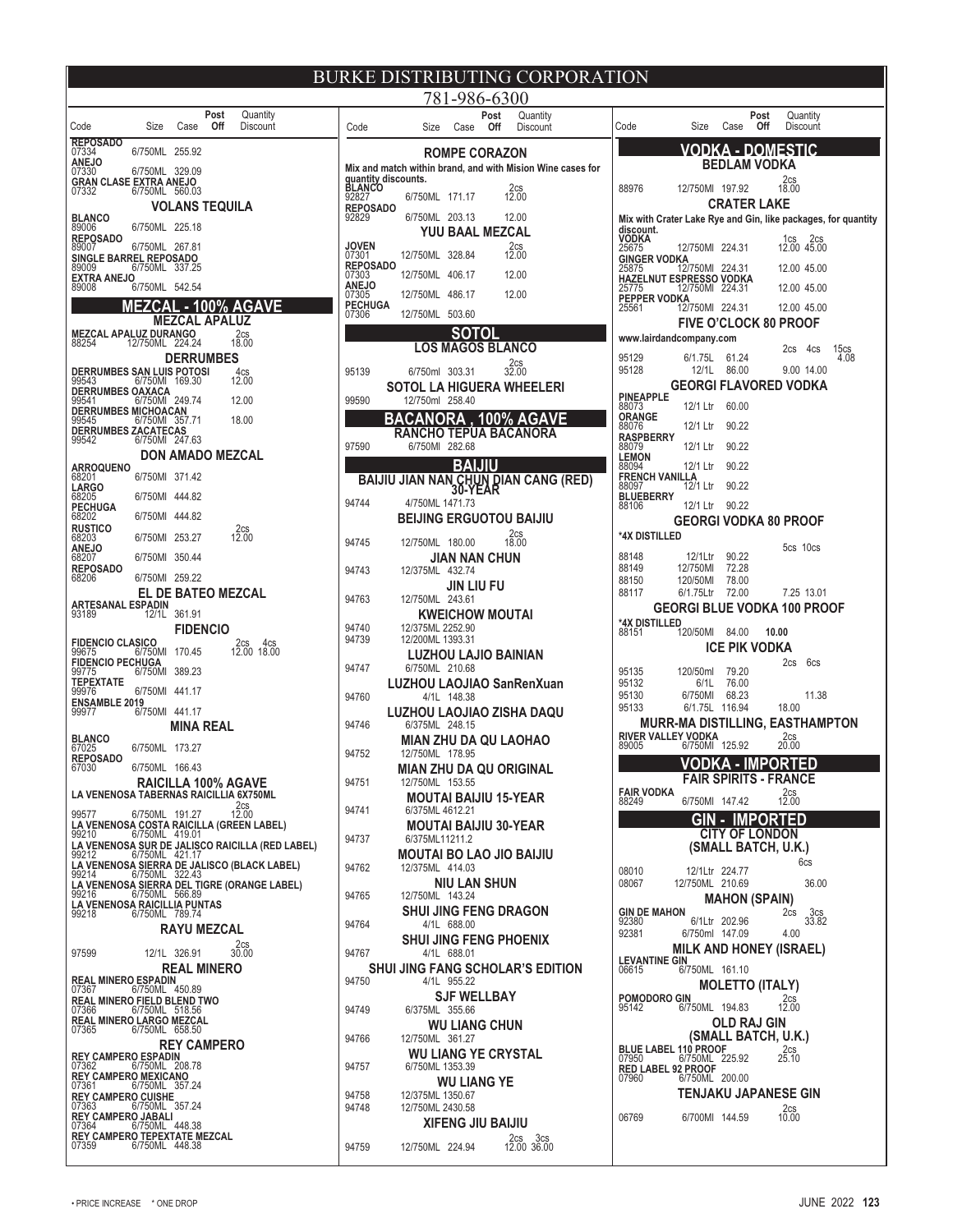| Code                                                         | Size                          | <b>Case</b>                | Post<br>Off | Quantity<br>Discount                               |
|--------------------------------------------------------------|-------------------------------|----------------------------|-------------|----------------------------------------------------|
|                                                              |                               |                            |             |                                                    |
|                                                              |                               | GIN - DOMEST               |             |                                                    |
|                                                              |                               | CRATER LAKE GIN            |             |                                                    |
| 25975                                                        | 12/750MI 224.31               |                            |             | 1cs<br>2cs<br>12.00 45.00                          |
|                                                              |                               | <b>FIVE O'CLOCK GIN</b>    |             |                                                    |
|                                                              |                               |                            |             | 2cs                                                |
| 95122<br>95123                                               | 12/1L<br>6/1.75L              | 108.27<br>61.89            |             | 24.00                                              |
|                                                              |                               | GEORGI GIN                 |             |                                                    |
|                                                              |                               |                            |             | $\begin{array}{c} 1 \text{cs} \\ 4.00 \end{array}$ |
| 88068<br>*Mix with Georgi Vodka cases for quantity discount. | 12/1 Ltr                      | 90.22                      |             |                                                    |
|                                                              |                               |                            |             | MURR-MA DISTILLING, EASTHAMPTON                    |
| <b>MT. TOM GIN</b>                                           |                               |                            |             | 2cs                                                |
| 89004                                                        | 6/750MI                       | 131.71                     |             | 18.00                                              |
|                                                              | <b>MOLETTO GRAPPA (ITALY)</b> | GRAPPA                     |             |                                                    |
| <b>GRAPPA DI BARBERA</b><br>95140 6/750MI                    |                               |                            |             |                                                    |
| <b>GRAPPA NEBBIOLO DA BAROLO</b>                             |                               | 153.23                     |             |                                                    |
| 95141                                                        | 6/750MI                       | 166.51                     |             |                                                    |
|                                                              |                               | Ε.                         | IМ          | <b>PORTED</b>                                      |
|                                                              |                               | A FEE ABSINT <del>HE</del> |             |                                                    |
| <b>ABSINTHE BLANCHE</b>                                      |                               | (FRANCE)                   |             |                                                    |
| 99081                                                        | 6/750MI                       | 259.53                     |             |                                                    |
| <b>ABSINTHE PARISIENNE</b><br>99080                          | 6/750MI                       | 281.15                     |             |                                                    |
| <b>CORDIAL</b>                                               | .S & L                        |                            |             | <u>IQUEURS - IMPORT</u>                            |
|                                                              |                               |                            |             | AGRICANTO AMARANA CHERRY LIQUEUR                   |
|                                                              |                               | (ITALY)                    |             |                                                    |
| 93165                                                        | 12/750MI                      | 142.86                     |             |                                                    |
|                                                              |                               |                            |             | ANTICO AMARO NOVEIS (ITALY)<br>2cs                 |
| 07318                                                        | 6/750MI                       | 107.76                     |             | 6.00                                               |
|                                                              | AROMATIQUE                    |                            |             | EAST GERMAN BITTER<br>LIQUEUR                      |
| <b>AROMATIQUE GIFT TIN</b><br>99235    12/750MI              |                               |                            |             |                                                    |
|                                                              |                               | 267.93                     |             |                                                    |
| ARONIA                                                       |                               | <b>APOLOGUE LIQUEURS</b>   |             |                                                    |
| 91449                                                        | 6/750MI                       | 155.72                     |             | 2cs<br>12.00                                       |
| <b>CELERY ROOT</b><br>91447                                  | 6/750MI                       | 155.72                     |             | 12.00                                              |
| PERSIMMON<br>91448                                           | 6/750MI                       | 155.72                     |             | 12.00                                              |
| SAFFRON<br>91446                                             | 6/750MI                       | 162.48                     |             |                                                    |
|                                                              |                               |                            |             | 12.00<br><b>BAILONI APRICOT LIQUEUR</b>            |
|                                                              |                               | (AUSTRIA)                  |             |                                                    |
| 93173                                                        | 12/750MI                      | 304.64                     |             |                                                    |
|                                                              |                               | <b>CASA D'ARISTI</b>       |             |                                                    |
| <b>GUANABANA LIQUEUR</b>                                     |                               | (MEXICO)                   |             |                                                    |
| 93169                                                        | 12/750MI                      | 272.91                     |             |                                                    |
| NARANO BITTER ORANGE<br>93187                                | 12/750MI 272.91               |                            |             |                                                    |
| XTABENTUN MAYAN LIQUEUR<br>93170                             | 12/750MI 242.33               |                            |             |                                                    |
|                                                              |                               |                            |             | COOLE SWAN IRISH CREAM                             |
|                                                              |                               | (IRELAND)                  |             |                                                    |
| 88975                                                        | 6/750ML                       | 177.55                     |             | 2cs<br>5cs<br>12.00 24.00                          |
| 88974                                                        | 6/1L                          | 240.00                     |             | 38.00                                              |
|                                                              |                               | <b>CRATER LAKE</b>         |             |                                                    |
| <b>ROCK &amp; RYE WHISKEY</b><br>25564                       | 6/750MI                       | 107.09                     |             |                                                    |
|                                                              |                               | <b>EL ULTIMO (MEXICO)</b>  |             |                                                    |
| ALMOND TEQUILA LIQUEUR                                       |                               |                            |             | 3 <sub>cs</sub><br>2cs                             |
| 96728                                                        | 6/750ML                       | 112.57                     |             | 9.00 14.00                                         |
| <b>PARISIENNE ABSINTHE</b>                                   |                               | <b>LA FEE (FRANCE)</b>     |             |                                                    |
| 93183                                                        | 48/200ml 613.21               |                            |             |                                                    |
|                                                              |                               | LAZZARONI<br>ITALY         |             |                                                    |
| LAZZARONI AMARETTO                                           |                               |                            |             |                                                    |
| 01005<br>LAZZARONI AMARO                                     | 6/750MI                       | 116.10                     |             |                                                    |
| 01004                                                        | 6/750MI                       | 116.10                     |             |                                                    |
| <b>LAZZARONI FERNET</b><br>01003                             | 6/750MI                       | 120.03                     |             |                                                    |
| <b>LAZZARONI FERRO CHINA</b><br>01034                        | 6/750MI                       | 121.50                     |             |                                                    |

|                                                                        | ш                           | 11.D V J<br><u>I II</u><br>781-986-6300 |      |                                 |            |
|------------------------------------------------------------------------|-----------------------------|-----------------------------------------|------|---------------------------------|------------|
|                                                                        |                             |                                         | Post | Quantity                        |            |
| Code<br><b>LAZZARONI LIMONCELLO</b>                                    | Size                        | Case                                    | Off  | Discount                        |            |
| 01033<br>LAZZARONI TRIPLO LIQUEUR                                      | 6/750MI                     | 117.09                                  |      |                                 |            |
| 01010                                                                  | 6/750MI                     | 117.09                                  |      |                                 |            |
|                                                                        |                             | <b>MAURIN</b><br><b>FRANCE</b>          |      |                                 |            |
| MAURIN QUINA LIQUEUR<br>07187                                          | 12/750MI                    | 323.96                                  |      |                                 |            |
|                                                                        | <b>MOLLY'S IRISH CREAM</b>  |                                         |      |                                 |            |
|                                                                        |                             | (IRELAND)                               |      | 3 <sub>cs</sub>                 |            |
| 88610<br>88617                                                         | 12/1Ltr 191.63<br>6/1.75Ltr | 153.25                                  |      | 6.00                            |            |
| 88675                                                                  | 12/750ML                    | 152.15                                  |      | 2cs<br>8.00                     |            |
| 88650                                                                  | 60/50ML                     | 55.25                                   |      |                                 |            |
| <b>MOLLY'S IRISH COCONUT</b><br>88672                                  | 12/750ML                    | 134.25                                  |      |                                 |            |
|                                                                        |                             |                                         |      | MT. RIGGI LIQUEUR (SWITZERLAND) |            |
| 06768                                                                  | 6/750MI 141.53              |                                         |      | $12.00$                         |            |
| <b>ORANGE CURACAO</b>                                                  |                             |                                         |      | <b>SENOR &amp; CO (CURACAO)</b> |            |
| 93184<br><b>BLUE CURACAO</b>                                           | 12/750MI                    | 287.34                                  |      |                                 |            |
| 93185<br><b>CLEAR CURACAO</b>                                          | 12/750MI                    | 287.34                                  |      |                                 |            |
| 93186                                                                  | 12/750MI                    | 287.34<br>TUVE (ITALY)                  |      |                                 |            |
| <b>APERTIVO BITTERS</b><br>97980                                       | 12/750MI                    | 267.93                                  |      |                                 |            |
|                                                                        |                             |                                         |      | VALLET BITTER LIQUEURS          |            |
| AMARGO                                                                 |                             | (MEXICO)                                |      |                                 |            |
| 67035<br><b>FERNET</b>                                                 | 6/750MI                     | 138.66                                  |      |                                 |            |
| 67055<br><b>GRANADA POMEGRANATE BITTER</b>                             | 6/750MI                     | 128.31                                  |      |                                 |            |
| 67036                                                                  | 6/750MI                     | 129.49                                  |      |                                 |            |
|                                                                        |                             | <b>VEDRENNE</b><br><b>FRANCE</b>        |      |                                 |            |
| <b>CREME DE CACAO DARK</b><br>07215                                    | 12/750ML                    | 207.41                                  |      |                                 |            |
| <b>GRAPEFRUIT LIQUEUR</b><br>07216                                     | 12/750ML                    | 195.23                                  |      |                                 |            |
| <b>VERGANO MARASCHINO LIQUEUR (ITALY)</b>                              |                             |                                         |      |                                 |            |
| 99240                                                                  | 12/750ML                    | 250.81<br><b>LIQUEL</b>                 |      |                                 | - DOMESTIC |
|                                                                        |                             | <b>FACCIA BRUT</b>                      | RS   |                                 |            |
| AMARO ALPINO<br>07338                                                  | 12/750ML                    | 488.34                                  |      |                                 |            |
| AMARO GORINI<br>07339                                                  | 12/750ML                    | 469.90                                  |      |                                 |            |
| <b>APERITIVO</b><br>07340                                              | 12/750ML 324.19             |                                         |      |                                 |            |
| FERNET PIANTA<br>07341                                                 | 12/750ML                    | 427.04                                  |      |                                 |            |
|                                                                        |                             | <b>FRUITFUL MIXOLOGY</b>                |      |                                 |            |
| <b>BLACKBERRY</b><br>91522<br><b>BLOOD ORANGE</b>                      | 6/1 Ltr                     | 87.00                                   |      |                                 |            |
| 92525<br><b>BLUEBERRY</b>                                              | 6/1 Ltr                     | 87.00                                   |      |                                 |            |
| 91518<br><b>COCONUT</b>                                                | 6/1 Ltr                     | 87.00                                   |      |                                 |            |
| 91528<br><b>JALAPENO</b>                                               | 6/1 Ltr                     | 87.00                                   |      |                                 |            |
| 91524<br><b>MANGO</b>                                                  | 6/1 Ltr                     | 87.00                                   |      |                                 |            |
| 91526<br><b>PAPAYA</b>                                                 | 6/1 Ltr                     | 87.00                                   |      |                                 |            |
| 91527<br><b>PASSION FRUIT</b>                                          | 6/1 Ltr                     | 87.00                                   |      |                                 |            |
| 91520<br>PINK GUAVA                                                    | 6/1 Ltr                     | 87.00                                   |      |                                 |            |
| 91519<br><b>RHUBARB</b>                                                | 6/1 Ltr                     | 87.00                                   |      |                                 |            |
| 91521<br><b>STRAWBERRY</b><br>91517                                    | 6/1 Ltr                     | 87.00                                   |      |                                 |            |
| WATERMELON                                                             | 6/1 Ltr                     | 87.00                                   |      |                                 |            |
| 91523                                                                  | 6/1 Ltr                     | 87.00<br><b>LAIRD'S</b>                 |      |                                 |            |
| <b>AIRD'S OLD FASHIONED</b><br>}5119                12/375MI   11<br>l |                             |                                         |      | 2cs<br>12.00                    |            |
| 95119                                                                  |                             | 115.27                                  |      |                                 |            |
|                                                                        |                             |                                         |      |                                 |            |
|                                                                        |                             |                                         |      |                                 |            |

| Code                                                                                            | Size      | Case           | Post<br>Off              | Quantity<br>Discount             |  |  |
|-------------------------------------------------------------------------------------------------|-----------|----------------|--------------------------|----------------------------------|--|--|
|                                                                                                 |           | <b>LLORD'S</b> |                          |                                  |  |  |
| <b>AMARETTO</b><br>91550                                                                        | 12/1 Ltr  | 53.48          |                          |                                  |  |  |
| <b>MELON</b><br>91492                                                                           | 12/1 Ltr  |                |                          |                                  |  |  |
| <b>PEACH</b>                                                                                    |           | 35.00          |                          |                                  |  |  |
| 91480<br><b>TRIPLE SEC</b>                                                                      | 12/1 Ltr  | 53.48          |                          |                                  |  |  |
| 91482<br>WATERMELON                                                                             | 12/1 Ltr  | 53.48          |                          |                                  |  |  |
| 91494                                                                                           | 12/1 Ltr  | 53.48          |                          |                                  |  |  |
|                                                                                                 |           |                | ERS                      |                                  |  |  |
| <b>PIMENTO BITTERS</b>                                                                          | DAI       | E              | <b>DEGROFF'S</b>         |                                  |  |  |
| 95005.1                                                                                         | $1/5$ oz  | 9.75           |                          |                                  |  |  |
| AROMATIC                                                                                        |           |                | <b>SCRAPPY'S BITTERS</b> |                                  |  |  |
| 71457.1<br><b>BERGAMOT</b>                                                                      | $1/5$ oz  | 15.00          |                          |                                  |  |  |
| 1461.1                                                                                          | 1/5oz     | 24.80          |                          |                                  |  |  |
| BITTER LIME<br>71455.1                                                                          | $1/5$ oz  | 15.00          |                          |                                  |  |  |
| <b>BLACK LEMON</b><br>71452.1                                                                   | 1/5oz     | 15.00          |                          |                                  |  |  |
| <b>CARDAMOM</b><br>71490.1                                                                      | $1/5$ oz  | 15.00          |                          |                                  |  |  |
| CELERY<br>714801<br>1480.1                                                                      | $1/5$ oz  | 15.00          |                          |                                  |  |  |
| CHOCOLATE<br>71470.1                                                                            | $1/5$ oz  | 15.00          |                          |                                  |  |  |
| <b>FIREWATER</b><br>71451.1                                                                     | $1/5$ oz  | 15.00          |                          |                                  |  |  |
| GRAPEFRUIT                                                                                      |           |                |                          |                                  |  |  |
| 1453.1<br>AVENDER                                                                               | 1/5oz     | 15.00          |                          |                                  |  |  |
| 71460.1<br>ORANGE                                                                               | $1/5$ oz  | 15.00          |                          |                                  |  |  |
| 71450.1                                                                                         | $1/5$ oz  | 15.00          |                          |                                  |  |  |
| <b>ORLEANS</b><br>71459.1                                                                       | $1/5$ oz  | 15.00          |                          |                                  |  |  |
|                                                                                                 |           |                |                          |                                  |  |  |
| FERDINAND                                                                                       |           | GERI           | Δ                        | AR VERMOUTH                      |  |  |
| 07971                                                                                           | 12/750MI  | 190.96         |                          |                                  |  |  |
|                                                                                                 |           |                |                          | DRAPO VERMOUTH DI TORINO (ITALY) |  |  |
| 97979                                                                                           | 12/500ml  | 136.67         |                          |                                  |  |  |
| BOUL                                                                                            |           |                | 0                        | VARD FLING CRAFT COCKTAILS       |  |  |
| BLOOD ORANGE VODKA SODA<br>31493                                                                | 24/12oz   | 46.75          |                          |                                  |  |  |
| VODKA LEMONADE                                                                                  |           |                |                          |                                  |  |  |
| 31488<br>MAI TAI                                                                                | 24/12oz   | 46.75          |                          |                                  |  |  |
| 31494<br><b>BOTANICAL GIN &amp; TONIC</b>                                                       | 24/12oz   | 46.75          |                          |                                  |  |  |
| 31497                                                                                           | 24/12oz   | 46.75          |                          |                                  |  |  |
| <b>CHOCOLATE</b>                                                                                |           | BUZZBALLZ      |                          | 3 <sub>cs</sub>                  |  |  |
| 92451<br>PEACH                                                                                  | 24/200ml  | 55.20          |                          | 5.00                             |  |  |
| 92452<br><b>WATERMELON</b>                                                                      | 24/200ml  | 55.20          |                          | 5.00                             |  |  |
| 92454                                                                                           | 24/200ml  | 55.20          |                          | 5.00                             |  |  |
| MARGARITA<br>92456                                                                              | 24/200ml  | 55.20          |                          | 5.00                             |  |  |
| <u> STRA</u> WBERRY<br>92457                                                                    | 24/200ml  | 55.20          |                          | 5.00                             |  |  |
| PINA COLADA<br>92458                                                                            | 24/200ml  | 55.20          |                          | 5.00                             |  |  |
| CRANBERRY<br>92463                                                                              | 24/200ml  | 55.20          |                          | 5.00                             |  |  |
| FORBIDDEN (GREEN) APPLE<br>92464                                                                | 24/200ml  | 55.20          |                          | 5.00                             |  |  |
| <b>RUBY RED GRAPEFRUIT</b><br>92465                                                             |           |                |                          |                                  |  |  |
|                                                                                                 | 24/200ml  | 55.20          | <b>BUZZBALLZ BIGGIES</b> | 5.00                             |  |  |
| STRAWBERRY 'RITA                                                                                |           |                |                          | 5cs                              |  |  |
| 92446<br>MARGARITA                                                                              | 3/1.75Ltr | 44.68          |                          | 4.00                             |  |  |
| 92480<br><b>CHOCOLATE</b>                                                                       | 3/1.75Ltr | 44.68          |                          | 4.00                             |  |  |
| 92481                                                                                           | 3/1.75Ltr | 44.68          |                          | 4.00                             |  |  |
| <b>BUZZBALLZ CHILLERS (WINE-BASED)</b><br>*Mix and match within Chillers brand, and with Uptown |           |                |                          |                                  |  |  |
| Cocktails only.<br>STRAWBERRY 'RITA                                                             |           |                |                          |                                  |  |  |
| 92486                                                                                           | 24/187ml  | 55.20          |                          | 3cs<br>5.00                      |  |  |
| LIME 'RITA<br>92487                                                                             | 24/187ml  | 55.20          |                          | 5.00                             |  |  |
| <b>CHOCO CHILLER</b><br>92488                                                                   | 24/187ml  | 55.20          |                          | 5.00                             |  |  |
| PINEAPPLE COLADA                                                                                |           | 55.20          |                          | 5.00                             |  |  |
| 92489                                                                                           | 24/187ml  |                |                          |                                  |  |  |